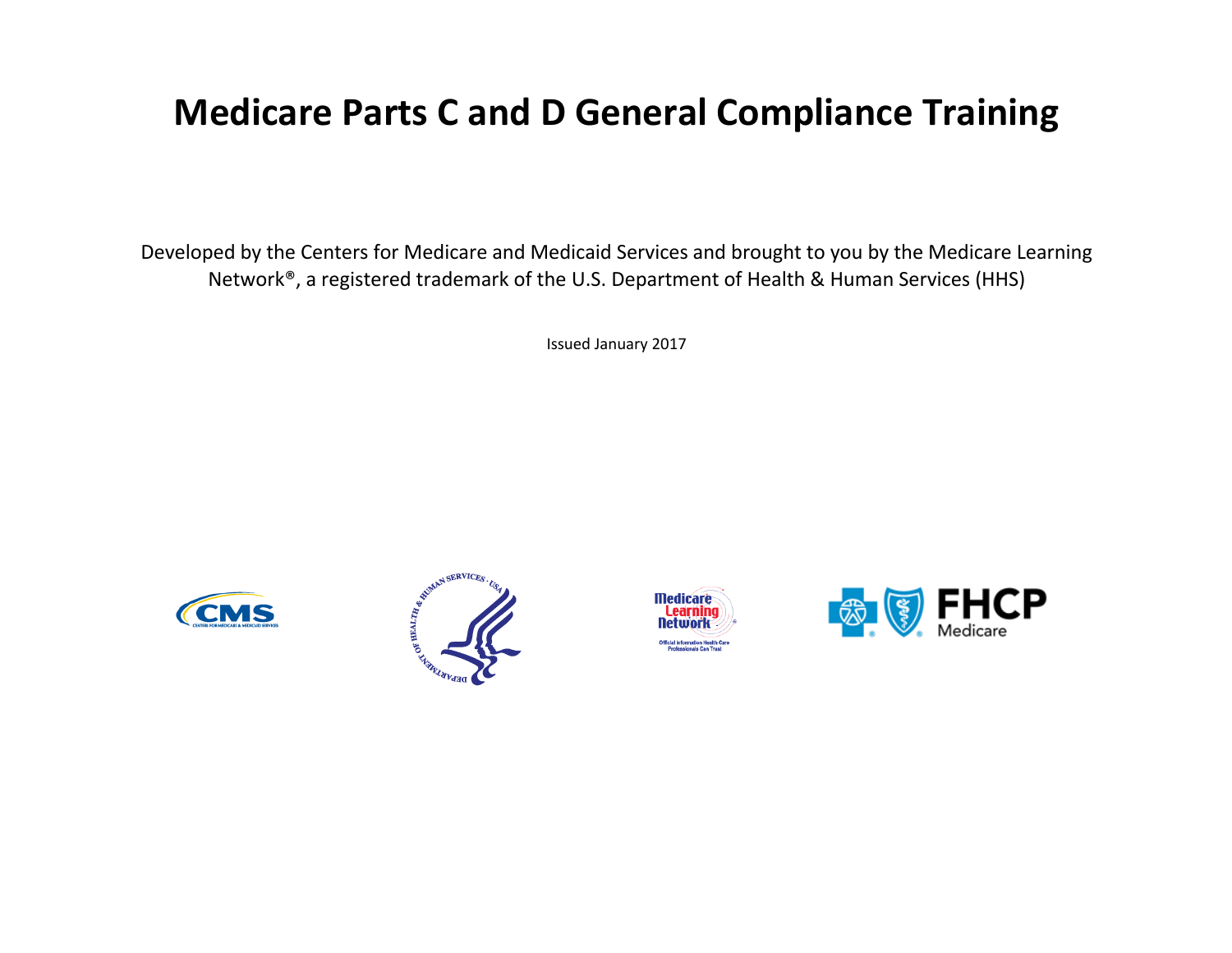## **Introduction**

This course was current at the time it was published. Medicare policy changes frequently so links to the source documents have been provided within the course for your reference.

This course was prepared as a service to the public and is not intended to grant rights or impose obligations. This course may contain references or links to statutes, regulations, or other policy materials. The information provided is only intended to be a general summary. It is not intended to take the place of either the written law or regulations. We encourage readers to review the specific statutes, regulations, and other interpretive materials for a full and accurate statement of their contents.

Completing this training satisfies the Medicare Parts C and D plan Sponsors annual general compliance training requirements in the regulations and sub-regulatory guidance at:

- 42 Code of Federal Regulations (CFR) Section 422.503(b)(4)(vi);
- 42. C. F.R Section 423.504(b)(4)(vi);
- Section 50.3 of the Compliance Program Guidelines (Chapter 9 of the "Medicare Prescription Drug Benefit Manual" and Chapter 21 of the "Medicare Managed Care Manual"); and
- June 17, 2015, Health Plan Management System (HPMS) memo: Update Reducing the Burden of the Compliance Program Training Requirements. (Keep up-to-date with the most recent memos on the CMS Compliance Program Policy and [Guidance](https://www.cms.gov/Medicare/Compliance-and-Audits/Part-C-and-Part-D-Compliance-and-Audits/ComplianceProgramPolicyandGuidance.html) website.)

**While Sponsors are required to complete this training or use this module's downloaded content to satisfy compliance training requirements, completing this training in and of itself does not ensure that a Sponsor has an "effective compliance program." Sponsors are responsible for establishing and executing an effective compliance program according to the Centers for Medicare & Medicaid Services (CMS) regulations and program guidelines.**

| <b>HYPERLINK URL/JAVASCRIPT</b>                                       | LINKED TEXT/IMAGE                                 |
|-----------------------------------------------------------------------|---------------------------------------------------|
| https://www.cms.gov/Medicare/Compliance-and-Audits/Part-C-and-Part-D- | <b>CMS</b> Compliance Program Policy and Guidance |
| Compliance-and-Audits/ComplianceProgramPolicyandGuidance.html         |                                                   |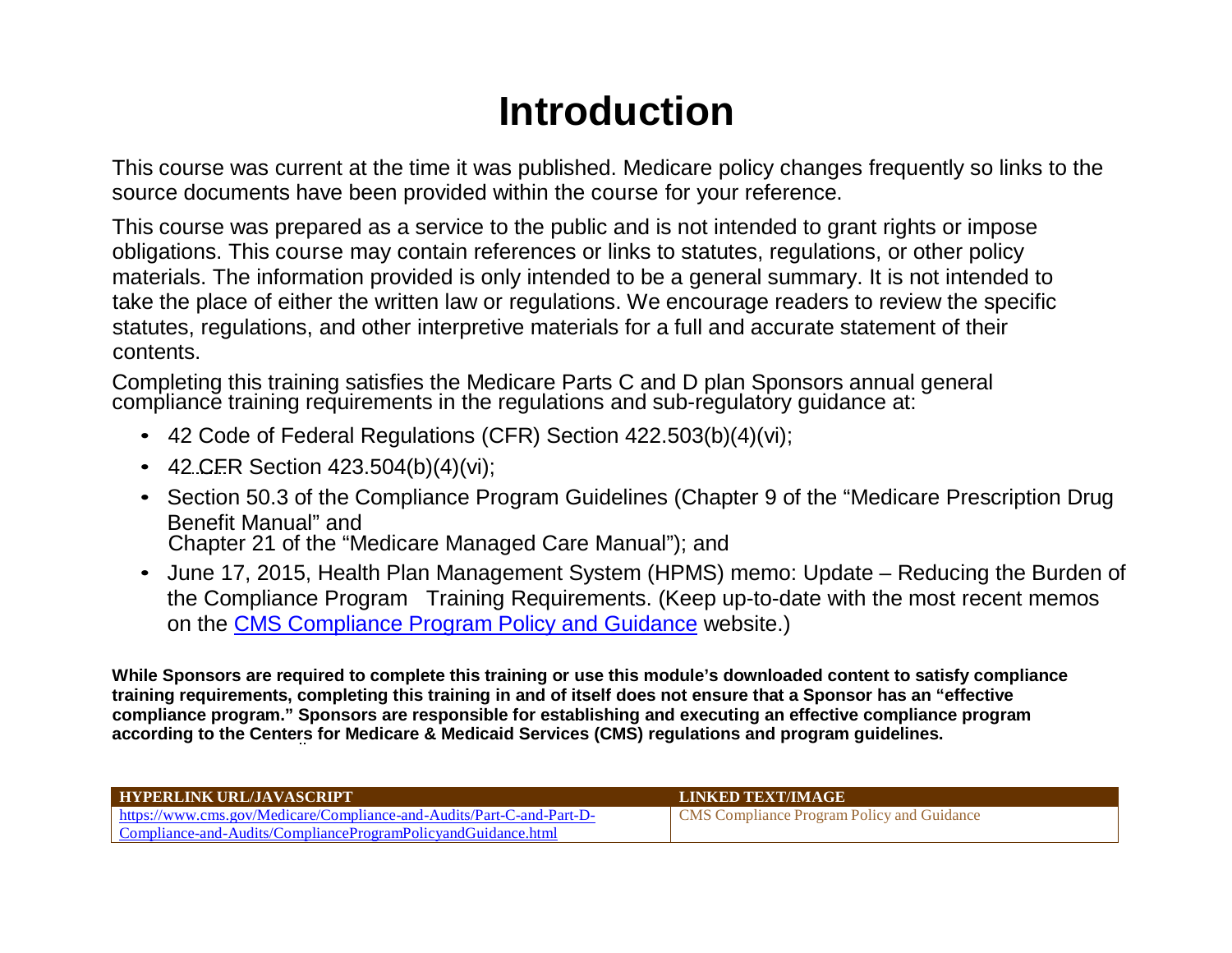## **Why Do I Need Training?**

Every year **billions** of dollars are improperly spent because of Fraud, Waste, and Abuse (FWA). It affects everyone – **including you**. This training helps you detect, correct, and prevent FWA. **You** are part of the solution. Compliance is everyone's responsibility. As an individual who provides health or administrative services for Medicare enrollees, your every action potentially affects Medicare enrollees, the Medicare Program, or the Medicare Trust Fund.

## **Training Requirements: Plan Employees, Governing Body Members, and First-Tier, Downstream, or Related Entity (FDR) Employees**

Certain training requirements apply to people involved in performing or delivering the Medicare Parts C and D benefits. All employees of Medicare Advantage Organizations (MAOs) and Prescription Drug Plans (PDPs) referred to as "Sponsors" and the entities with which they contract to provide administrative or health care services for enrollees on behalf of the sponsor (referred to as "FDRs") must implement and receive training related to an effective compliance program in accordance with CMS program rules.

General Compliance training must occur within 90 days of initial hire and at least annually thereafter.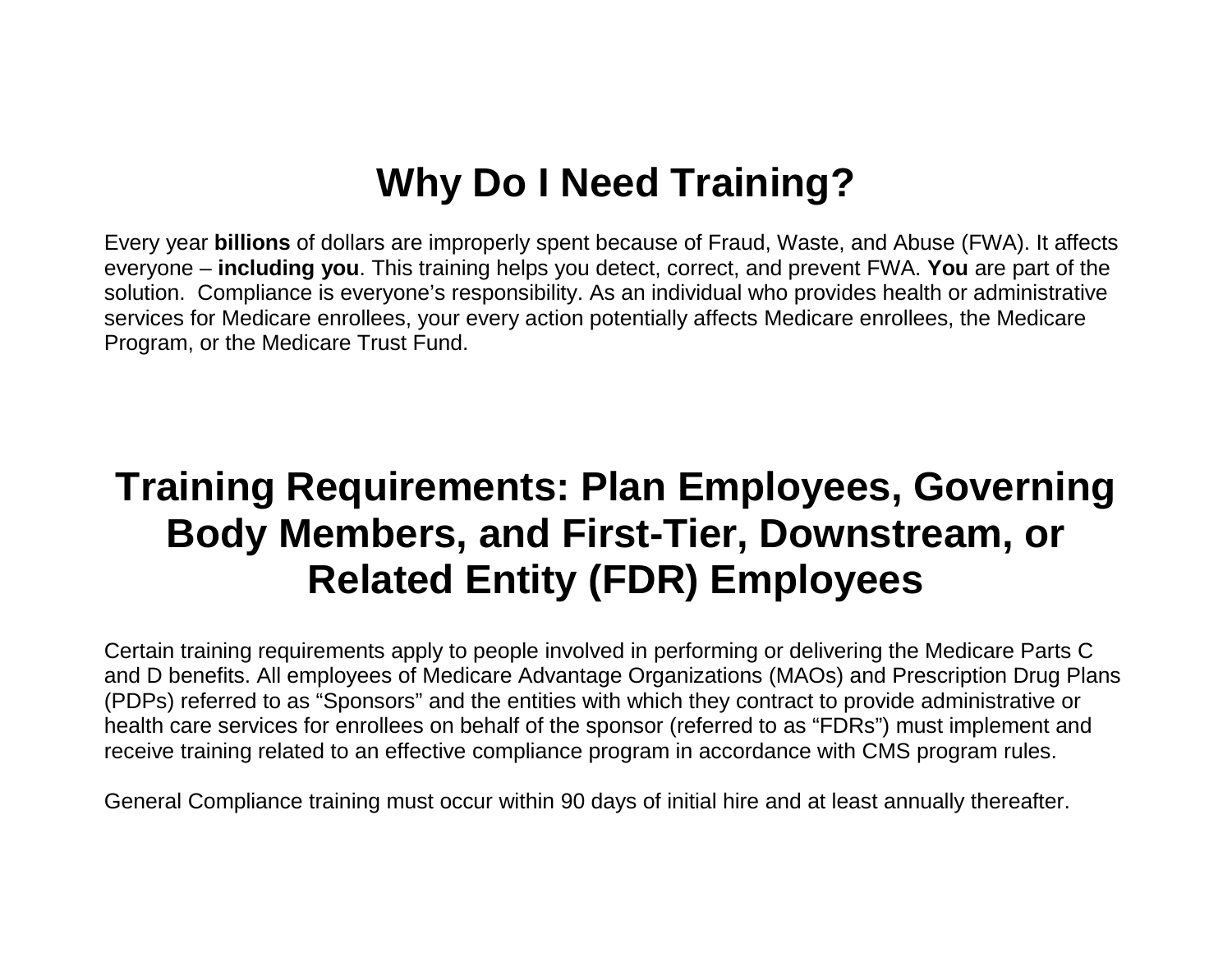## **Where Do I Fit in the Medicare Program?**

Medicare Advantage Organization, Prescription Drug Plan, and Medicare Advantage Prescription Drug Plan

**First Tier:** Independent Practice Associations, Call Centers, Health Services/Hospital Groups, Fulfillment Vendors, Field marketing Organizations, Credentialing, PBM

**Downstream:** Providers, Radiology, Hospitals, Mental Health, Agents, Pharmacy, Quality Assurance Firm, Claims Processing Firm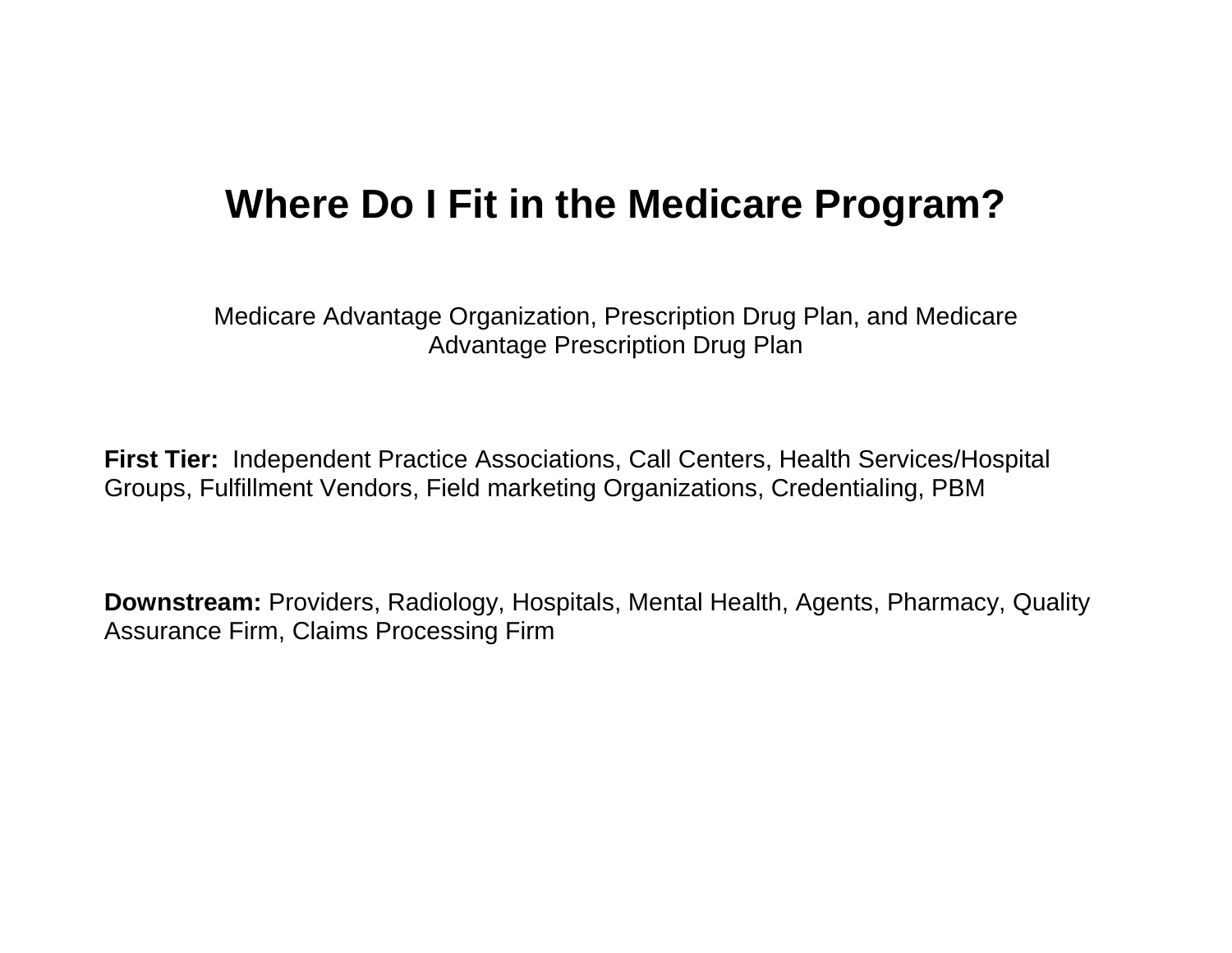### **Course Content:**

This course consists of General Compliance program training and a post review assessment. Anyone who provides health or administrative services to Medicare enrollees must satisfy General Compliance and FWA training requirements. Reviewing this course will satisfy the CMS General Compliance training requirements.

### **Course Objectives:**

When you complete this course, you should be able to correctly:

- Recognize how a compliance program operates; and
- Recognize how compliance program violations should be reported.

#### **Compliance Program Requirement:**

The Centers for Medicare & Medicaid Services (CMS) requires Sponsors to implement and maintain an effective compliance program for its Medicare Parts C and D plans. An effective compliance program should:

- Articulate and demonstrate an organization's commitment to legal and ethical conduct;
- Provide guidance on how to handle compliance questions and concerns; and
- Provide guidance on how to identify and report compliance violations.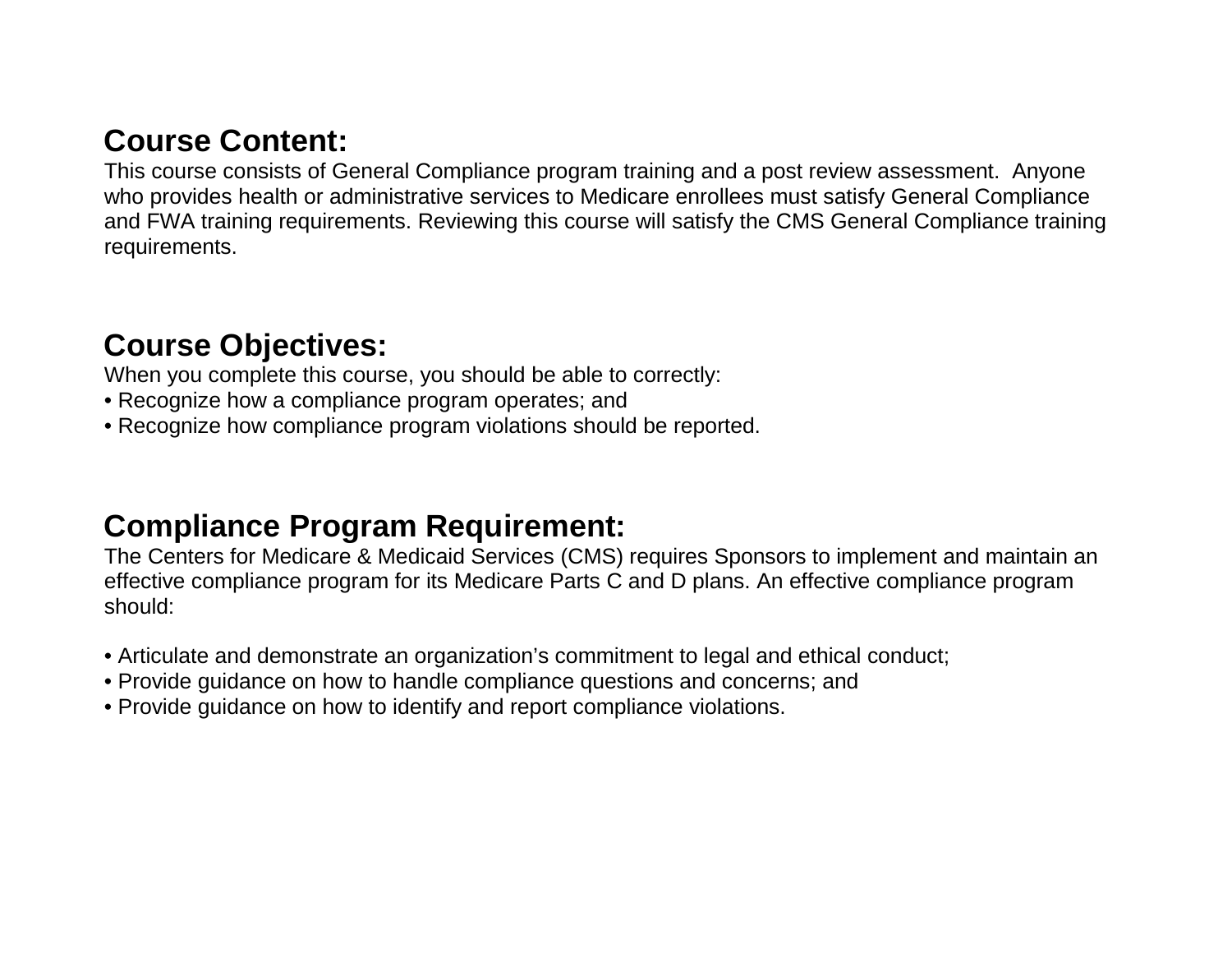### **What Is an Effective Compliance Program?**

An effective compliance program fosters a culture of compliance within an organization and, at a minimum:

- Prevents, detects, and corrects non-compliance;
- Is fully implemented and is tailored to an organization's unique operations and circumstances;
- Has adequate resources;
- Promotes the organization's Standards of Conduct; and
- Establishes clear lines of communication for reporting non- compliance.

For more information, refer to:

- [42 Code of Federal Regulations \(CFR\) Section](https://www.gpo.gov/fdsys/pkg/CFR-2014-title42-vol3/pdf/CFR-2014-title42-vol3-sec422-503.pdf) [422.503\(b\)\(4\)\(vi\) o](https://www.gpo.gov/fdsys/pkg/CFR-2014-title42-vol3/pdf/CFR-2014-title42-vol3-sec422-503.pdf)n the Internet;
- 42 CFR Section  $423.504(b)(4)(vi)$  on the Internet;
- ["Medicare Managed Care Manual," Chapter](https://www.cms.gov/Regulations-and-Guidance/Guidance/Manuals/Downloads/mc86c21.pdf) 21 on the CMS website; and
- ["Medicare Prescription Drug Benefit Manual," Chapter 9 o](https://www.cms.gov/Medicare/Prescription-Drug-Coverage/PrescriptionDrugCovContra/Downloads/Chapter9.pdf)n the CMS website.

An effective compliance program is essential to prevent, detect, and correct Medicare non-compliance as well as Fraud, Waste, and Abuse (FWA). It must, at a minimum, include the seven core compliance program requirements.

| <b>HYPERLINK URL</b>                                                           | <b>LINKED TEXT/IMAGE</b>                                      |
|--------------------------------------------------------------------------------|---------------------------------------------------------------|
| https://www.gpo.gov/fdsys/pkg/CFR-2014-title42-vol3/pdf/CFR-2014-title42-vol3- | 42 Code of Federal Regulations (CFR Section 422.503(b)(4)(vi) |
| $sec422-503.pdf$                                                               |                                                               |
| https://www.gpo.gov/fdsys/pkg/CFR-2014-title42-vol3/pdf/CFR-2014-title42-vol3- | 42 CFR Section $423.504(b)(4)(vi)$                            |
| $sec423-504.pdf$                                                               |                                                               |
| https://www.cms.gov/Regulations-and-                                           | Medicare Managed Care Manual, Chapter 21                      |
| Guidance/Guidance/Manuals/Downloads/mc86c21.pdf                                |                                                               |
| https://www.cms.gov/Medicare/Prescription-Drug-                                | Medicare Prescription Drug Benefit Manual, Chapter 9          |
| Coverage/PrescriptionDrugCovContra/Downloads/Chapter9.pdf                      |                                                               |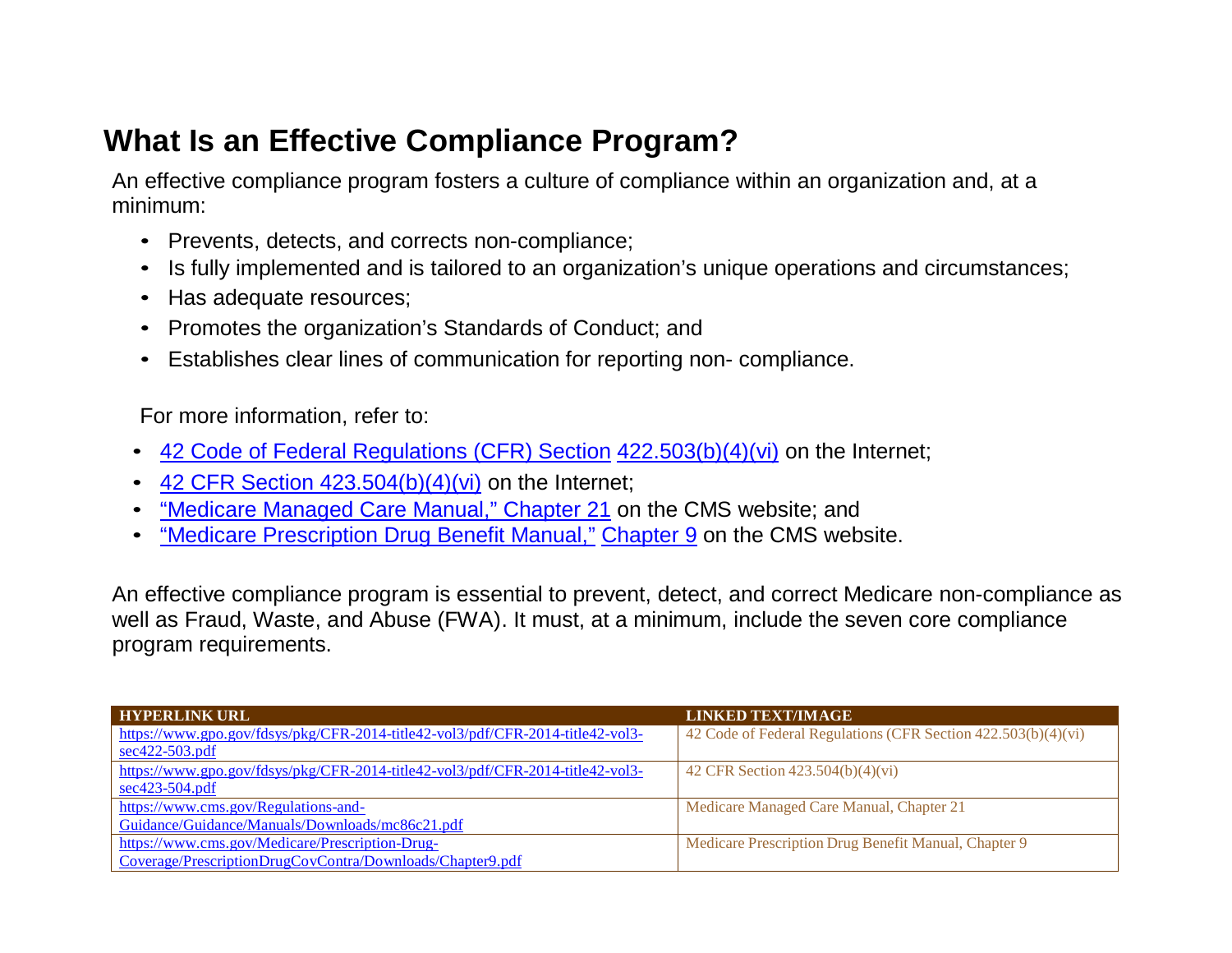### **Seven Core Compliance Program Requirements**

CMS requires that an effective compliance program must include seven core requirements:

- **1. Written Policies, Procedures, and Standards of Conduct:** These articulate the Sponsor's commitment to comply with all applicable Federal and State standards and describe compliance expectations according to the Standards of Conduct.
- **2. Compliance Officer, Compliance Committee, and High-Level Oversight:** The Sponsor must designate a compliance officer and a compliance committee that will be accountable and responsible for the activities and status of the compliance program, including issues identified, investigated, and resolved by the compliance program. The Sponsor's senior management and governing body must be engaged and exercise reasonable oversight of the Sponsor's compliance program.
- **3. Effective Training and Education:** This covers the elements of the compliance plan as well as prevention, detection, and reporting of FWA. This training and education should be tailored to the different responsibilities and job functions of employees.
- **4. Effective Lines of Communication:** Effective lines of communication must be accessible to all, ensure confidentiality, and provide methods for anonymous and good-faith reporting of compliance issues at Sponsor and First-Tier, Downstream, or Related Entity (FDR) levels.
- **5. Well-Publicized Disciplinary Standards:** Sponsor must enforce standards through well-publicized disciplinary guidelines.
- **6. Effective System for Routine Monitoring, Auditing, and Identifying Compliance Risks:** Conduct routine monitoring and auditing of Sponsor's and FDR's operations to evaluate compliance with CMS requirements as well as the overall effectiveness of the compliance program. **NOTE:** Sponsors must ensure that FDRs performing delegated administrative or health care service functions concerning the Sponsor's Medicare Parts C and D program comply with Medicare Program requirements.
- **7. Procedures and System for Prompt Response to Compliance Issues** The Sponsor must use effective measures to respond promptly to non-compliance and undertake appropriate corrective action.

**Compliance Training for Sponsors and FDRs** - CMS expects that all Sponsors will apply their training requirements and "effective lines of communication "to their FDRs. Having "effective lines of communication" means that employees of the Sponsor and the Sponsor's FDRs have several avenues to report compliance concerns.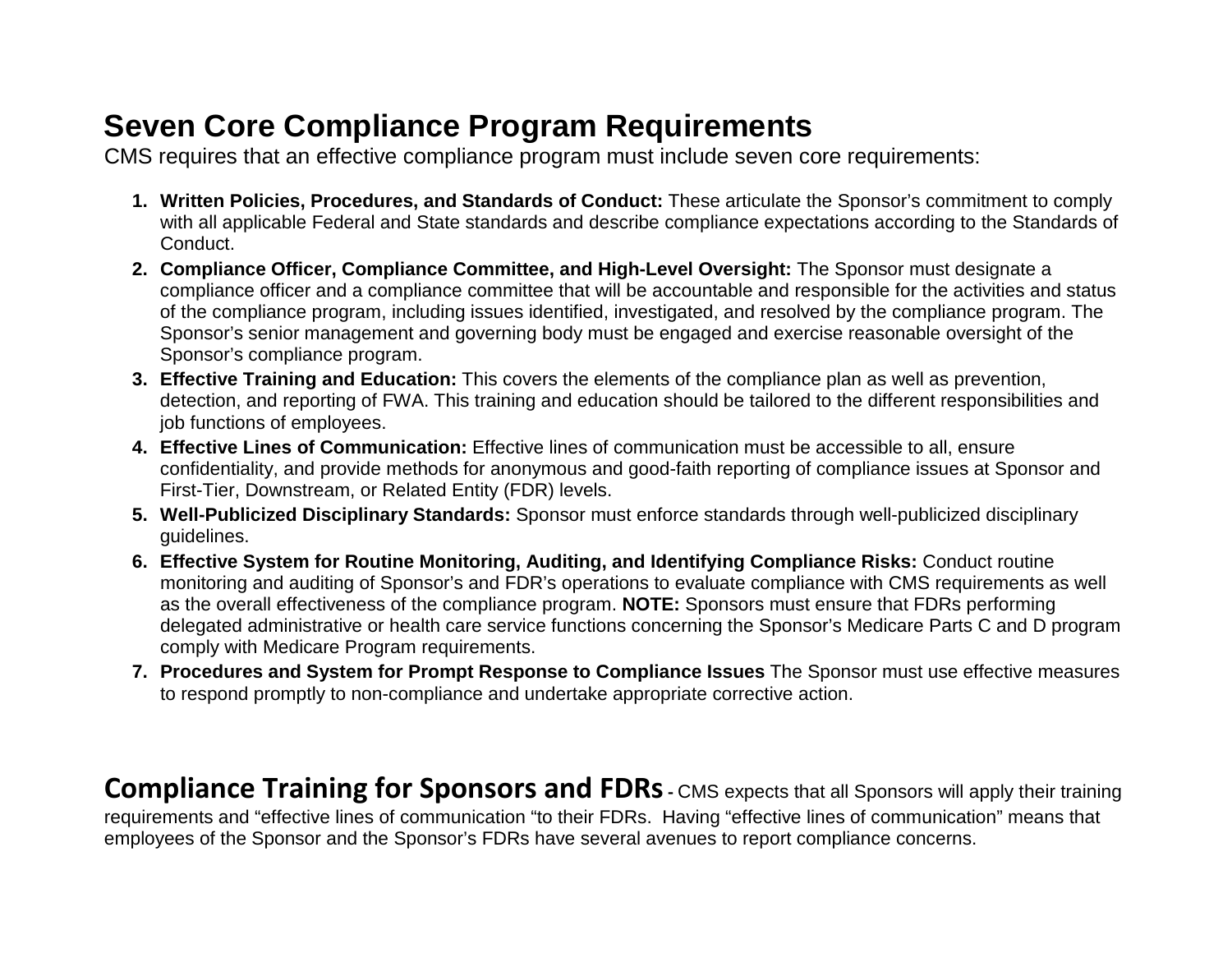### **Ethics–Do the Right Thing!**

As part of the Medicare Program, you must conduct yourself in an ethical and legal manner. It's about doing the right thing!

- Act fairly and honestly;
- Adhere to high ethical standards in all you do;
- Comply with all applicable laws, regulations, and CMS requirements; and
- Report suspected violations.

### **How Do You Know What Is Expected of You?**

Beyond following the general ethical guidelines on the previous page, how do you know what is expected of you in a specific situation? Standards of Conduct (or Code of Conduct) state compliance expectations and the principles and values by which an organization operates. Contents will vary as Standards of Conduct should be tailored to each individual organization's culture and business operations. If you are not aware of your organization's standards of conduct, ask your management where they can be located.

**Everyone has a responsibility to report violations of Standards of Conduct and suspected non-compliance. An organization's Standards of Conduct and Policies and Procedures should identify this obligation and tell you how to report suspected noncompliance.**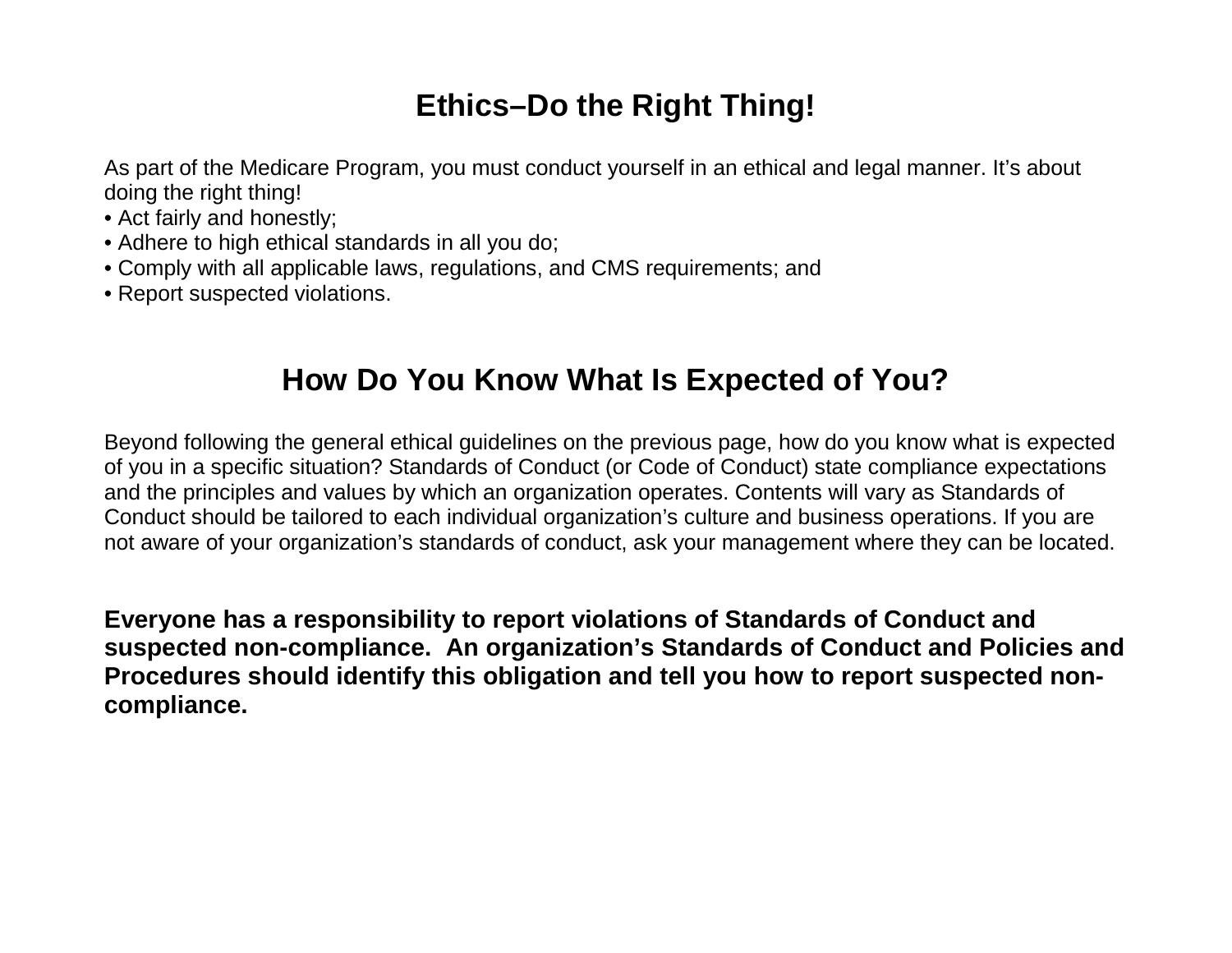### **What Is Non-Compliance?**

Non-compliance is conduct that does not conform to the law, federal health care program requirements, or an organization's ethical and business policies. CMS has identified the following Medicare Parts C and D high risk areas:

- Agent/broker misrepresentation;
- Appeals and grievance review (for example, coverage and organization determinations);
- Beneficiary notices;
- Conflicts of interest;
- Claims processing;
- Credentialing and provider networks;
- Documentation and Timeliness requirements;
- Ethics;
- FDR oversight and monitoring;
- Health Insurance Portability and Accountability Act (HIPAA);
- Marketing and enrollment;
- Pharmacy, formulary, and benefit administration; and
- Quality of care

### **Know the Consequences of Non-Compliance**

Failure to follow Medicare Program requirements and CMS guidance can lead to serious consequences including:

- Contract termination;
- Criminal penalties;
- Exclusion from participation in all Federal health care programs; or
- Civil monetary penalties

Additionally, your organization must have disciplinary standards for non-compliant behavior. Those who engage in non-compliant behavior may be subject to any of the following:

- Mandatory training or re-training;
- Disciplinary action; or
- Termination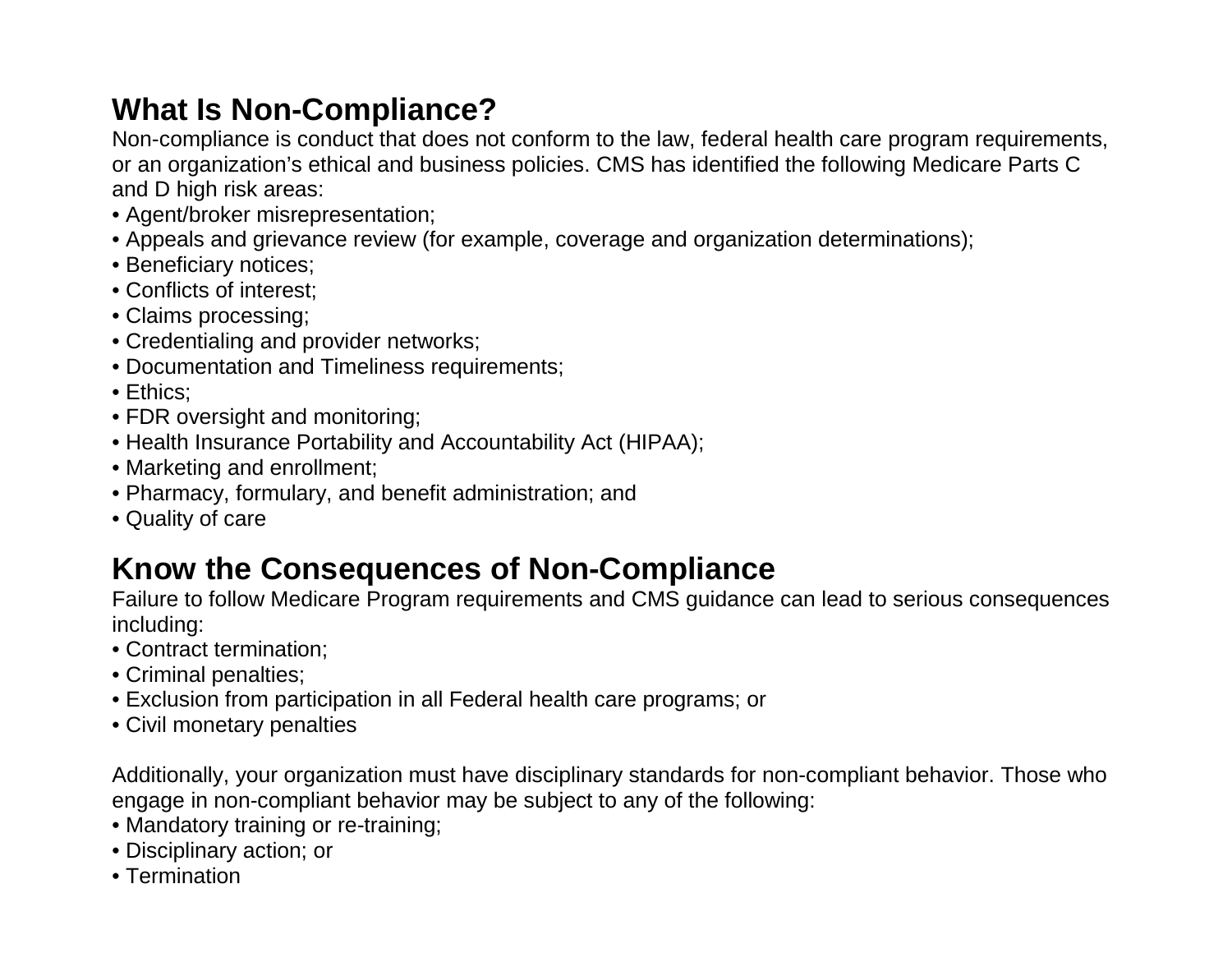### **NON-COMPLIANCE AFFECTS EVERYBODY!**

Without programs to prevent, detect, and correct non-compliance, we all risk:

- Harm to beneficiaries, such as:
- Delayed services
- Denial of benefits
- Difficulty in using providers of choice
- Other hurdles to care

Less money for everyone, due to:

- High insurance copayments
- Higher premiums
- Lower benefits for individuals and employers
- Lower Star ratings
- Lower profits

### **Don't Hesitate to Report Non-Compliance**

There can be no retaliation against you for reporting suspected non-compliance in good faith. Each sponsor must offer reporting methods that are:

- Anonymous
- Confidential; and
- Non-retaliatory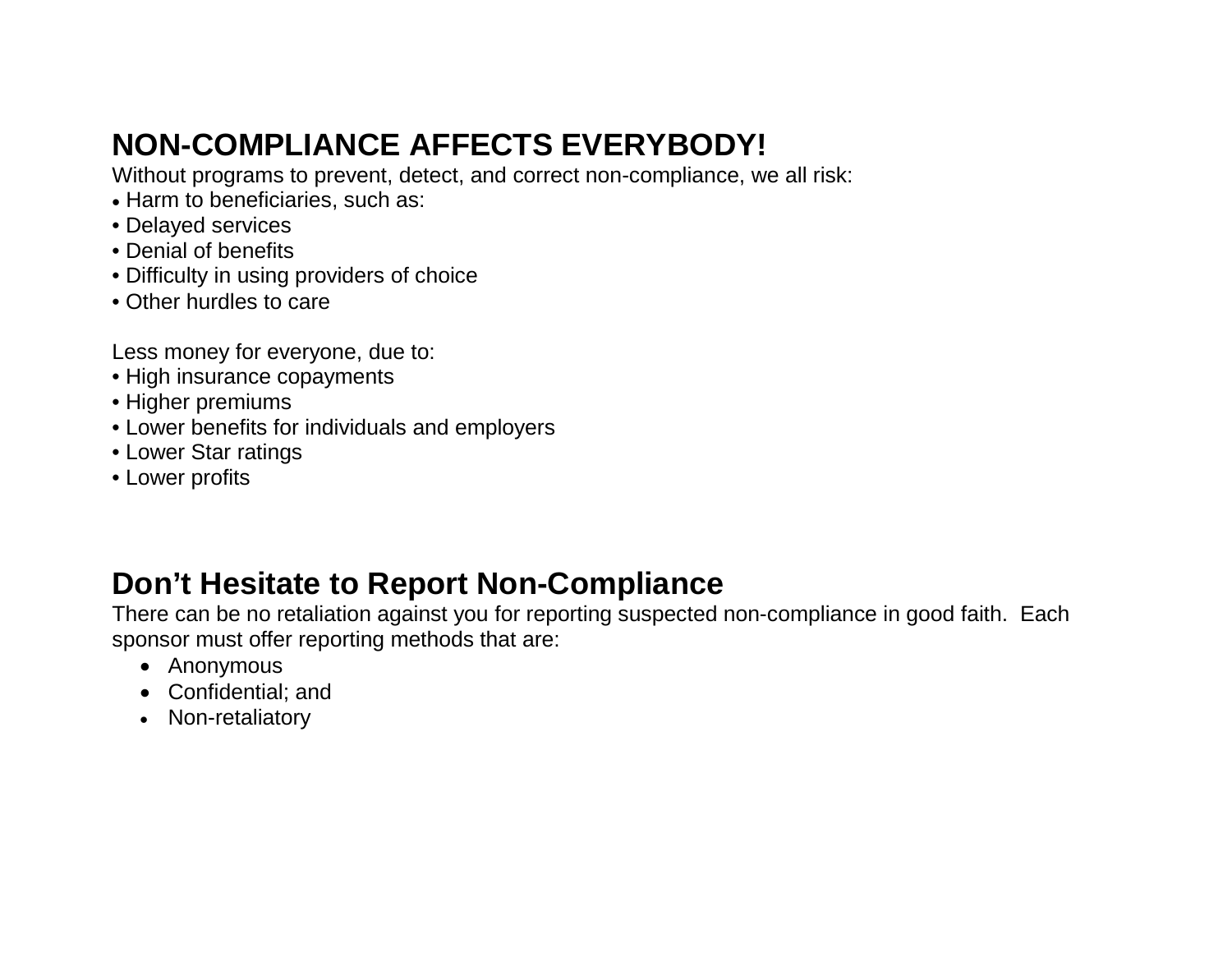### **How to Report Potential Non-Compliance** - **Employees of a Sponsor**

- Call the Medicare Compliance Officer;
- Make a report through your organization's website; or
- Call the Compliance Hotline

### **First-Tier, Downstream, or Related Entity (FDR) Employees**

- Talk to a Manager or Supervisor;
- Call your Ethics/Compliance Help Line; or
- Report to the Sponsor

### **Beneficiaries**

- Call the Sponsor's Compliance Hotline or Customer Service;
- Make a report through the Sponsor's website; or
- Call 1-800-Medicare

### **What Happens After Non-Compliance Is Detected?**

After non-compliance is detected, it must be investigated immediately and promptly corrected. However, internal monitoring should continue to ensure:

- There is no recurrence of the same non-compliance;
- Ongoing compliance with CMS requirements;
- Efficient and effective internal controls; and
- Enrollees are protected.

### **What Are Internal Monitoring and Audits?**

- Internal monitoring activities are regular reviews that confirm ongoing compliance and ensure that corrective actions are undertaken and effective.
- Internal auditing is a formal review of compliance with a particular set of standards (for example, policies and procedures, laws, and regulations) used as base measures.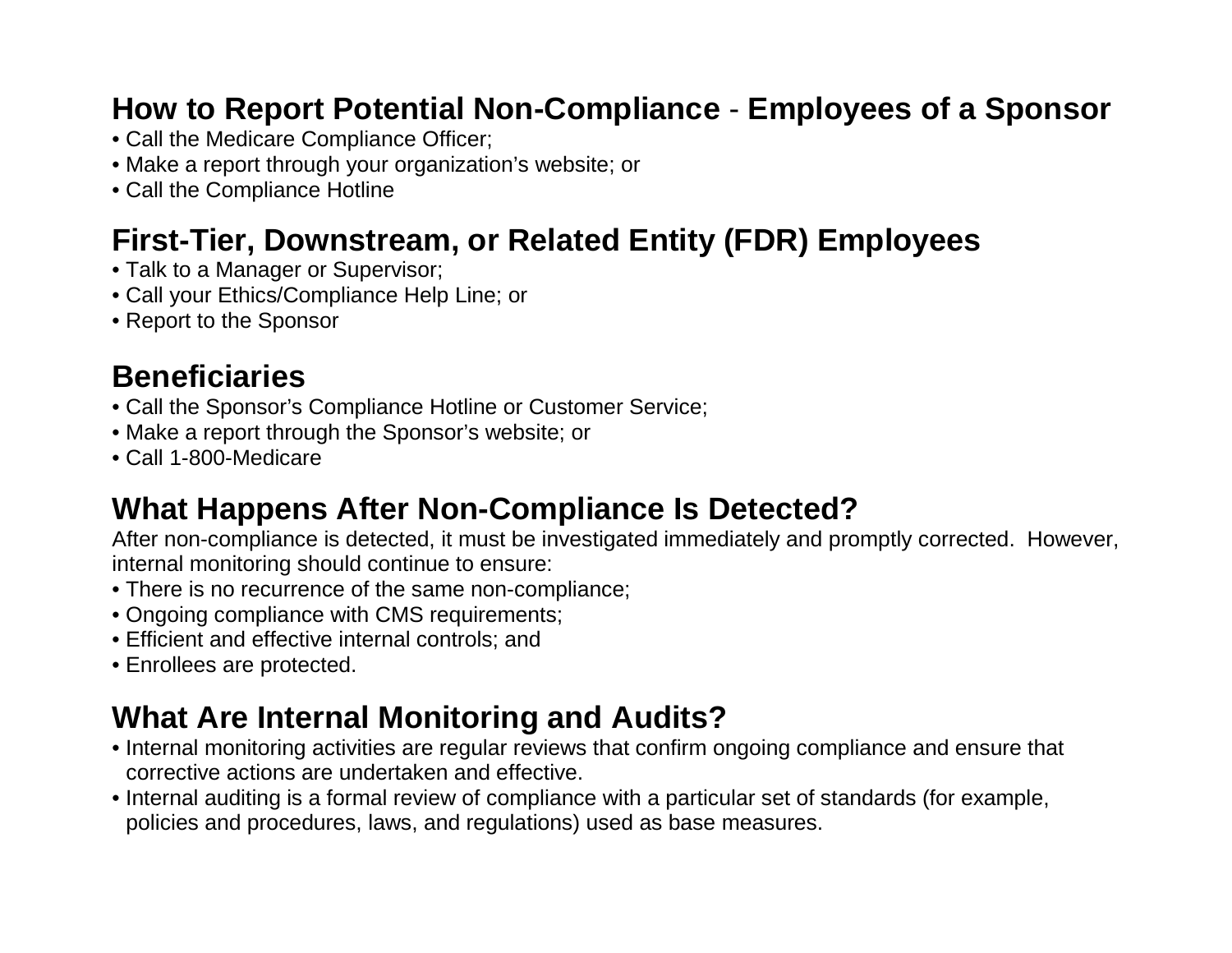### **Lesson Summary:**

Organizations must create and maintain compliance programs that, at a minimum, meet the seven core requirements. An effective compliance program fosters a culture of compliance.

To help ensure compliance, behave ethically and follow your organization's Standards of Conduct. Watch for common instances of non-compliance, and report suspected non-compliance.

Know the consequences of non-compliance, and help correct any non-compliance with a corrective action plan that includes ongoing monitoring and auditing.

### **Compliance is Everyone's Responsibility!**

**Prevent:** *Operate within your organization's ethical expectations to prevent non-compliance*.

**Detect & Report:** *If you detect potential non-compliance, report it!*

**Correct:** *Correct non-compliance to protect beneficiaries and save money!*

**Monitor:** *Regular reviews to confirm ongoing compliance and ensure corrective action is undertaken.*

**Audit:** *Formal review of compliance with a particular set of standards.*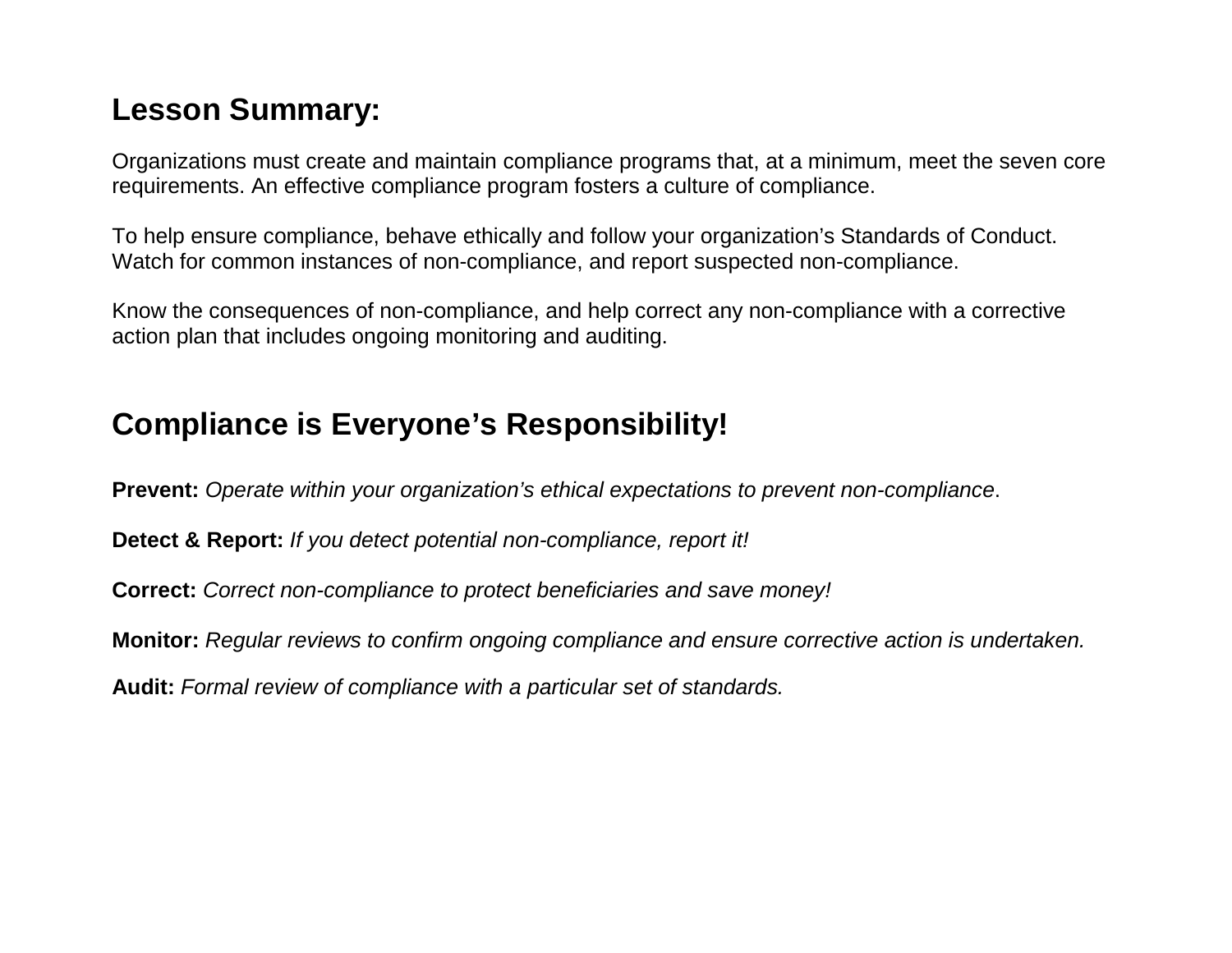#### **Lesson Review:**

Now that you have completed the Compliance Program Training review, let's do a quick knowledge check.

#### **Knowledge Check #1:**

You discover an unattended email address or fax machine in your office that receives beneficiary appeals requests. You suspect that no one is processing the appeals. What should you do?

#### **Select the correct answer.**

○ A. Contact law enforcement

- B. Nothing
- $\circ$  C. Contact your compliance department (via compliance hotline or other mechanism)
- $\circ$  D. Wait to confirm someone is processing the appeals before taking further action
- E. Contact your supervisor

Answer: C

#### **Knowledge Check #2:**

A sales agent, employed by the Sponsor's First-Tier or Downstream entity, submitted an application for processing and requested two things: 1) to back-date the enrollment date by one month, and 2) to waive all monthly premiums for the beneficiary. What should you do?

#### **Select the correct answer.**

- A. Refuse to change the date or waive the premiums, but decide not to mention the request to a supervisor or the compliance department
- B. Make the requested changes because the sales agent determines the beneficiary's start date and monthly premiums
- C. Tell the sales agent you will take care of it, but then process the application properly (without the requested revisions) you will not file a report because you don't want the sales agent to retaliate against you
- D. Process the application properly (without the requested revisions) inform your supervisor and the compliance officer about the sales agent's request
- E. Contact law enforcement and the Centers for Medicare & Medicaid Services (CMS) to report the sales agent's behavior

Answer: D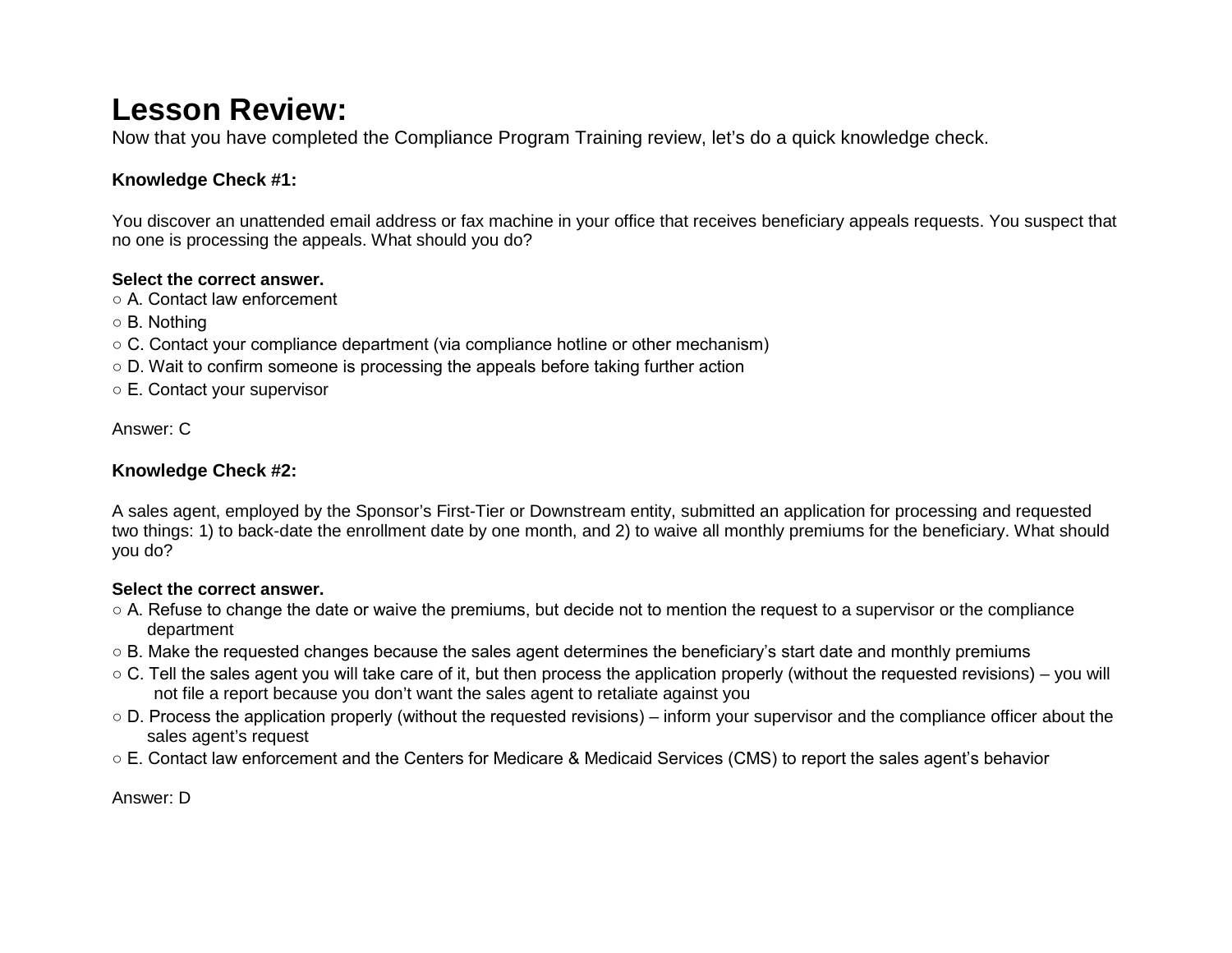#### **Knowledge Check #3:**

You work for a Sponsor. Last month, while reviewing a monthly report from the Centers for Medicare & Medicaid Services (CMS), you identified multiple enrollees for which the Sponsor is being paid, who are not enrolled in the plan. You spoke to your supervisor who said not to worry about it. This month, you have identified the same enrollees on the report again. What should you do?

#### **Select the correct answer.**

- A. Decide not to worry about it as your supervisor instructed you notified him last month and now it's his responsibility
- B. Although you have seen notices about the Sponsor's non-retaliation policy, you are still nervous about reporting to be safe, you submit a report through your compliance department's anonymous tip line so you cannot be identified
- $\circ$  C. Wait until the next month to see if the same enrollees appear on the report again, figuring it may take a few months for CMS to reconcile its records – if they are, then you will say something to your supervisor again
- D. Contact law enforcement and CMS to report the discrepancy
- E. Ask your supervisor about the discrepancy again

Answer: B

#### **Knowledge Check #4:**

You are performing a regular inventory of the controlled substances in the pharmacy. You discover a minor inventory discrepancy. What should you do?

#### **Select the correct answer.**

- A. Call local law enforcement
- B. Perform another review
- C. Contact your compliance department (via compliance hotline or other mechanism)
- D. Discuss your concerns with your supervisor
- E. Follow your pharmacy's procedures

Answer: E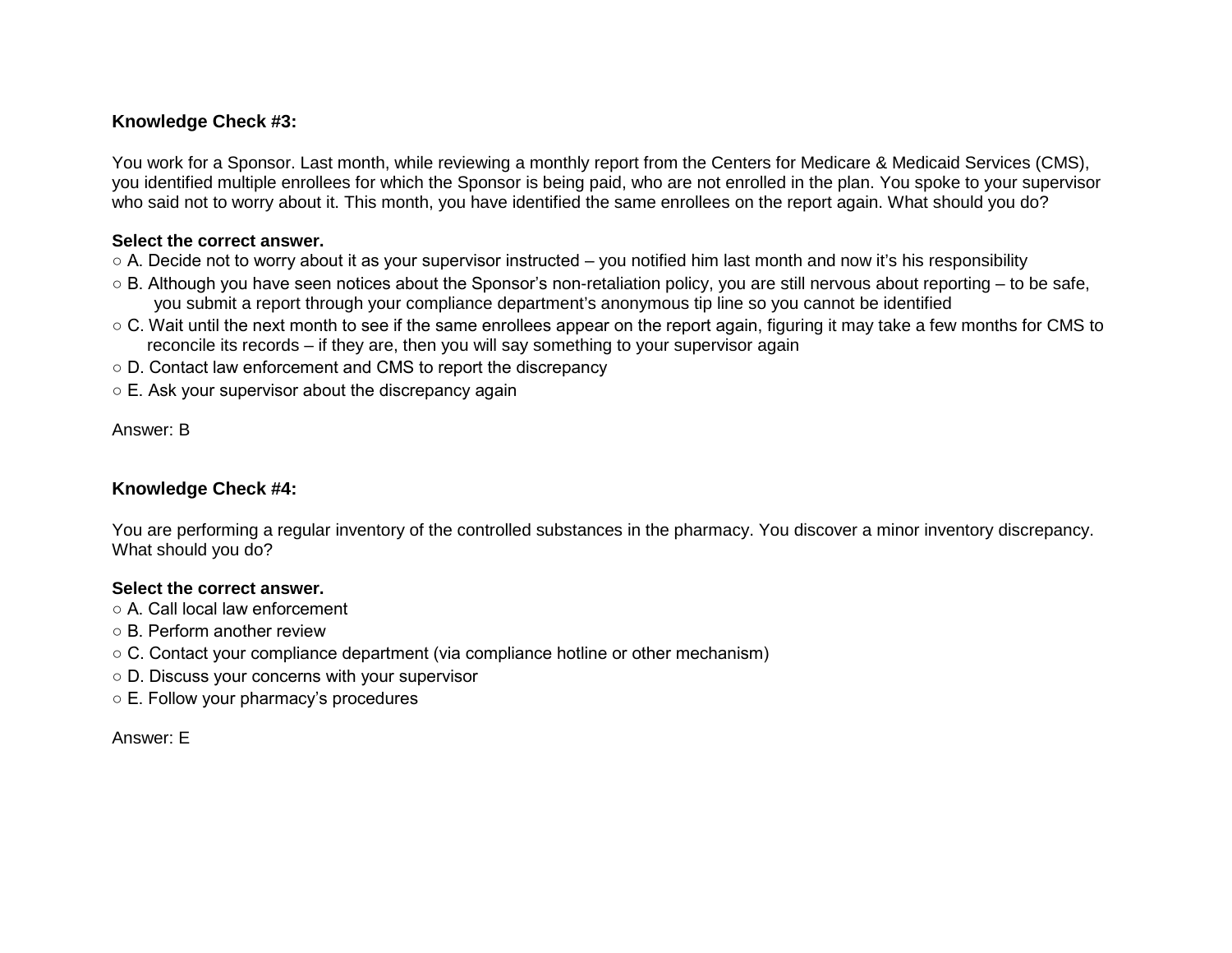#### **Additional Resources**

For more information on laws governing the Medicare program and Medicare noncompliance or for additional healthcare compliance resources please see:

- Title XVIII of the Social Security Act
- Medicare Regulations governing Parts C and D (42 C.F.R. §§ 422 and 423)
- Civil False Claims Act (31 U.S.C. §§ 3729-3733)
- Criminal False Claims Statute (18 U.S.C. §§ 287,1001)
- Anti-Kickback Statute (42 U.S.C. § 1320a-7b(b))
- Stark Statute (Physician Self-Referral Law) (42 U.S.C. § 1395nn)
- Exclusion entities instruction (42 U.S.C. § 1395w-27(g)(1)(G))
- The Health Insurance Portability and Accountability Act of 1996 (HIPAA) (Public Law 104-191) (45 CFR Part 160 and Part 164, Subparts A and E)
- OIG Compliance Program Guidance for the Healthcare Industry: <http://oig.hhs.gov/compliance/compliance-guidance/index.asp>

| <b>Resources Resource</b>                           | Website                                                |
|-----------------------------------------------------|--------------------------------------------------------|
| Compliance Education Materials: Compliance 101      | https://oig.hhs.gov/compliance/101                     |
| <b>Health Care Fraud Prevention and Enforcement</b> | https://oig.hhs.gov/compliance/provider-compliance-    |
| Action Team Provider Compliance Training            | training                                               |
| <b>OIG's Provider Self-Disclosure Protocol</b>      | https://oig.hhs.gov/compliance/self-disclosure-        |
|                                                     | info/files/Provider-Self-Disclosure-Protocol.pdf       |
| Part C and Part D Compliance and Audits - Overview  | https://www.cms.gov/medicare/compliance-and-           |
|                                                     | audits/part-c-and-part-d-compliance-and-audits         |
| Physician Self-Referral                             | https://www.cms.gov/Medicare/Fraud-and-                |
|                                                     | Abuse/PhysicianSelfReferral                            |
| A Roadmap for New Physicians: Avoiding Medicare     | https://oig.hhs.gov/compliance/physician-education     |
| <b>Fraud and Abuse</b>                              |                                                        |
| Safe Harbor Regulations                             | https://oig.hhs.gov/compliance/safe-harbor-regulations |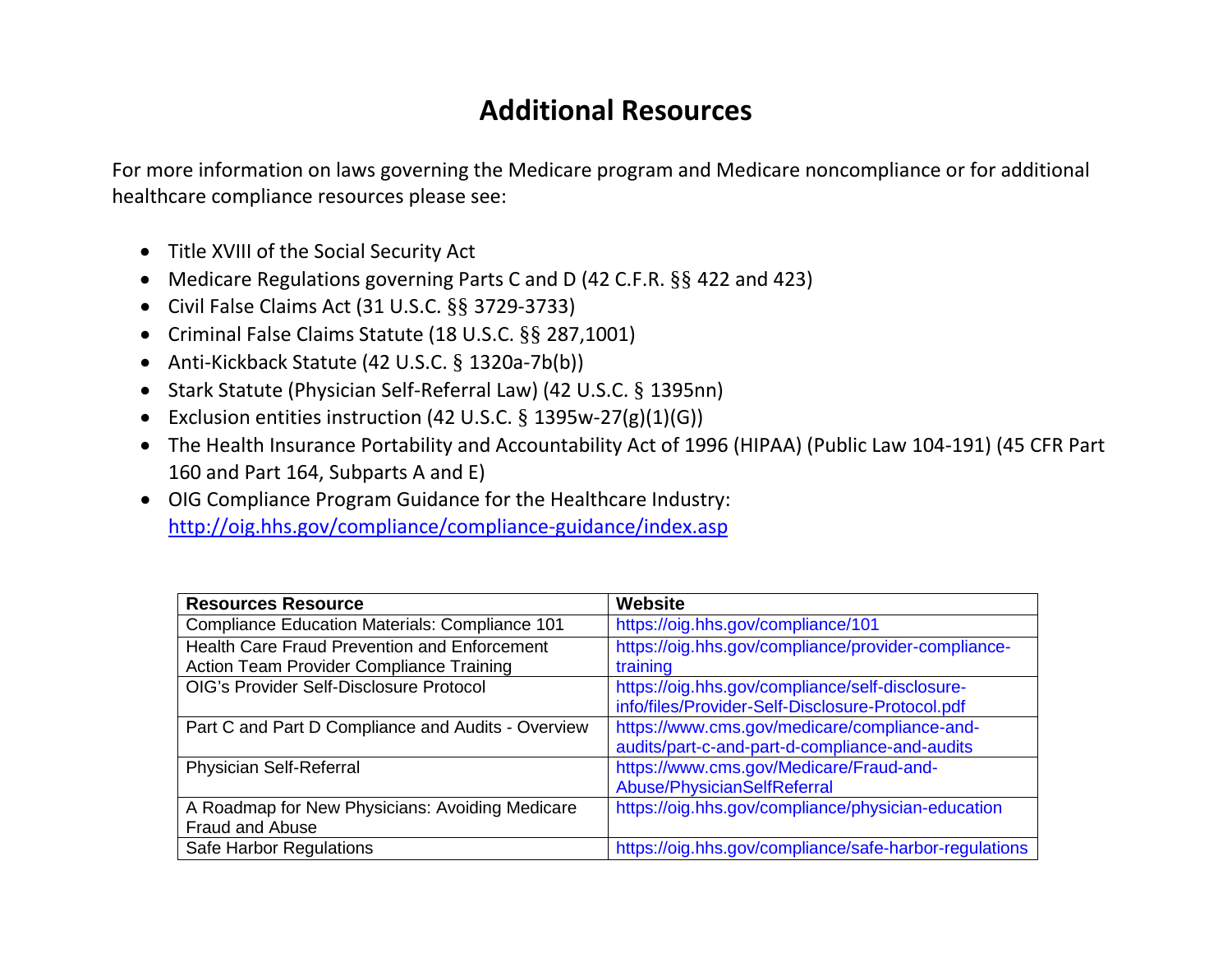#### **Medicare Learning Network® (MLN)** – Your free Medicare education and information resource!

The MLN is home for education, information, and resources for the health care professional community. The MLN provides access to the CMS Program information you need, when you need it, so you can focus more on providing care to your patients.

Serving as the umbrella for a variety of CMS education and communication activities, the MLN offers:

- 1. [MLN Educational Products,](https://www.cms.gov/Outreach-and-Education/Medicare-Learning-Network-MLN/MLNProducts/Downloads/MailingLists_FactSheet.pdf) including [MLN Matters® Articles;](https://www.cms.gov/Outreach-and-Education/Medicare-Learning-Network-MLN/MLNMattersArticles)
- 2. [WBT Courses \(](https://learner.mlnlms.com/)many offer Continuing Education credits);
- 3. [MLN Connects® National Provider Calls;](https://www.cms.gov/Outreach-and-Education/Outreach/NPC)
- 4. [MLN Connects® Provider Association Partnerships;](https://www.cms.gov/Outreach-and-Education/Medicare-Learning-Network-MLN/MLN-Partnership)
- 5. [MLN Connects® Provider eNews;](https://www.cms.gov/Outreach-and-Education/Outreach/FFSProvPartProg) and
- 6. Provider [Electronic Mailing Lists.](https://www.cms.gov/Outreach-and-Education/Medicare-Learning-Network-MLN/MLNProducts/MLN-Publications-Items/CMS1243324.html)

The Medicare Learning Network®, MLN Connects®, and MLN Matters® are registered trademarks of the U.S. Department of Health & Human Services (HHS).

| <b>HYPERLINK URL</b>                                                  | <b>LINKED TEXT/IMAGE</b>                               |
|-----------------------------------------------------------------------|--------------------------------------------------------|
| https://www.cms.gov/Outreach-and-Education/Medicare-Learning-Network- | <b>MLN</b> Educational Products                        |
| <b>MLN/MLNProducts</b>                                                |                                                        |
| https://www.cms.gov/Outreach-and-Education/Medicare-Learning-Network- | <b>MLN Matters® Articles</b>                           |
| <b>MLN/MLNMattersArticles</b>                                         |                                                        |
| https://learner.mlnlms.com                                            | <b>WBT Courses</b>                                     |
| https://www.cms.gov/Outreach-and-Education/Outreach/NPC               | <b>MLN Connects® National Provider Calls</b>           |
| https://www.cms.gov/Outreach-and-Education/Medicare-Learning-Network- | <b>MLN Connects® Provider Association Partnerships</b> |
| <b>MLN/MLN-Partnership</b>                                            |                                                        |
| https://www.cms.gov/Outreach-and-Education/Outreach/FFSProvPartProg   | <b>MLN Connects® Provider eNews</b>                    |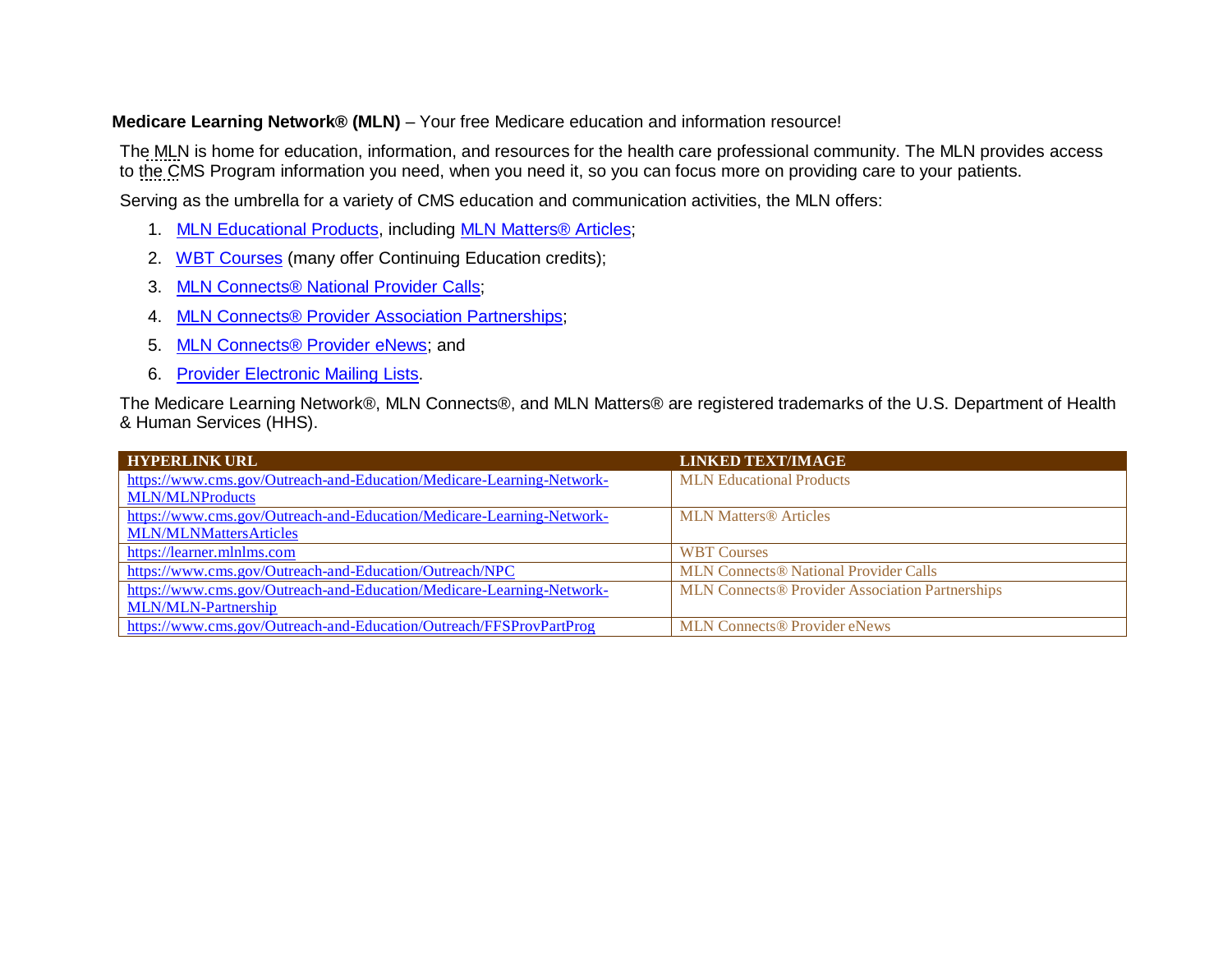### **Medicare Parts C and D Fraud, Waste, and Abuse Training**

Developed by the Centers for Medicare and Medicaid Services and brought to you by the Medicare Learning Network®, a registered trademark of the U.S. Department of Health & Human Services (HHS)

Issued January 2017







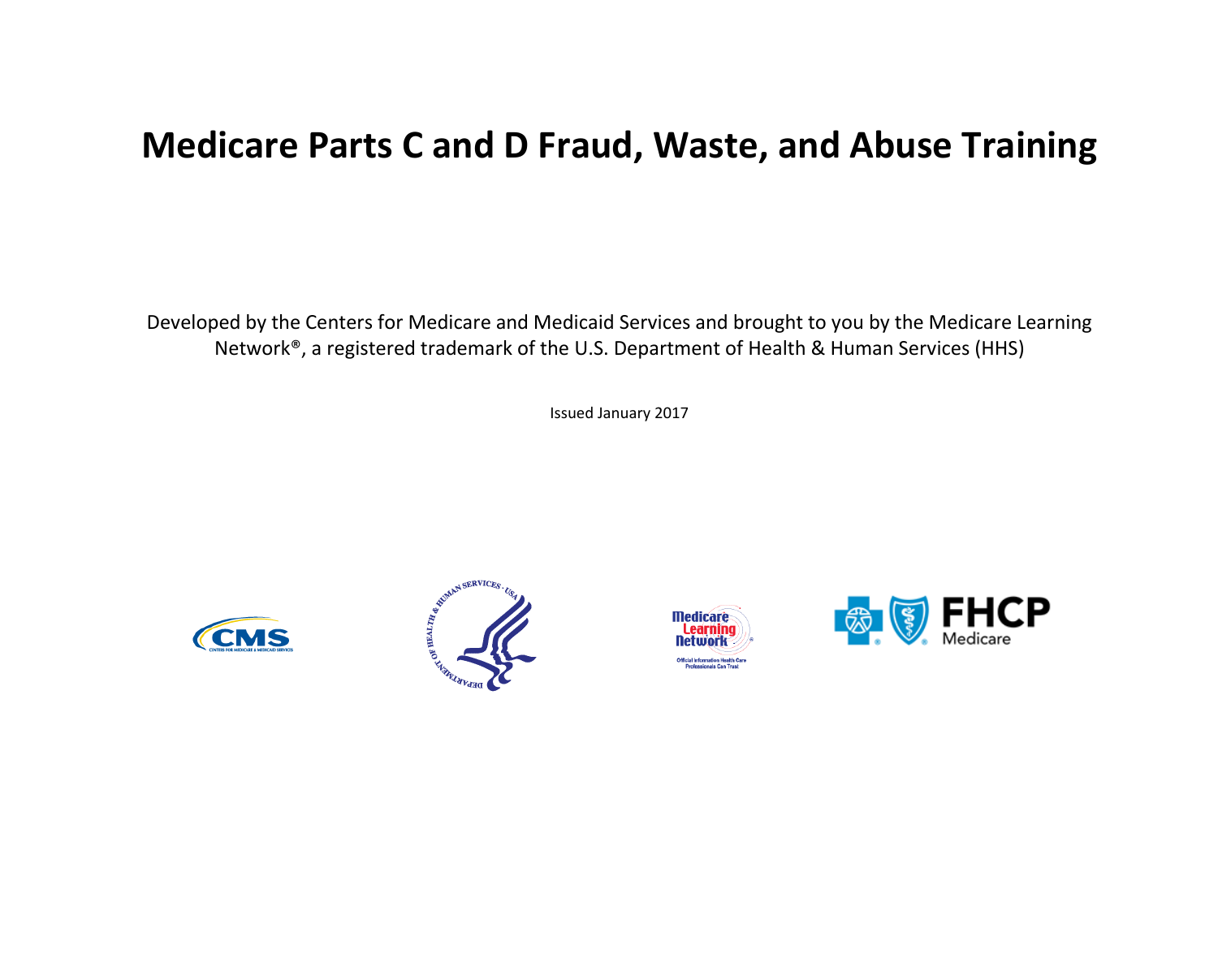## **Introduction**

This course was current at the time it was published. Medicare policy changes frequently so links to the source documents have been provided within the course for your reference.

This course was prepared as a service to the public and is not intended to grant rights or impose obligations. This course may contain references or links to statutes, regulations, or other policy materials. The information provided is only intended to be a general summary. It is not intended to take the place of either the written law or regulations. We encourage readers to review the specific statutes, regulations, and other interpretive materials for a full and accurate statement of the content.

This training course review will assist Medicare Parts C and D plan Sponsors employees, governing body members, and their first-tier, downstream, and related entities (FDRs) in satisfying the annual Fraud, Waste, and Abuse regulations and sub-regulatory guidance at:

- 42 Code of Federal Regulations (CFR) Section 422.503(b)(4)(vi)(C);
- $.42$  CFR Section 423.504(b)(4)(vi)(C);
- CMS-4159-F, Medicare Program Contract Year 2015 Policy and Technical Changes in the Medicare Advantage and the Medicare Prescription Drug Benefit Programs; and
- Section 50.3.2 of the Compliance Program Guidelines (Chapter 9 of the "Medicare Prescription Drug Benefit Manual" and Chapter 21 of the "Medicare Managed Care Manual").

**Sponsors and their FDRs may use this module to satisfy FWA training requirements. Sponsors and their FDRs are responsible for providing additional specialized or refresher training on issues posing FWA risks based on employees job function or business setting.**

| <b>HYPERLINK URL/JAVASCRIPT</b>                                       | <b>LINKED TEXT/IMAGE</b>                          |
|-----------------------------------------------------------------------|---------------------------------------------------|
| https://www.cms.gov/Medicare/Compliance-and-Audits/Part-C-and-Part-D- | <b>CMS</b> Compliance Program Policy and Guidance |
| Compliance-and-Audits/ComplianceProgramPolicyandGuidance.html         |                                                   |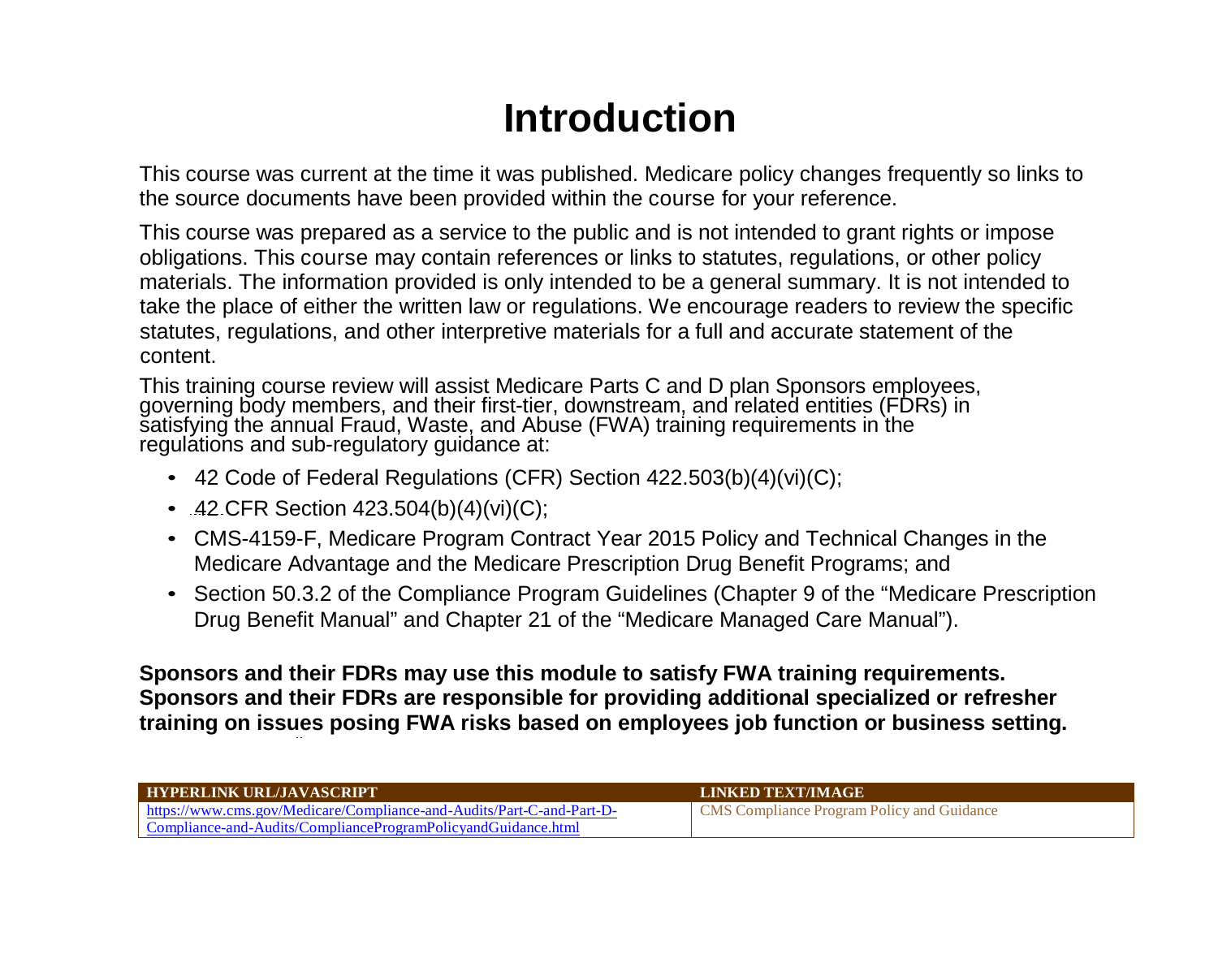## **Why Do I Need Training?**

Every year **billions** of dollars are improperly spent because of Fraud, Waste, and Abuse (FWA). It affects everyone – **including you**. This training helps you detect, correct, and prevent FWA. **You** are part of the solution. **Combating FWA is everyone's responsibility!** As an individual who provides health or administrative services for Medicare enrollees, every action you take potentially affects Medicare enrollees, the Medicare Program, or the Medicare Trust Fund.

## **Training Requirements: Plan Employees, Governing Body Members, and First-Tier, Downstream, or Related Entity (FDR) Employees**

Certain training requirements apply to people involved in Medicare Parts C and D. All employees of Medicare Advantage Organizations (MAOs) and Prescription Drug Plans (PDPs) referred to as "Sponsors" must receive training for preventing, detecting, and correcting FWA.

FWA training must occur within 90 days of initial hire and at least annually thereafter.

#### **FWA Training Requirements Exception:**

There is one exception to the FWA training and education requirement. FDRs will have met the FWA training and education requirements if they have met the FWA certification requirement through:

- Accreditation as a supplier of Durable Medical Equipment, Prosthetics, Orthotics, and Supplies (DMEPOS); or
- Enrollment in Medicare Part A (hospital) or Part B (medical) Program.

If you are unsure if this exception applies to you, please contact your management team for more information.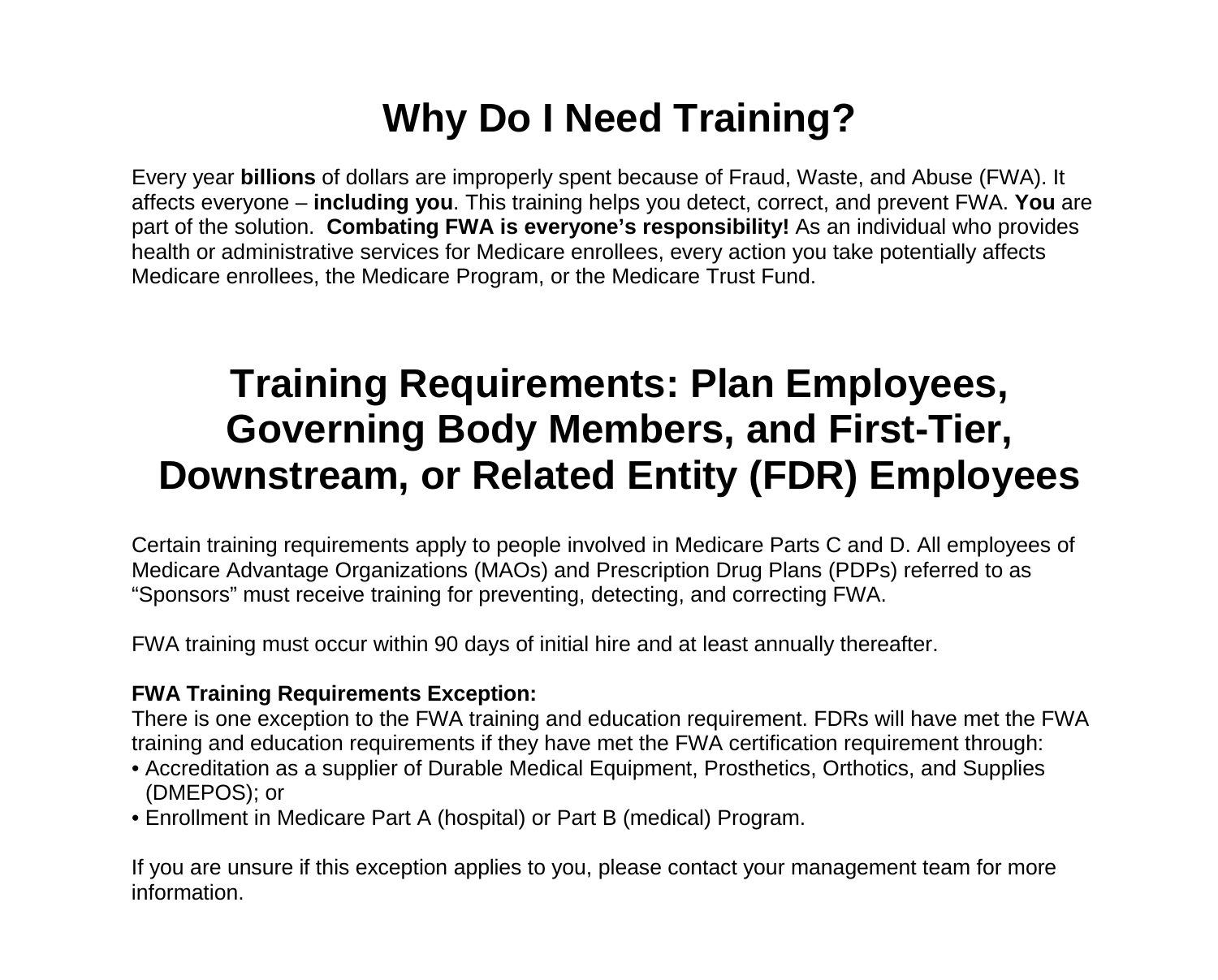# **Where Do I Fit in the Medicare Program?**

As a person who provides health or administrative services to a Part C or Part D enrollee you are either:

#### **Part C or D Sponsor Employee**

**First Tier Entity:** Examples: PBM, a Claims Processing Company, contracted Sales Agent

**Downstream Entity:** Example: Pharmacy

**Related Entity:** Example: entity that has a common ownership or control of a Part C/D Sponsor

# **What Are My Responsibilities?**

You are a vital part of the effort to prevent, detect, and report Medicare non-compliance as well as possible fraud, waste, and abuse.

**First** you are required to comply with all applicable statutory, regulatory, and other Part C or Part D requirements, including adopting and implementing an effective compliance program.

**Second** you have a duty to the Medicare Program to report any violations of laws that you may be aware of.

**Third** you have a duty to follow your organization's Code of Conduct that articulates your and your organizations commitment to standards of conduct and ethical rules of behavior.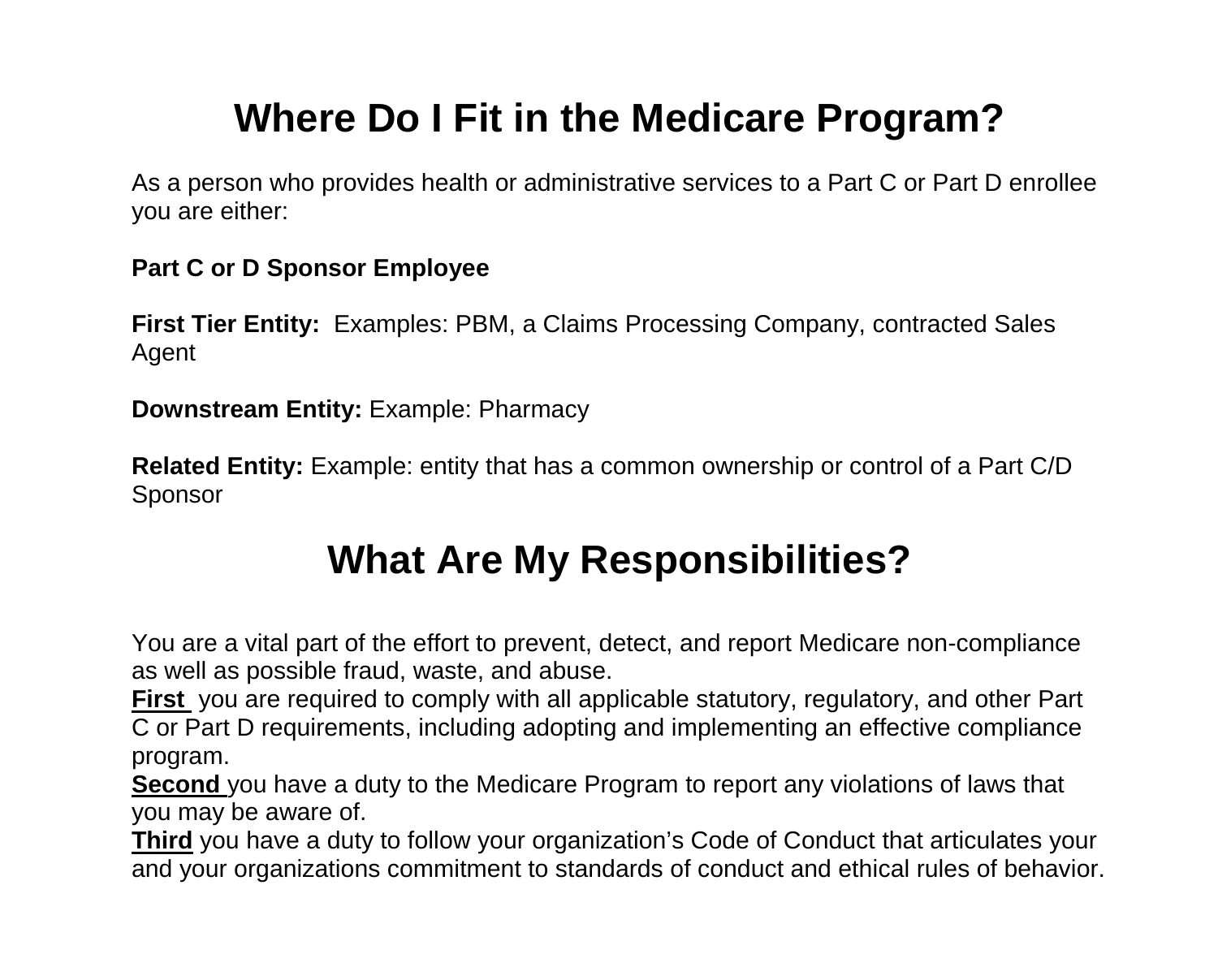## **Course Content:**

This course consists of two lessons:

- 1. What is FWA?
- 2. Your Role in the Fight Against FWA

Anyone who provides health or administrative services to Medicare enrollees must satisfy general compliance and FWA training requirements. Completing this course will satisfy the FWA training requirements.

## **Course Objectives:**

When you complete this course, you should be able to correctly:

- Recognize FWA in the Medicare Program;
- Identify the major laws and regulations pertaining to FWA;
- Recognize potential consequences and penalties associated with violations;
- Identify methods of preventing FWA;
- Identify how to report FWA; and
- Recognize how to correct FWA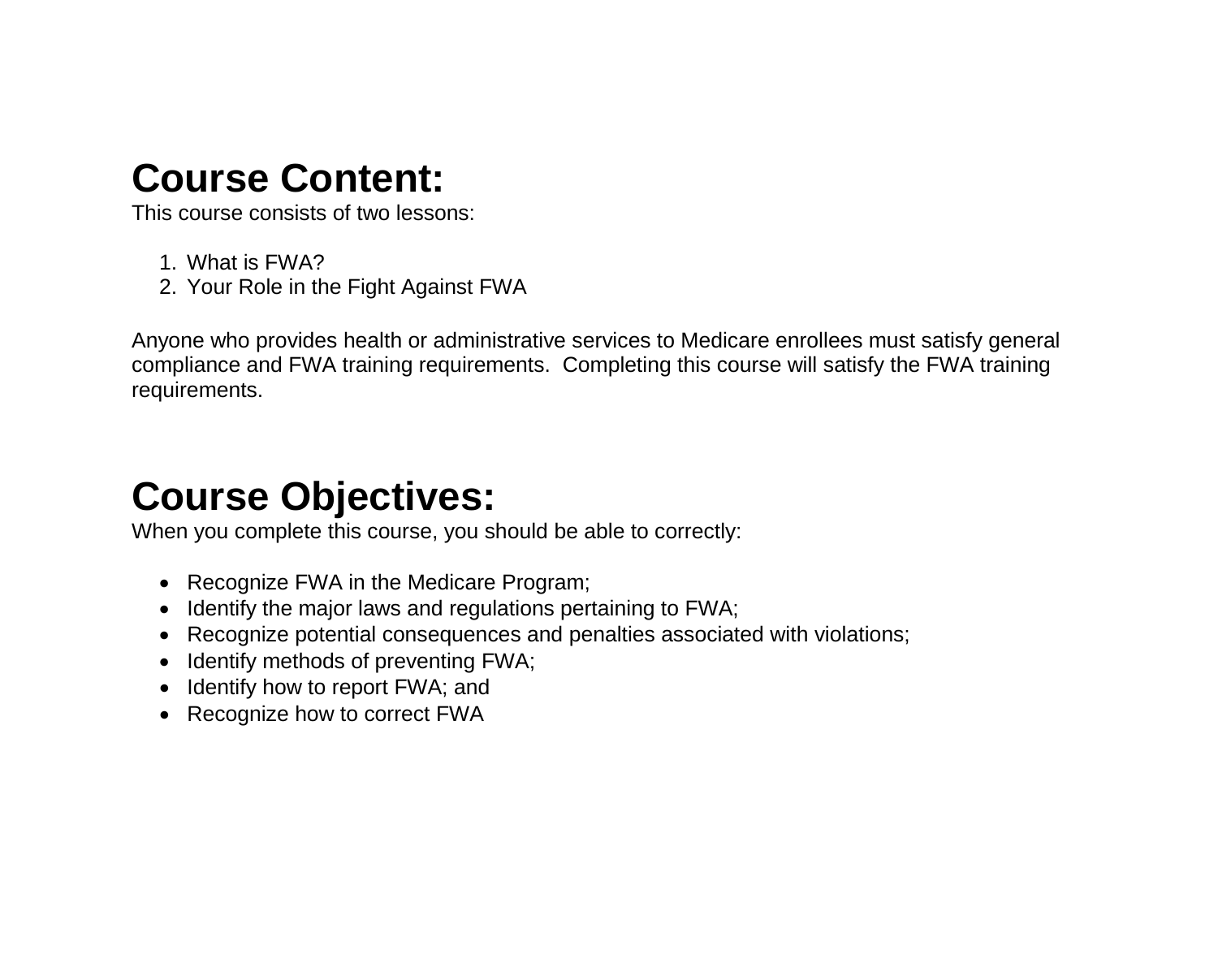# **FWA DEFINITIONS**

**Fraud** is knowingly and willfully executing, or attempting to execute, a scheme or artifice to defraud any health care benefit program, or to obtain, by means of false or fraudulent pretenses, representations, or promises, any of the money or property owned by, or under the custody or control of, any health care benefit program. In other words, fraud is intentionally submitting false information to the Government or a Government contractor to get money or a benefit.

The Health Care Fraud Statute makes it a criminal offense to knowingly and willfully execute a scheme to defraud a health care benefit program. Health care fraud is punishable by imprisonment for up to 10 years. It is also subject to criminal fines of up to \$250,000.

Waste includes overusing services, or other practices that, directly or indirectly, result in unnecessary costs to the Medicare Program. Waste is generally not considered to be caused by criminally negligent actions but rather by the misuse of resources.

**Abuse** includes actions that may, directly or indirectly, result in unnecessary costs to the Medicare Program. Abuse involves payment for items or services when there is not legal entitlement to that payment and the provider has not knowingly and/or intentionally misrepresented facts to obtain payment.

For the definitions of fraud, waste, and abuse, refer to Chapter 21, Section 20 of the "Medicare Managed Care Manual" and Chapter 9 of the "Prescription Drug Benefit Manual" on the Centers for Medicare & Medicaid Services (CMS) website.

| <b>HYPERLINK URL</b>                                                                | <b>LINKED TEXT/IMAGE</b>                |
|-------------------------------------------------------------------------------------|-----------------------------------------|
| https://www.cms.gov/Regulations-and-Guidance/Guidance/Manuals/Downloads/mc86c21.pdf | Medicare Managed Care Manual            |
| https://www.cms.gov/Medicare/Prescription-Drug-                                     | <b>Prescription Drug Benefit Manual</b> |
| Coverage/PrescriptionDrugCovContra/Downloads/Chapter9.pdf                           |                                         |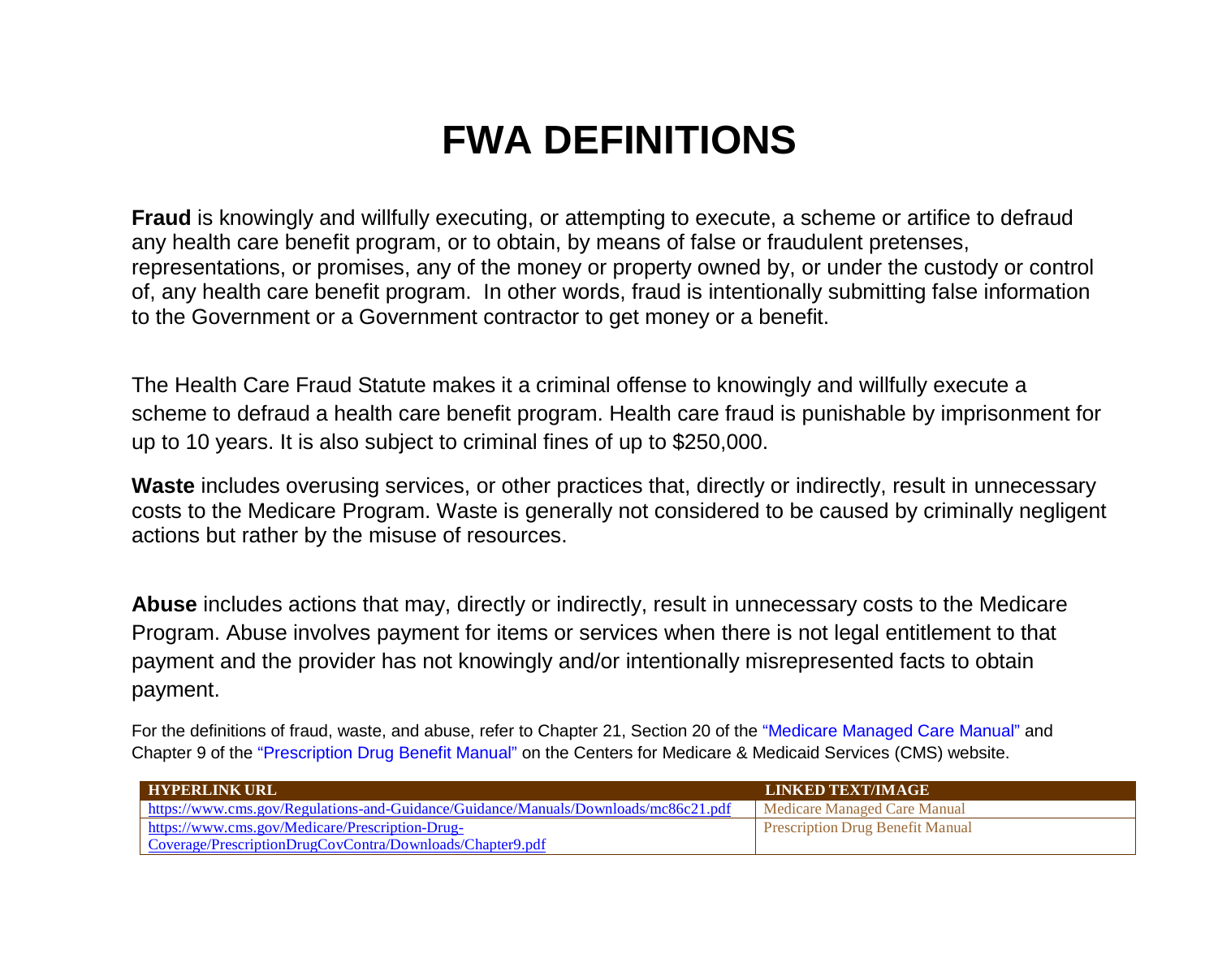## **Examples of FWA**

#### **Examples of actions that may constitute Medicare fraud include:**

- Knowingly billing for services not furnished or supplies not provided, including billing Medicare for appointments that the patient failed to keep;
- Billing for non-existent prescriptions; and
- Knowingly altering claim forms, medical records, or receipts to receive a higher payment.

#### **Examples of actions that may constitute Medicare waste include:**

- Conducting excessive office visits or writing excessive prescriptions;
- Prescribing more medications than necessary for the treatment of a specific condition; and
- Ordering excessive laboratory tests.

#### **Examples of actions that may constitute Medicare abuse include:**

- Billing for unnecessary medical services;
- Billing for brand name drugs when generics are dispensed;
- Charging excessively for services or supplies; and
- Misusing codes on a claim, such as upcoding or unbundling codes.

## Differences among Fraud, Waste, and Abuse

There are differences among fraud, waste, and abuse. One of the primary differences is *intent* and *knowledge*. Fraud requires intent to obtain payment and the knowledge that the actions are wrong. Waste and Abuse may involve obtaining an improper payment or creating an unnecessary cost to the Medicare Program, but does not require the same intent and knowledge.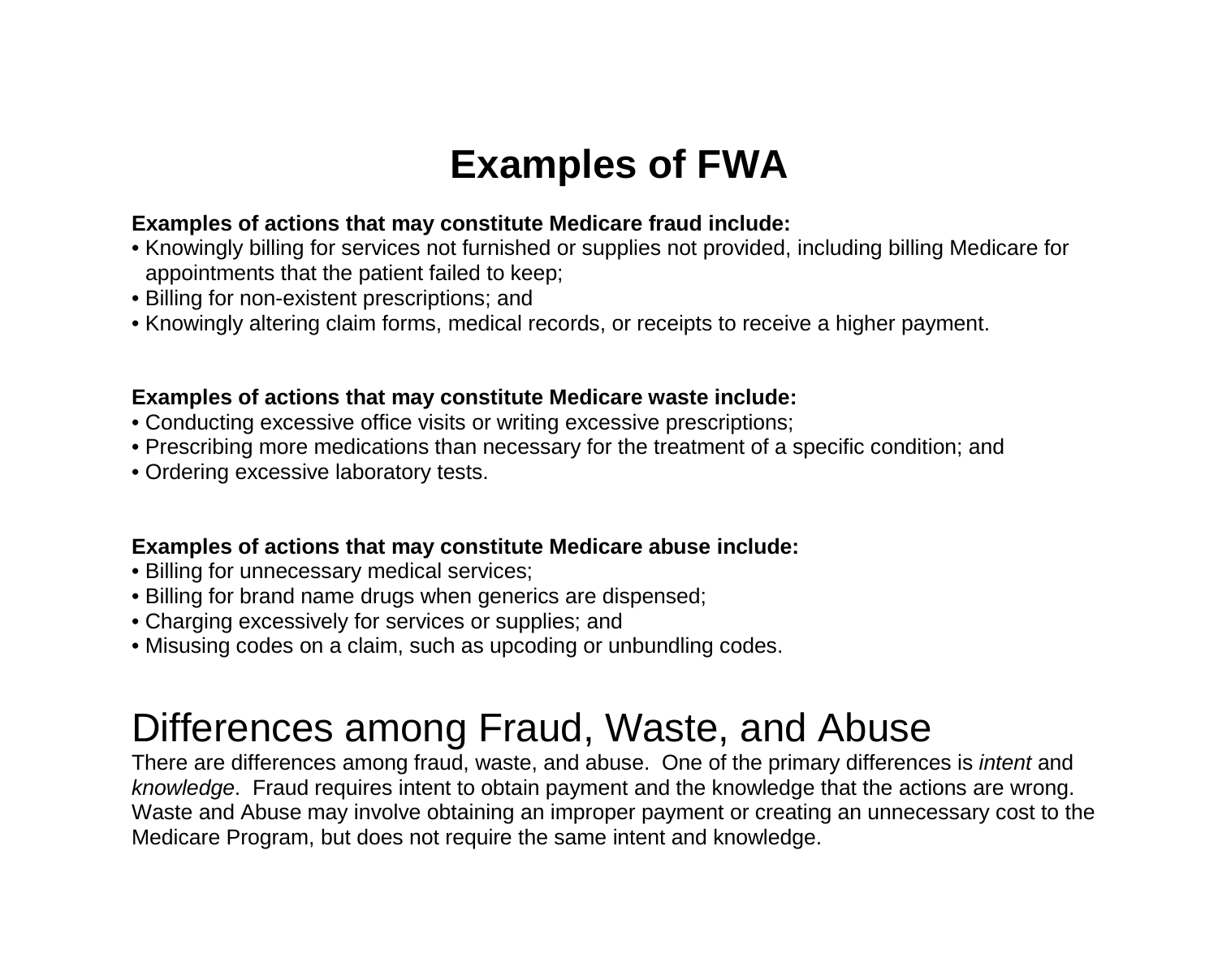## **Understanding FWA**

To detect FWA, you need to know the **law**.

The following pages provide high-level information about the following fraud, waste, and abuse laws:

- Civil False Claims Act,
- Health Care Fraud Statute, and
- Criminal Fraud;
- Anti-Kickback Statute;
- Stark Statute (Physician Self-Referral Law);
- Exclusion; and
- Health Insurance Portability and Accountability Act (HIPAA).

**For details about the specific laws, such as safe harbor provisions, consult the applicable statute and regulations.**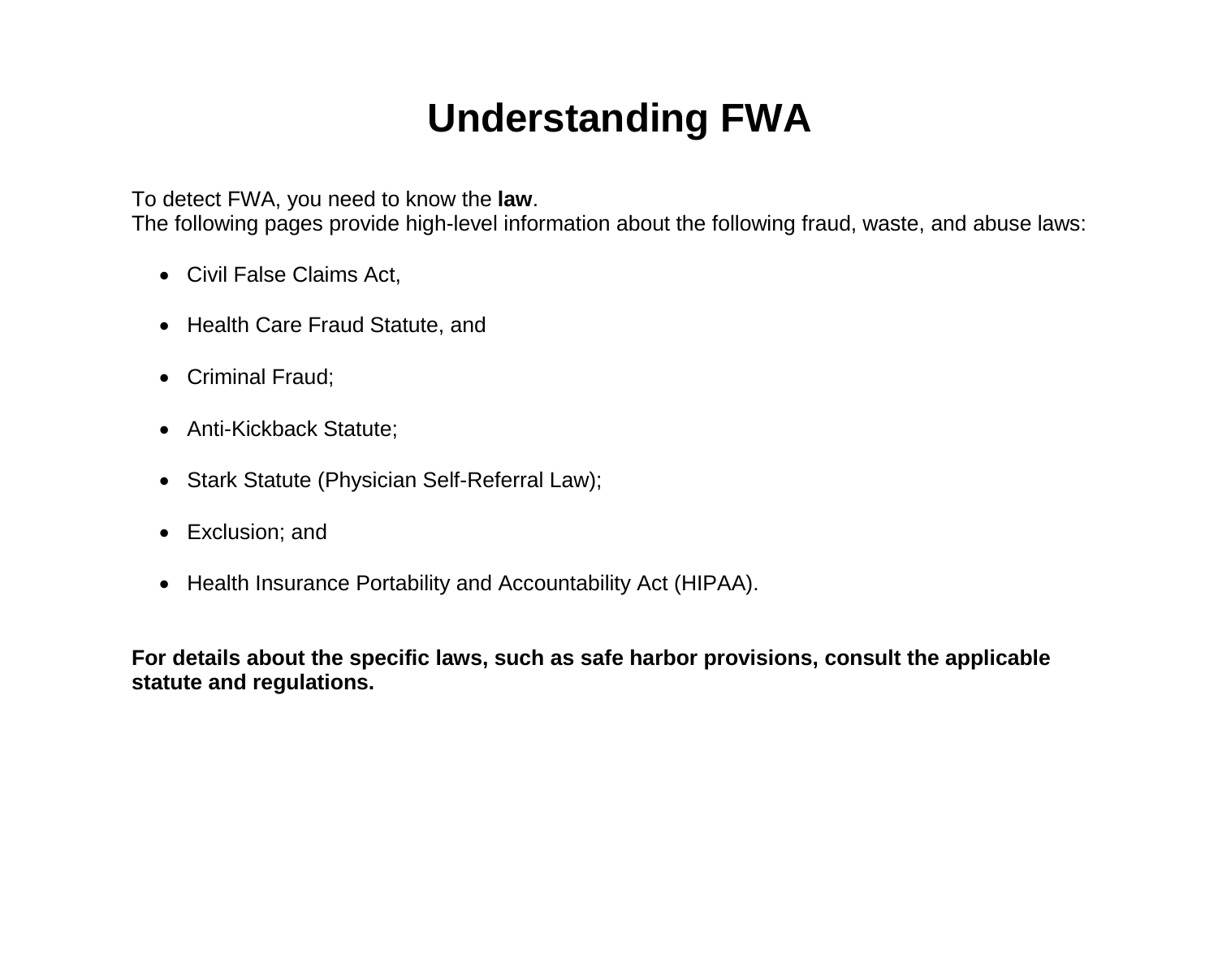# **Civil False Claims Act (FCA)**

The civil provisions of the FCA make a person liable to pay damages to the Government if he or she knowingly:

- Conspires to violate the FCA;
- Carries out other acts to obtain property from the Government by misrepresentation;
- Knowingly conceals or knowingly and improperly avoids or decreases an obligation to pay the Government;
- Makes or uses a false record or statement supporting a false claim; or
- Presents a false claim for payment or approval.

For more information, refer to 31 United States Code (U.S.C.) Sections 3729-3733 on the Internet.

**EXAMPLE:** A Medicare Part C plan in Florida hired an outside company to review medical records to find additional diagnosis codes that could be submitted to increase risk capitation payments from the Centers for Medicare and Medicaid Services (CMS). The Plan was informed by the outside company that certain diagnosis codes previously submitted to Medicare were undocumented or unsupported. The Plan failed to report the unsupported diagnosis codes to Medicare and agreed to pay 22.6 million to settle FCA allegations.

| <b>I HYPERLINK URL</b>                                                     | <b>LINKED TEXT/IMAGE</b>    |
|----------------------------------------------------------------------------|-----------------------------|
| https://www.gpo.gov/fdsys/pkg/USCODE-2015-title31/pdf/USCODE-2015-title31- | 1 U.S.C. Sections 3729-3733 |
| subtitleIII-chap37-subchapIII.pdf                                          |                             |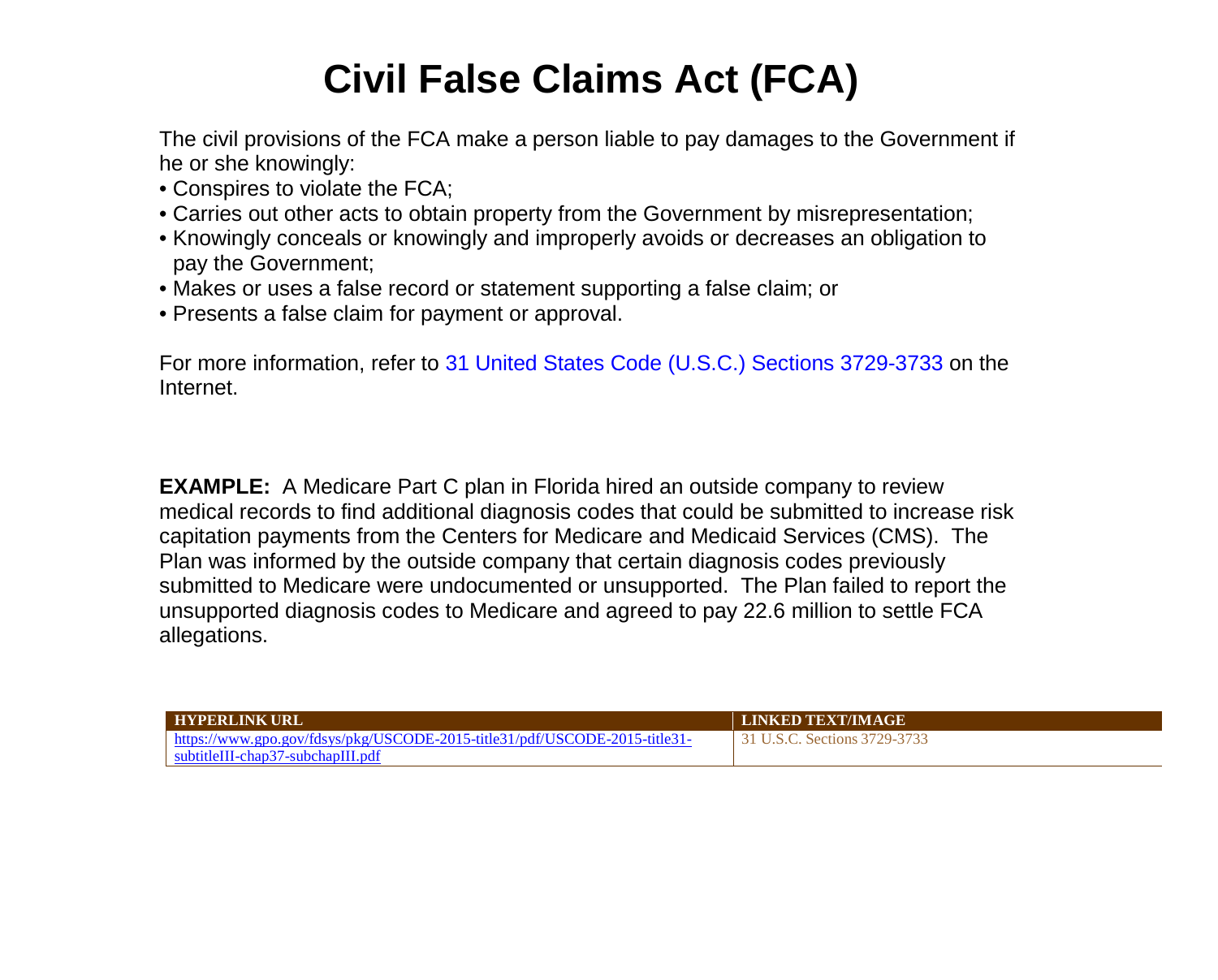# **Civil False Claims Act (FCA) (continued)**

#### **Whistleblowers**

A whistleblower is a person who exposes information or activity that is deemed illegal, dishonest, or violates professional or clinical standards.

**Protected:** Persons who report false claims or being legal actions to recover money paid on false claims are protected from retaliation.

**Rewarded:** Persons who bring a successful whistleblower lawsuit receive at least 15 percent but not more than 30 percent of the money collected.

## **Civil False Claims Act (FCA) Damages and Penalties:**

Any person who knowingly submits false claims to the Government is liable for three times the Government's damages caused by the violator plus a penalty.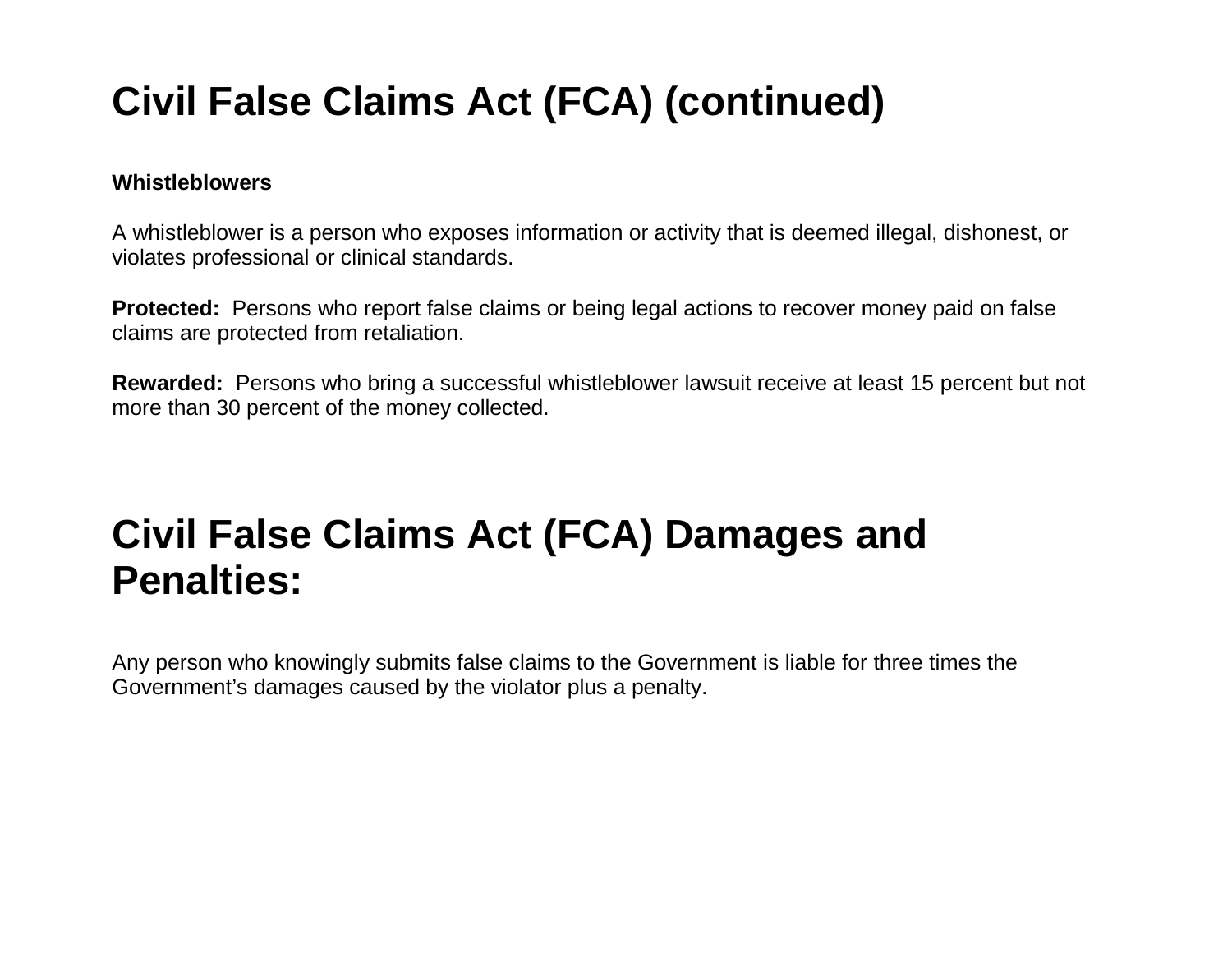## **Health Care Fraud Statute**

The Health Care Fraud Statute states that "Whoever knowingly and willfully executes, or attempts to execute, a scheme to …defraud any health care benefit program … shall be fined … or imprisoned not more than 10 years, or both."

Conviction under the statute does not require proof that the violator had knowledge of the law or specific intent to violate the law. For more information, refer to [18 U.S.C. Section](https://www.gpo.gov/fdsys/pkg/USCODE-2015-title18/pdf/USCODE-2015-title18-partI-chap63-sec1346.pdf) 1346 on the Internet.

| <b>EXAMPLES:</b>                                                                                                                                                                                                                                                                         |  |
|------------------------------------------------------------------------------------------------------------------------------------------------------------------------------------------------------------------------------------------------------------------------------------------|--|
| A Pennsylvania pharmacist:                                                                                                                                                                                                                                                               |  |
| Submitted claims to a Medicare Part D plan for non-existent prescriptions and for drugs not dispensed;<br>$\bullet$<br>Plead guilty to health care fraud; and<br>Received a 15 month prison sentence and was ordered to pay more than \$166,000 in restitution to the plan.<br>$\bullet$ |  |
| The owners of a Florida Durable Medical Equipment (DME) companies:                                                                                                                                                                                                                       |  |
| Submitted false claims of approximately \$4 million to Medicare for products that were not authorized and not<br>$\bullet$<br>provided;<br>Were convicted of making false claims, conspiracy, health care fraud, and wire fraud;                                                         |  |
| Were sentenced to 54 months in prison; and<br>Were ordered to pay more than \$1.9 million in restitution.<br>$\bullet$                                                                                                                                                                   |  |
|                                                                                                                                                                                                                                                                                          |  |

| <b>LEYPERLINK URL</b>                                                                                                 | <b>LINKED TEXT/IMAGE</b> |
|-----------------------------------------------------------------------------------------------------------------------|--------------------------|
| $\frac{1}{2}$ https://www.gpo.gov/fdsys/pkg/USCODE-2015-title18/pdf/USCODE-2015-title18-partI- 18 U.S.C. Section 1346 |                          |
| $chap63-sec1346.pdf$                                                                                                  |                          |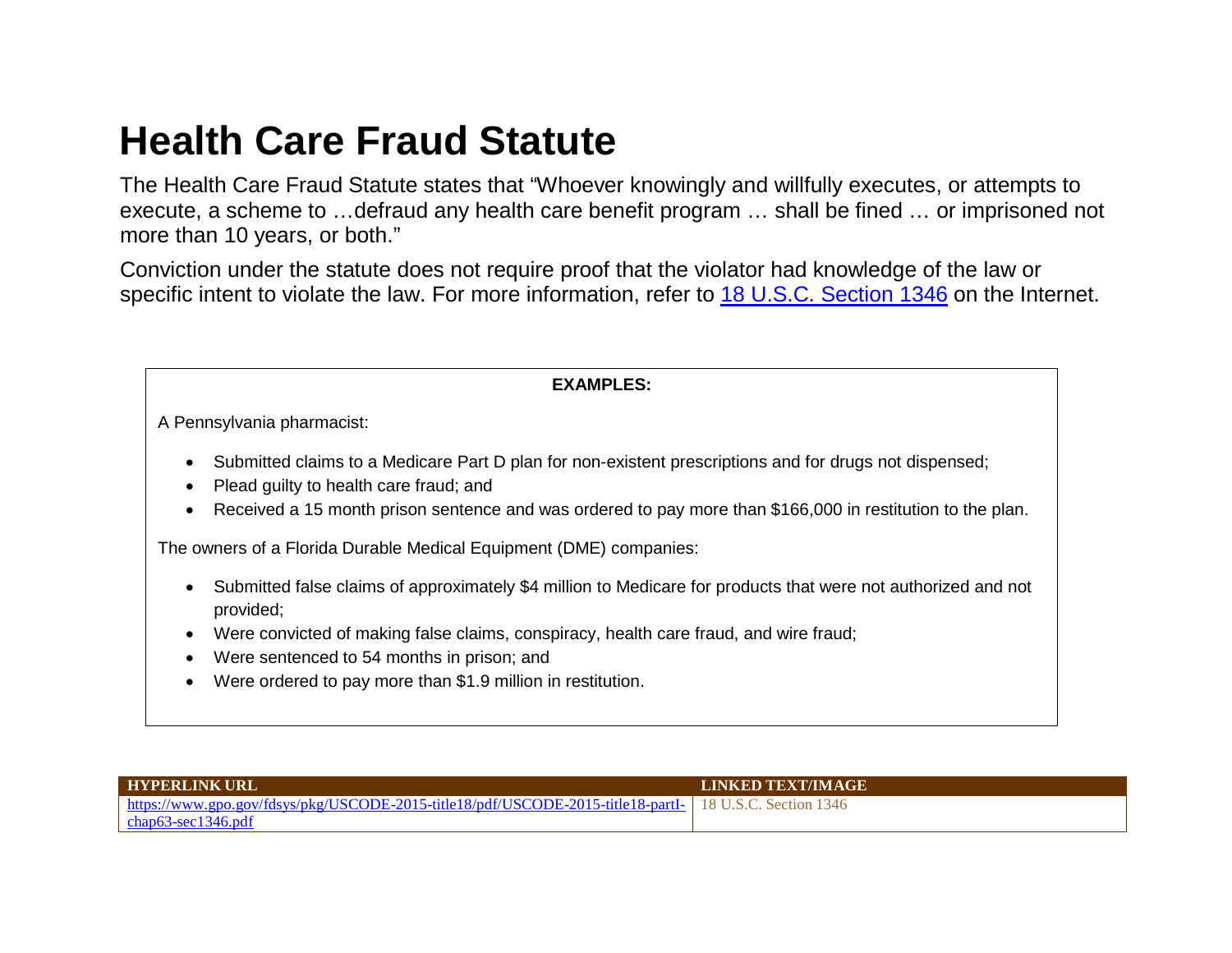## **Criminal Health Care Fraud**

Persons who knowingly make a false claim may be subject to:

- Criminal fines up to \$250,000;
- Imprisonment for up to 20 years; or
- Both.

If the violations resulted in death, the individual may be imprisoned for any term of years or for life. For more information, refer to [18 U.S.C. Section 1347](https://www.gpo.gov/fdsys/pkg/USCODE-2015-title18/pdf/USCODE-2015-title18-partI-chap63-sec1347.pdf) on the Internet.

| <b>HYPERLINK URL</b>                                                             | <b>LINKED TEXT/IMAGE</b> |
|----------------------------------------------------------------------------------|--------------------------|
| $\mu$ https://www.gpo.gov/fdsys/pkg/USCODE-2015-title18/pdf/USCODE-2015-title18- | 18 U.S.C. Section 1347   |
| $partI-chap63-sec1347.pdf$                                                       |                          |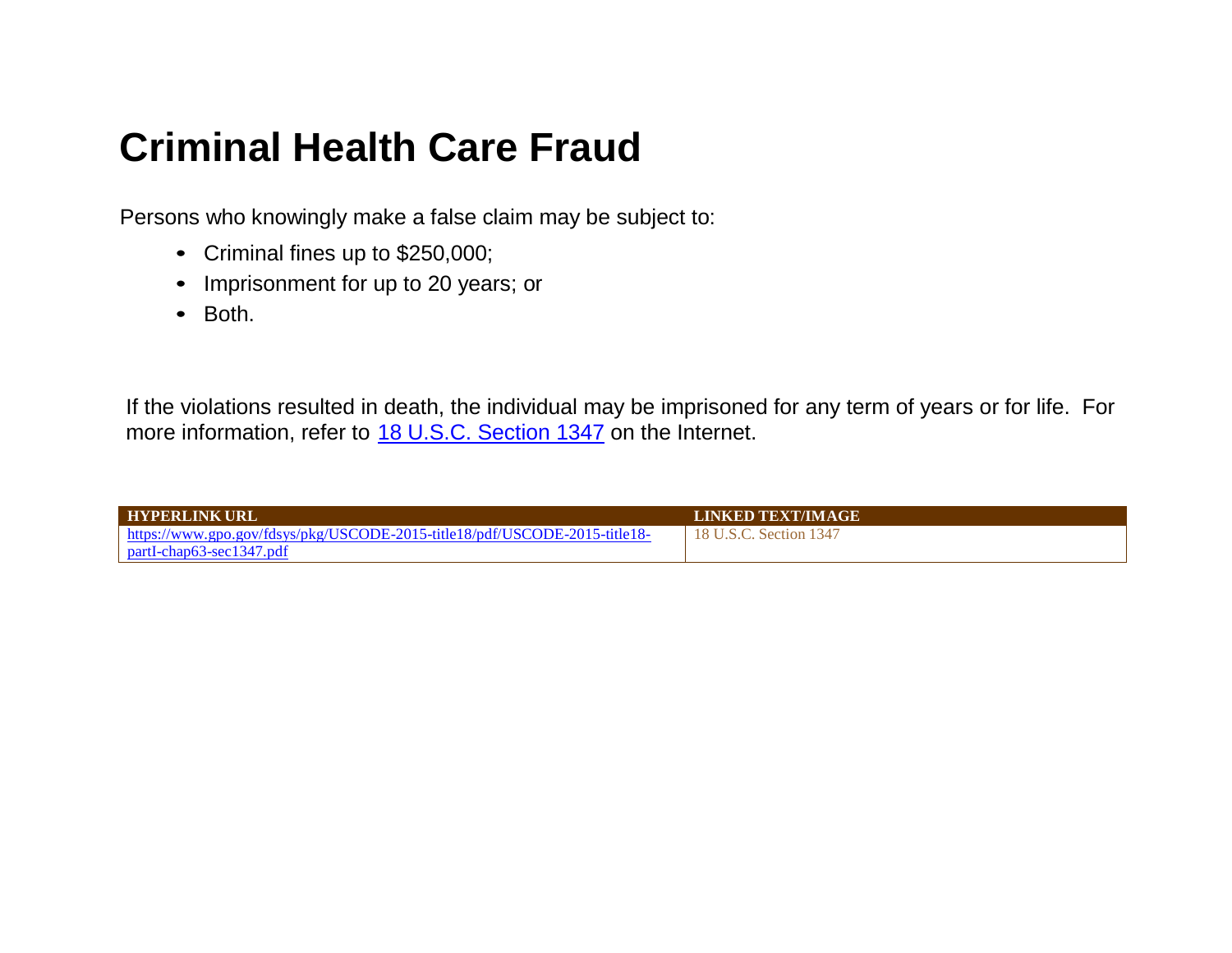# **Anti-Kickback Statute**

The Anti-Kickback Statute prohibits knowingly and willfully soliciting, receiving, offering, or paying remuneration (including any kickback, bribe, or rebate) for referrals for services that are paid, in whole or in part, under a Federal health care program (including the Medicare Program).

# **Anti-Kickback Statute Damages and Penalties**

Violations are punishable by:

- A fine of up to \$25,000;
- Imprisonment for up to 5 years; or
- Both.

For more information, refer to the [Social Security Act \(theAct\), Section](https://www.ssa.gov/OP_Home/ssact/title11/1128B.htm) 1128B(b) on the Internet.

For more information, refer to [42 U.S.C. Section 1320a-7b\(b\) o](https://www.gpo.gov/fdsys/pkg/USCODE-2015-title42/pdf/USCODE-2015-title42-chap7-subchapXI-partA-sec1320a-7b.pdf)n the Internet.

#### **EXAMPLE**

A radiologist who owned and served as medical director of a diagnostic testing center in New Jersey:

- Obtained nearly \$2 million in payments from Medicare and Medicaid for MRIs, CAT scans, ultrasounds, and other resulting tests;
- Paid doctors for referring patients;
- Pleaded guilty to violating the Anti-Kickback Statute; and
- Was sentenced to 46 months in prison.

The radiologist was among 17 people, including 15 physicians, who have been convicted in connection with this scheme.

| <b>FIXPERLINK URL</b>                                                      | LINKED TEXT/IMAGE                               |
|----------------------------------------------------------------------------|-------------------------------------------------|
| https://www.gpo.gov/fdsys/pkg/USCODE-2015-title42/pdf/USCODE-2015-title42- | $\vert$ 42 U.S.C. Section 1320a-7b(b)           |
| $chap7-subchapXI-partA-sec1320a-7b.pdf$                                    |                                                 |
| https://www.ssa.gov/OP Home/ssact/title11/1128B.htm                        | Social Security Act (the Act), Section 1128B(b) |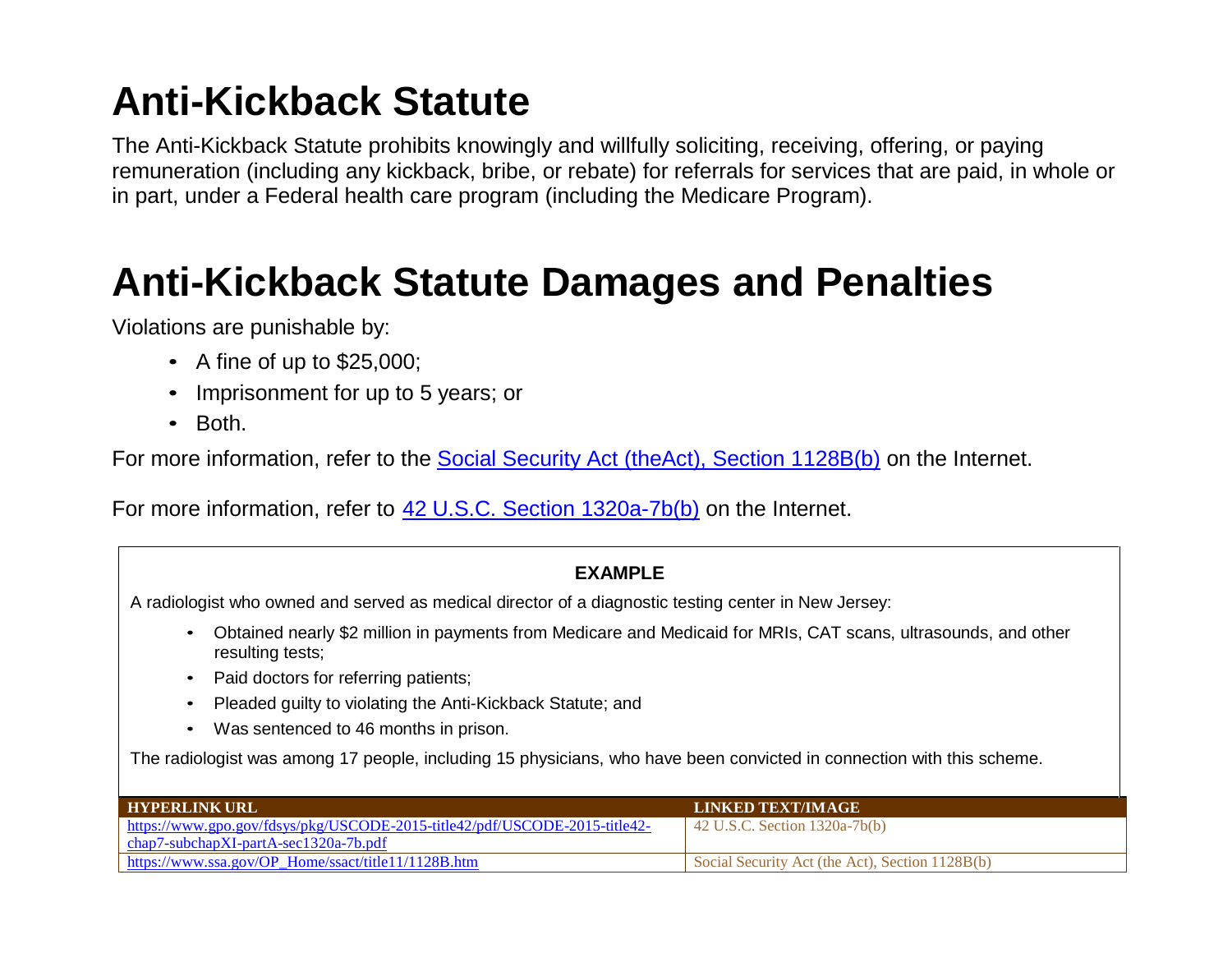# **Stark Statute (Physician Self-Referral Law)**

The Stark Statute prohibits a physician from making referrals for certain designated health services to an entity when the physician (or a member of his or her family) has:

- An ownership/investment interest; or
- A compensation arrangement (exceptions apply).

For more information, refer to [42 U.S.C. Section 1395nn](https://www.gpo.gov/fdsys/pkg/USCODE-2015-title42/pdf/USCODE-2015-title42-chap7-subchapXVIII-partE-sec1395nn.pdf) on the Internet.

## **Stark Statute (Physician Self-Referral Law) Damages and Penalties:**

Medicare claims tainted by an arrangement that does not comply with the Stark Statute are not payable. A penalty of around **\$23,800** may be imposed for each service provided. There may also be around a **\$159,000** fine for entering into an unlawful arrangement or scheme.

For more information, visit the [Physician Self-Referral](https://www.cms.gov/Medicare/Fraud-and-Abuse/PhysicianSelfReferral/) [webpage o](https://www.cms.gov/Medicare/Fraud-and-Abuse/PhysicianSelfReferral/)n the CMS website and refer to [the Act,](https://www.ssa.gov/OP_Home/ssact/title18/1877.htm) [Section](https://www.ssa.gov/OP_Home/ssact/title18/1877.htm) 1877 on the Internet.

#### **EXAMPLE**

 A physician paid the Government \$203,000 to settle allegations that he violated the physician selfreferral prohibition in the Stark Statute for routinely referring Medicare patients to an oxygen supply company he owned.

| <b>HYPERLINK URL</b>                                                       | LINKED TEXT/IMAGE                      |
|----------------------------------------------------------------------------|----------------------------------------|
| https://www.gpo.gov/fdsys/pkg/USCODE-2015-title42/pdf/USCODE-2015-title42- | $\vert$ 42 U.S.C. Section 1395nn       |
| $\alpha$ chap7-subchapXVIII-partE-sec1395nn.pdf                            |                                        |
| https://www.cms.gov/Medicare/Fraud-and-Abuse/PhysicianSelfReferral         | <b>Physician Self-Referral webpage</b> |
| https://www.ssa.gov/OP_Home/ssact/title18/1877.htm                         | the Act. Section 1877                  |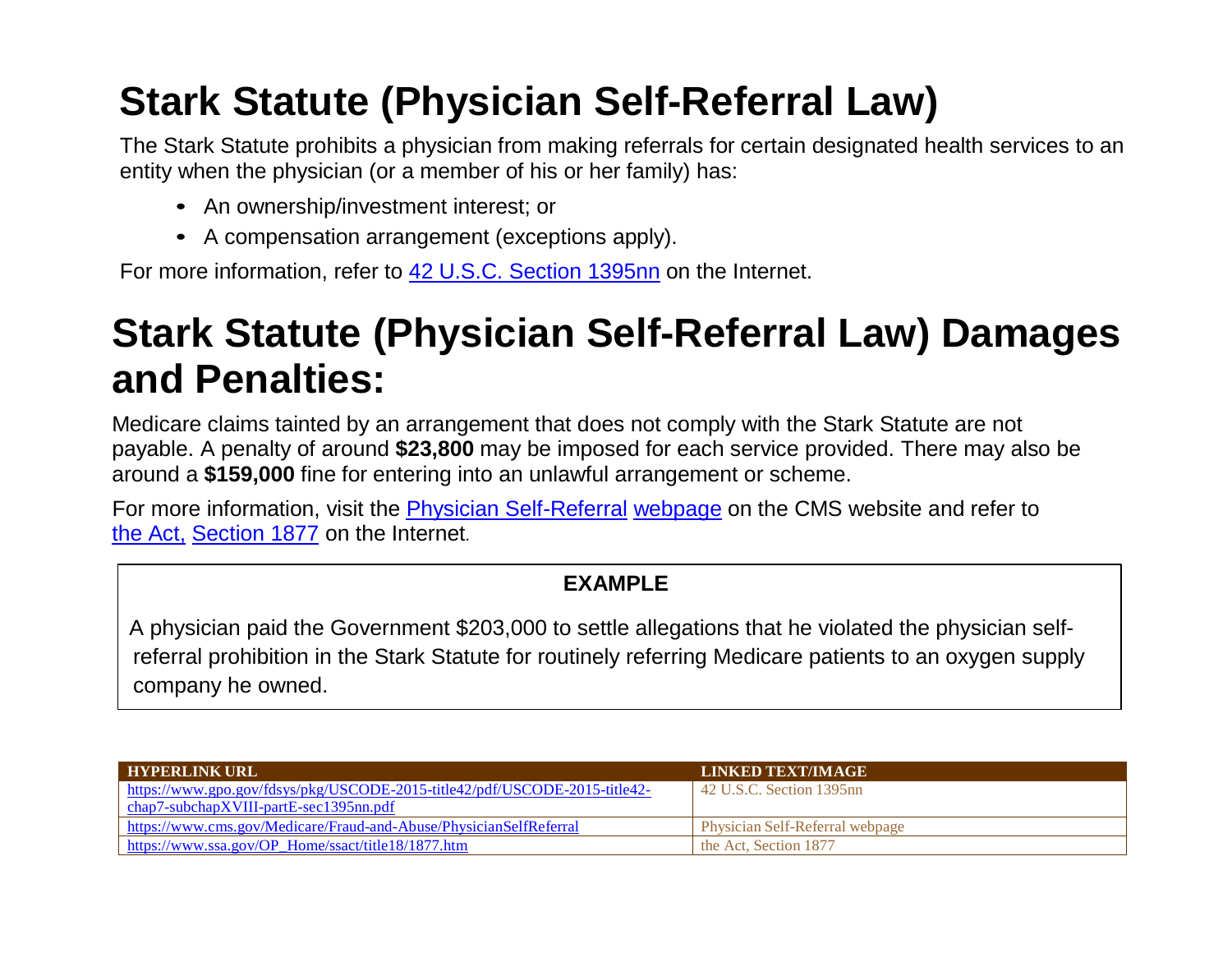# **Civil Monetary Penalties (CMP) Law**

The Office of Inspector General (OIG) may impose civil penalties for a number of reasons, including:

- Arranging for services or items from an excluded individual or entity;
- Providing services or items while excluded;
- Failing to grant OIG timely access to records;
- Knowing of an overpayment and failing to report and return it;
- Making false claims; or
- Paying to influence referrals

For more information, refer to 42 U.S.C. [1320a-7a](https://www.gpo.gov/fdsys/pkg/USCODE-2015-title42/pdf/USCODE-2015-title42-chap7-subchapXI-partA-sec1320a-7a.pdf) and the Act, Section [1128A\(a\)](https://www.ssa.gov/OP_Home/ssact/title11/1128A.htm) on the Internet.

# **CMP Damages and Penalties:**

The penalties can be around \$15,000 to \$70,000 depending on the specific violation. Violators are also subject to three times the amount:

- Claimed for each service or item; or
- Of remuneration offered, paid, solicited, or received.

#### **EXAMPLE**

A California pharmacy and its owner agreed to pay over \$1.3 million to settle allegations they submitted claims to Medicare Part D for brand name prescription drugs that the pharmacy could not have dispensed based on inventory records.

| <b>HYPERLINK URL</b>                                                       | LINKED TEXT/IMAGE           |
|----------------------------------------------------------------------------|-----------------------------|
| https://www.gpo.gov/fdsys/pkg/USCODE-2015-title42/pdf/USCODE-2015-title42- | 42 U.S.C. 1320a-7a          |
| chap7-subchapXI-partA-sec1320a-7a.pdf                                      |                             |
| http://www.ssa.gov/OP_Home/ssact/title11/1128A.htm                         | the Act, Section $1128A(a)$ |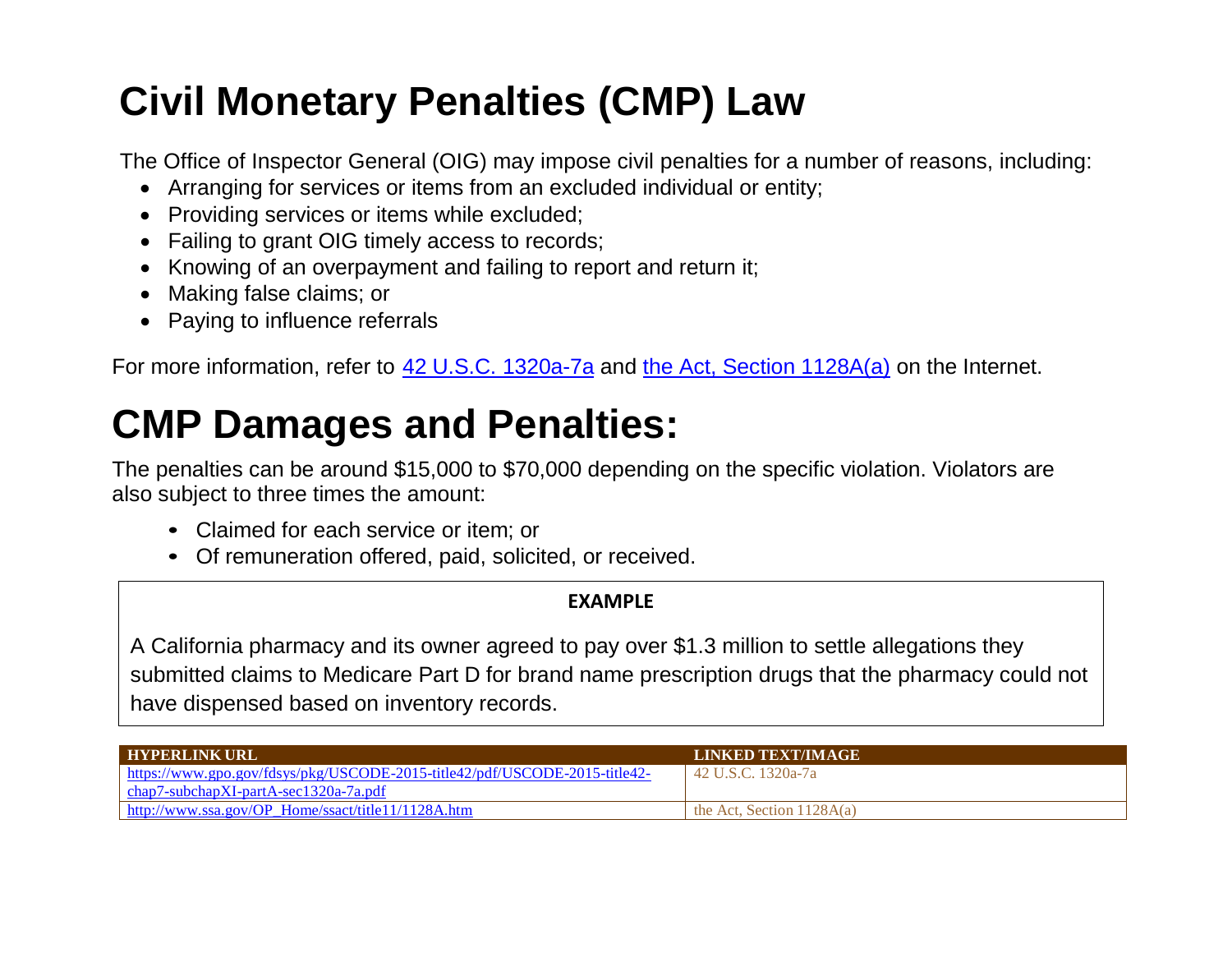## **Exclusion**

No Federal health care program payment may be made for any item or service furnished, ordered, or prescribed by an individual or entity excluded by the OIG. The OIG has authority to exclude individuals and entities from federally funded health care programs and maintains the List of Excluded Individuals and Entities (LEIE). You can access the [LEIE o](https://exclusions.oig.hhs.gov/)n the Internet.

The United States General Services Administration (GSA) administers the Excluded Parties List System (EPLS), which contains debarment actions taken by various Federal agencies, including the OIG. You may access the [EPLS](https://www.sam.gov/portal/SAM/#1) on the System for Award Management website.

If looking for excluded individuals or entities, make sure to check both the LEIE and the EPLS since the lists are not the same. For more information, refer to [42 U.S.C. Section](https://www.gpo.gov/fdsys/pkg/USCODE-2015-title42/pdf/USCODE-2015-title42-chap7-subchapXI-partA-sec1320a-7.pdf) 1320a-7 and 42 Code of [Federal Regulations Section](https://www.gpo.gov/fdsys/pkg/CFR-2015-title42-vol5/pdf/CFR-2015-title42-vol5-sec1001-1901.pdf) 1001.1901 on the Internet.

#### **EXAMPLE**

A pharmaceutical company pleaded guilty to two felony counts of criminal fraud related to failure to file required reports with the Food and Drug Administration concerning oversized morphine sulfate tablets. The executive of the pharmaceutical firm was excluded based on the company guilty plea. At the time the executive was excluded, he had not been convicted himself, but there was evidence he was involved in misconduct leading to the company's conviction.

| <b>HYPERLINK URL</b>                                                           | <b>LINKED TEXT/IMAGE</b>                         |
|--------------------------------------------------------------------------------|--------------------------------------------------|
| https://exclusions.oig.hhs.gov                                                 | <b>LEIE</b>                                      |
| https://www.sam.gov/portal/SAM/#1                                              | <b>EPLS</b>                                      |
| https://www.gpo.gov/fdsys/pkg/USCODE-2015-title42/pdf/USCODE-2015-title42-     | 42 U.S.C. Section 1320a-7                        |
| $char7$ -subchapXI-partA-sec1320a-7.pdf                                        |                                                  |
| https://www.gpo.gov/fdsys/pkg/CFR-2015-title42-vol5/pdf/CFR-2015-title42-vol5- | 42 Code of Federal Regulations Section 1001.1901 |
| $\frac{\text{sec}1001 - 1901 \cdot \text{pdf}}{2}$                             |                                                  |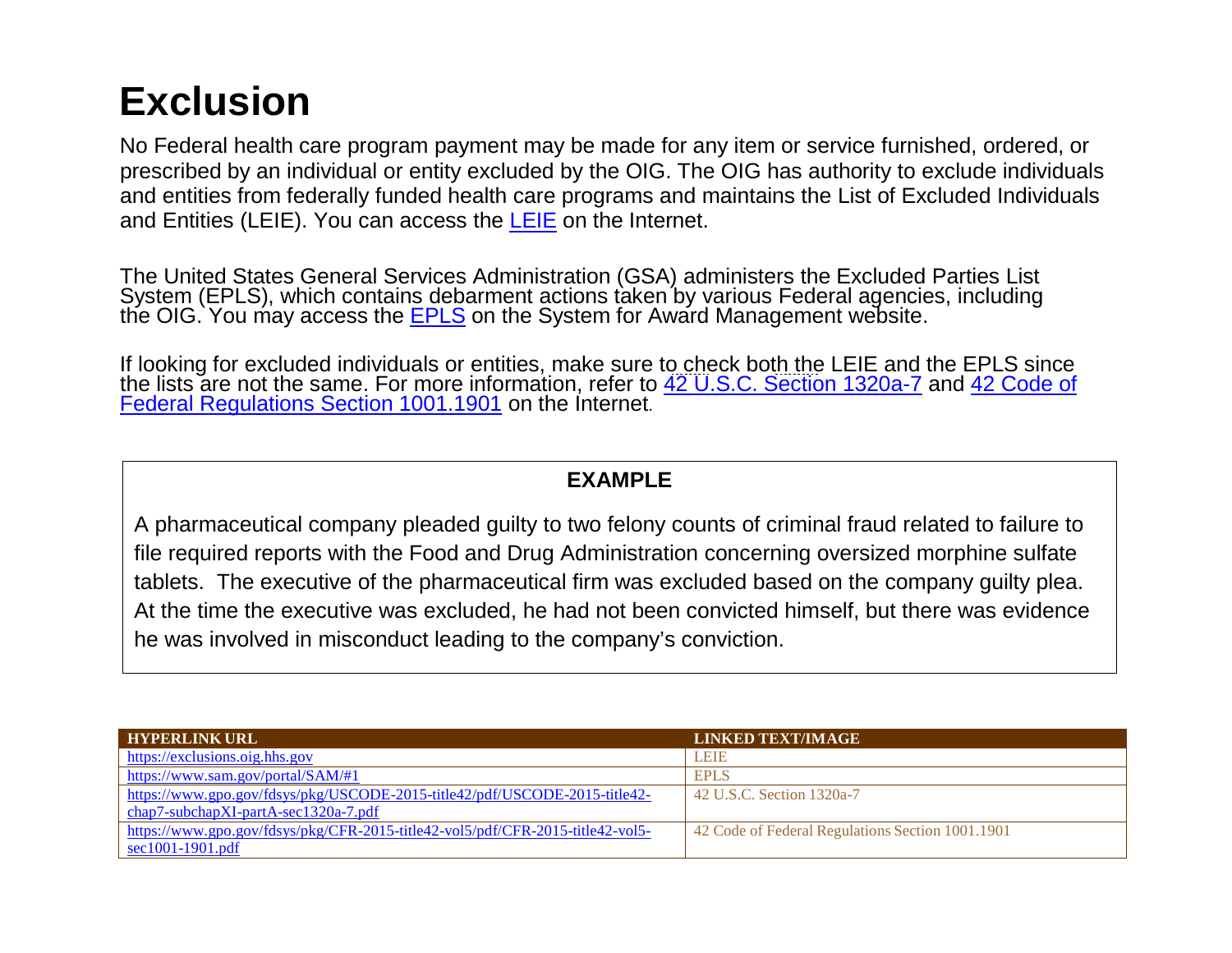## **Health Insurance Portability and Accountability Act (HIPAA)**

HIPAA created greater access to health care insurance, protection of privacy of health care data, and promoted standardization and efficiency in the health care industry.

HIPAA safeguards help prevent unauthorized access to protected health information. As an individual with access to protected health care information, you must comply with HIPAA.

For more information, visit the [HIPAA webpage o](https://www.hhs.gov/hipaa)n the Internet.

## **Damages and Penalties:**

Violations may result in Civil Monetary Penalties. In some cases, criminal penalties may apply.

#### **EXAMPLE**

A former hospital employee pleaded guilty to criminal HIPAA charges after obtaining protected health information with the intent to use it for personal gain. He was sentenced to 12 months and 1 day in prison.

| <b>HYPERLINK URL</b>                    | <b>LINKED TEXT/IMAGE</b> |
|-----------------------------------------|--------------------------|
| https:/<br>v/hipaa<br>$\alpha$<br>. . W | ebpage                   |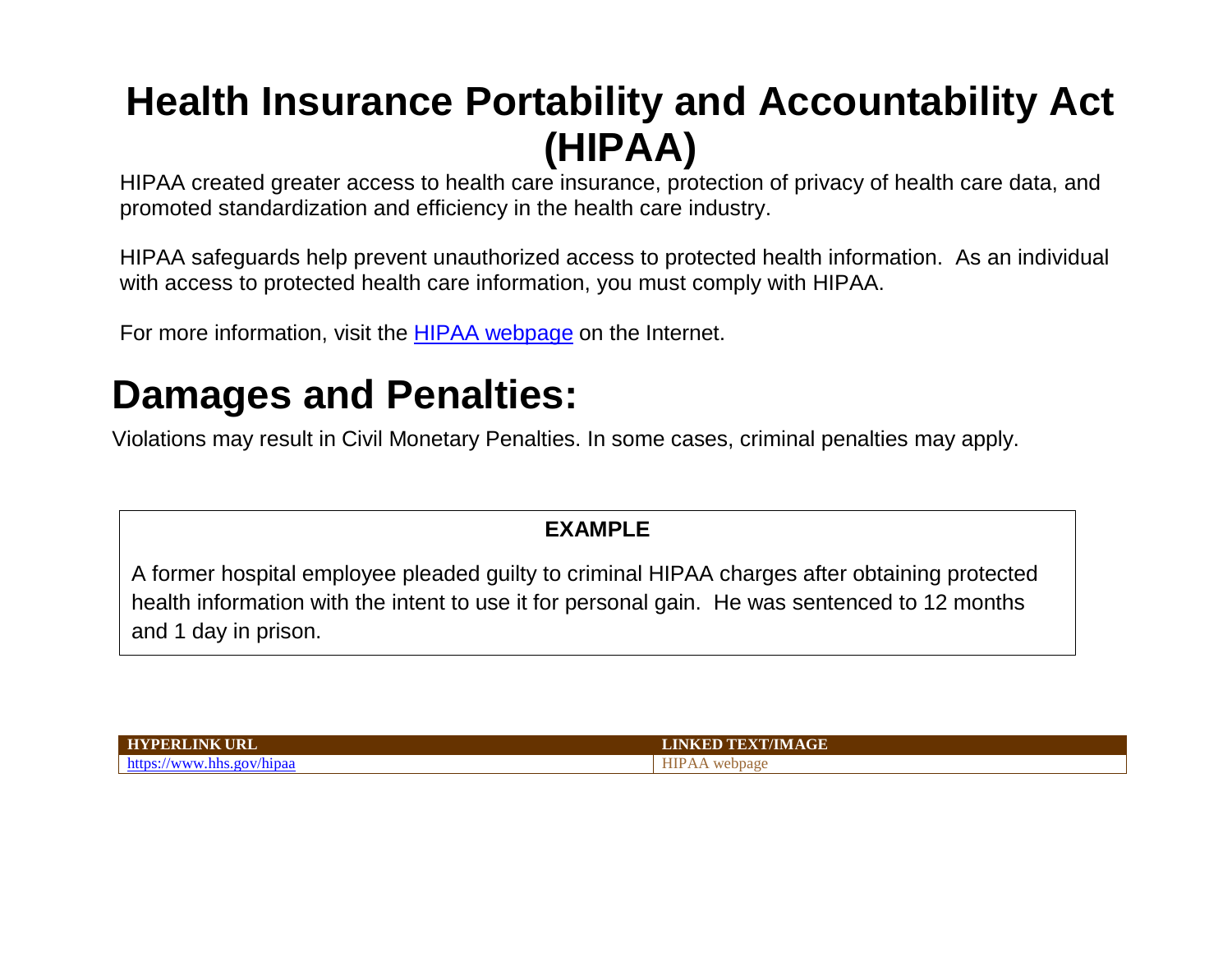## **Lesson Summary:**

There are differences among FWA. One of the primary differences is intent and knowledge. Fraud requires that the person have intent to obtain payment and the knowledge that their actions are wrong. Waste and abuse may involve obtaining an improper payment but do not require the same intent and knowledge.

#### **Laws and regulations exist that prohibit FWA. Penalties for violating these laws may include:**

- Civil Monetary Penalties;
- Civil prosecution;
- Criminal conviction/fines;
- Exclusion from participation in all Federal health care programs;
- Imprisonment; or
- Loss of provider license.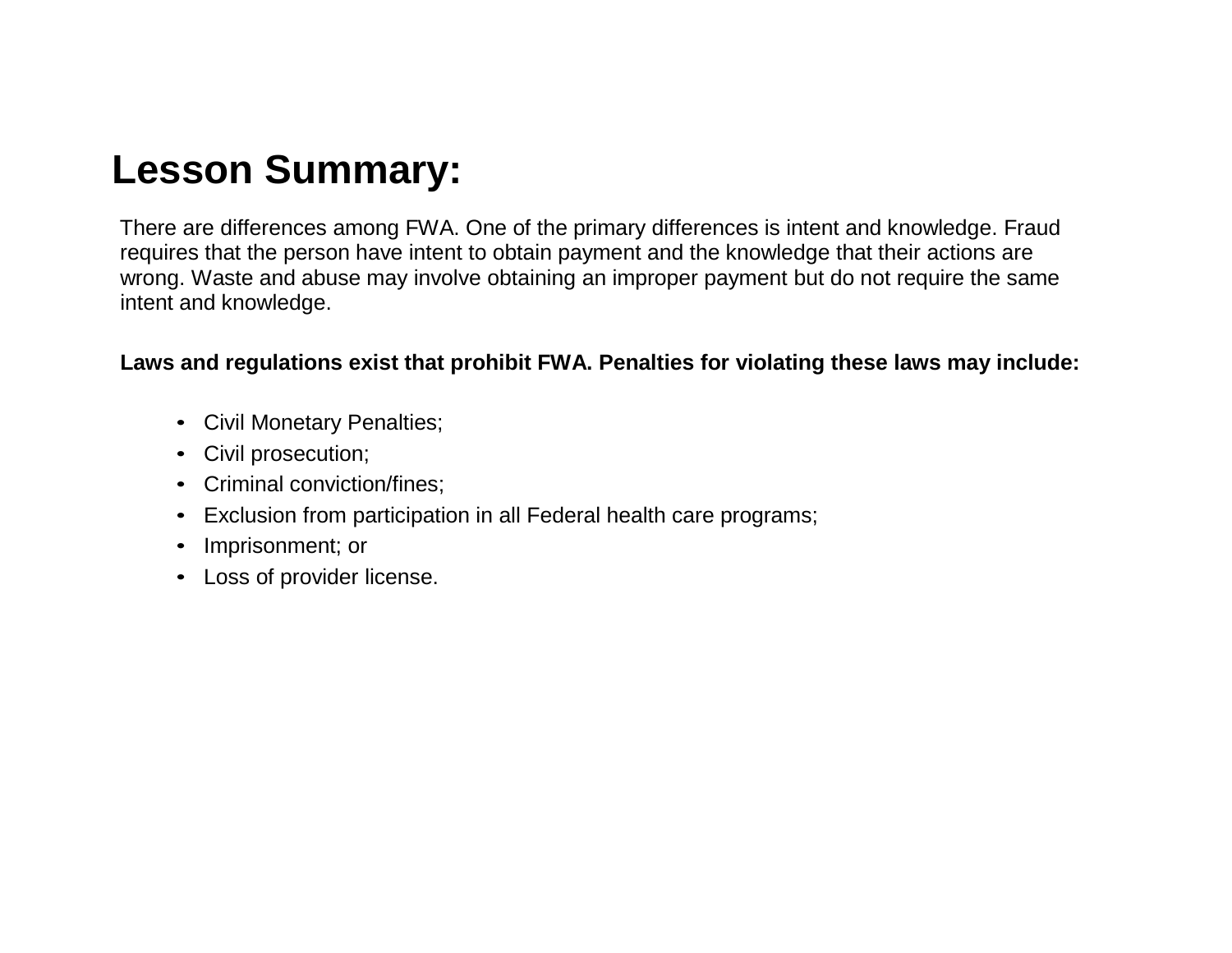## **Lesson Review:**

#### **Knowledge Check #1:**

Which of the following requires intent to obtain payment and the knowledge that the actions are wrong? **Select the correct answer.**

- A. Fraud
- B. Abuse
- C. Waste

Answer: A

#### **Knowledge Check #2:**

Which of the following is NOT potentially a penalty for violation of a law or regulation prohibiting Fraud, Waste, and Abuse (FWA)?

#### **Select the correct answer.**

- A. Civil Monetary Penalties
- B. Deportation
- $\circ$  C. Exclusion from participation in all Federal health care programs

#### Answer: B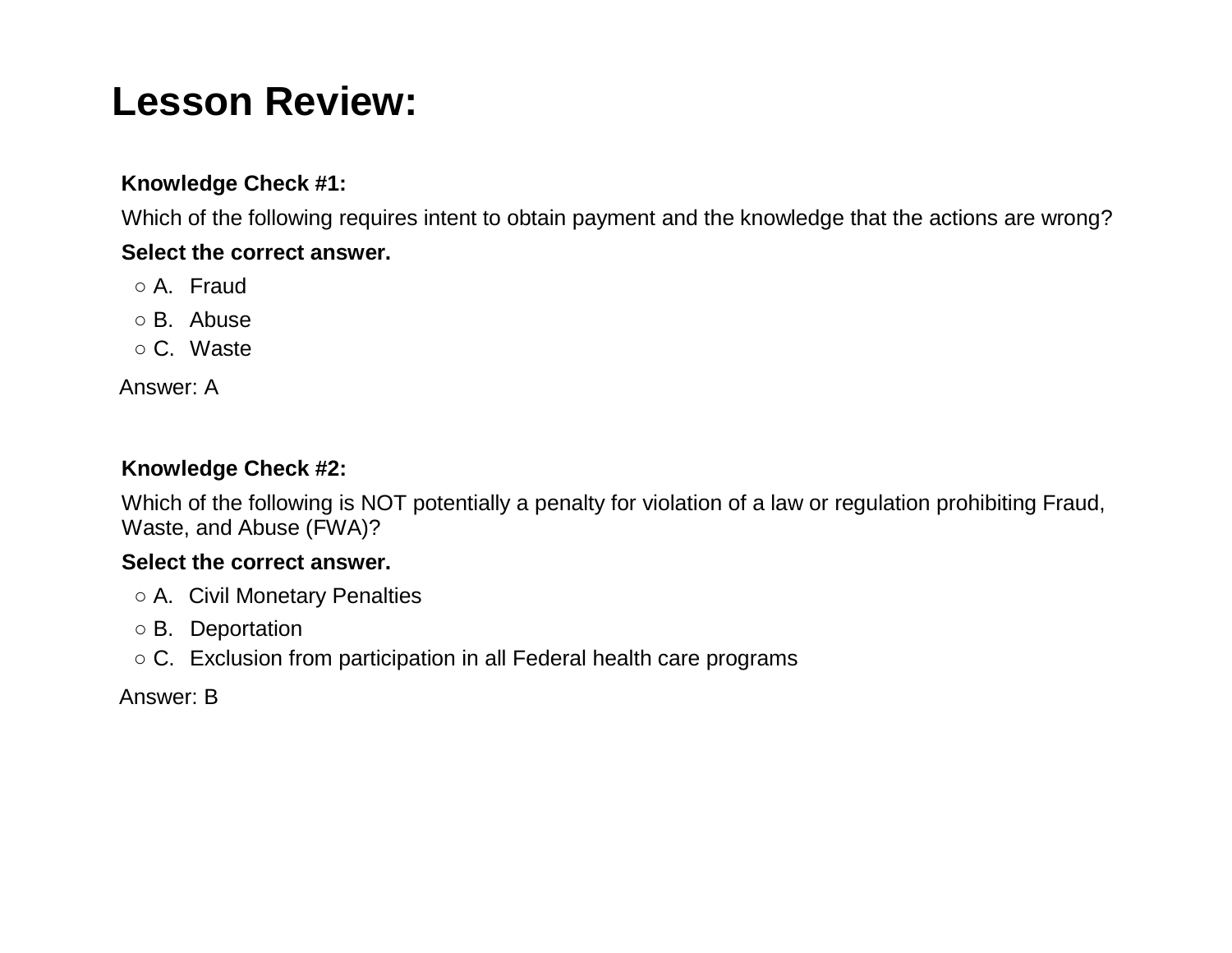## **Your Role in the Fight Against FWA**

#### **Introduction and Learning Objectives**

This lesson explains the role you can play in fighting against Fraud, Waste, and Abuse (FWA),<br>including your responsibilitie<u>s fo</u>r preventing, reporting, and correcting FWA. It should take about 10 minutes to complete. Upon completing the lesson, you should be able to correctly:

- Identify methods of preventing FWA;
- Identify how to report FWA; and
- Recognize how to correct FWA.

# **Where Do I Fit In?**

As a person who provides health or administrative services to a Medicare Part C or Part D enrollee, you are either an employee of a:

- Sponsor (Medicare Advantage Organizations [MAOs] and Prescription Drug Plans [PDPs]);
- First-tier entity (Examples: Pharmacy Benefit Management (PBM), hospital or health care facility, provider group, doctor office, clinical laboratory, customer service provider, claims processing and adjudication company, a company that handles enrollment, disenrollment, and membership functions, and contracted sales agent);
- Downstream entity (Examples: pharmacies, doctor office, firms providing agent/broker services, marketing firms, and call centers); or
- Related entity (Examples: Entity with common ownership or control of a Sponsor, health promotion provider, or SilverSneakers®).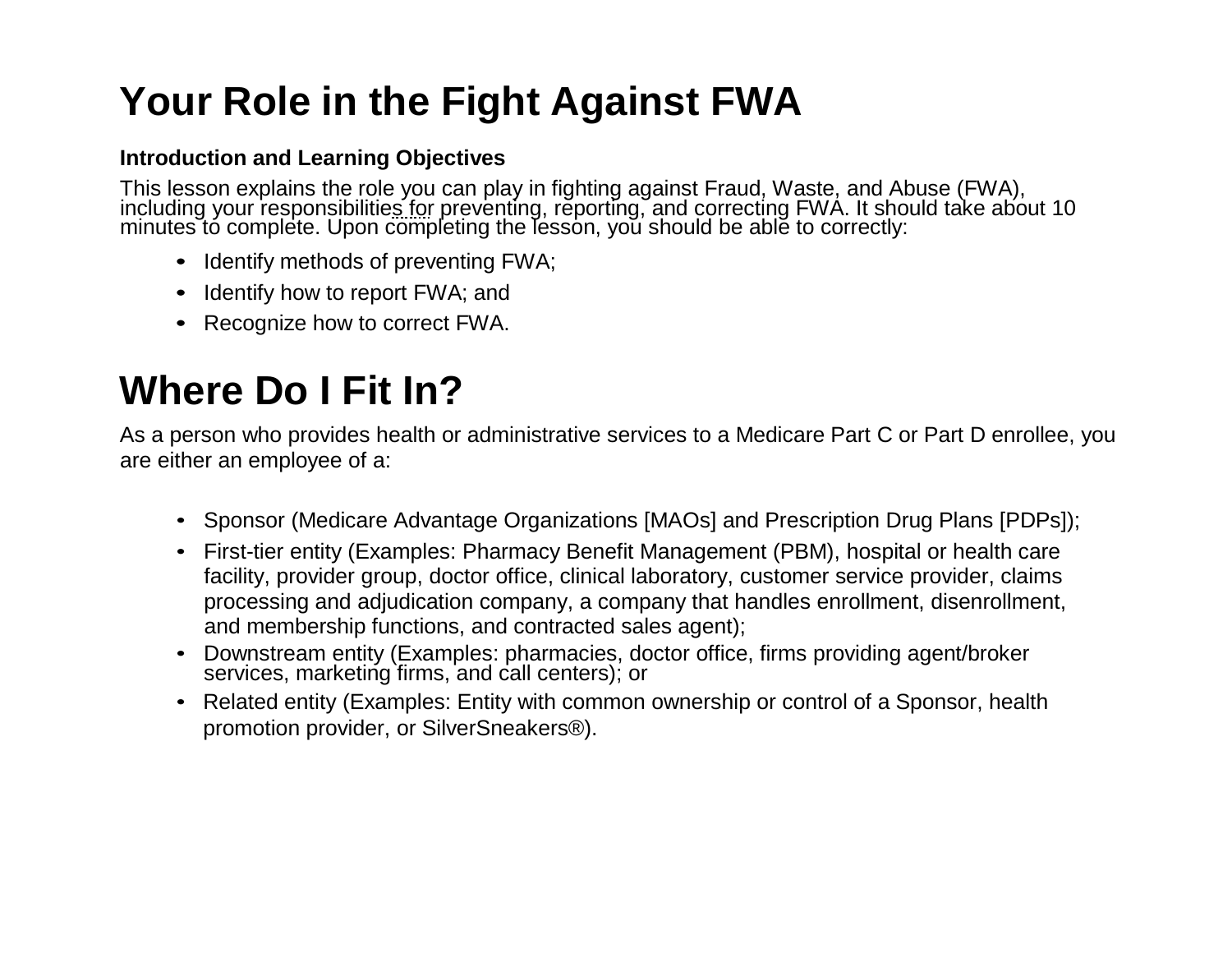# **Where Do I Fit In? (continued)**

#### **I am an employee of a Part C Plan Sponsor or an employee of a Part C Plan Sponsor's first-tier or downstream entity**

The Part C Plan Sponsor is a CMS Contractor. Part C Plan Sponsors may enter into contracts with FDRs. This stakeholder relationship flow chart shows examples of functions that relate to the Sponsor's Medicare Part C contracts. First Tier and related entities of the Medicare Part C Plan Sponsor may contract with downstream entities to fulfill their contractual obligations to the Sponsor.

Examples of first tier entities may be independent practices, call centers, health services/hospital groups, fulfillment vendors, field marketing organizations, and credentialing organizations. If the first tier entity is an independent practice, then a provider could be a downstream entity. If the first tier entity is a health service/hospital group, then radiology, hospital, or mental health facilities may be the downstream entity. If the first tier entity is a field marketing organization, then agents may be the downstream entity. Downstream entities may contract with other downstream entities. Hospitals and mental health facilities may contract with providers.

#### **I am an employee of a Part D Plan Sponsor or an employee of a Part D Plan Sponsor's first-tier or downstream entity**

The Part D Plan Sponsor is a CMS Contractor. Part D Plan Sponsors may enter into contracts with FDRs. This stakeholder relationship flow chart shows examples of functions that relate to the Sponsor's Medicare Part D contracts. First Tier and related entities of the Part D Plan Sponsor may contract with downstream entities to fulfill their contractual obligations to the Sponsor.

Examples of first tier entities include call centers, PBMs, and field marketing organizations. If the first tier entity is a PBM, then the pharmacy, marketing firm, quality assurance firm, and claims processing<br>firm could be downstream entities. If the first tier entity is a field marketing organization, then agents could be a downstream entity.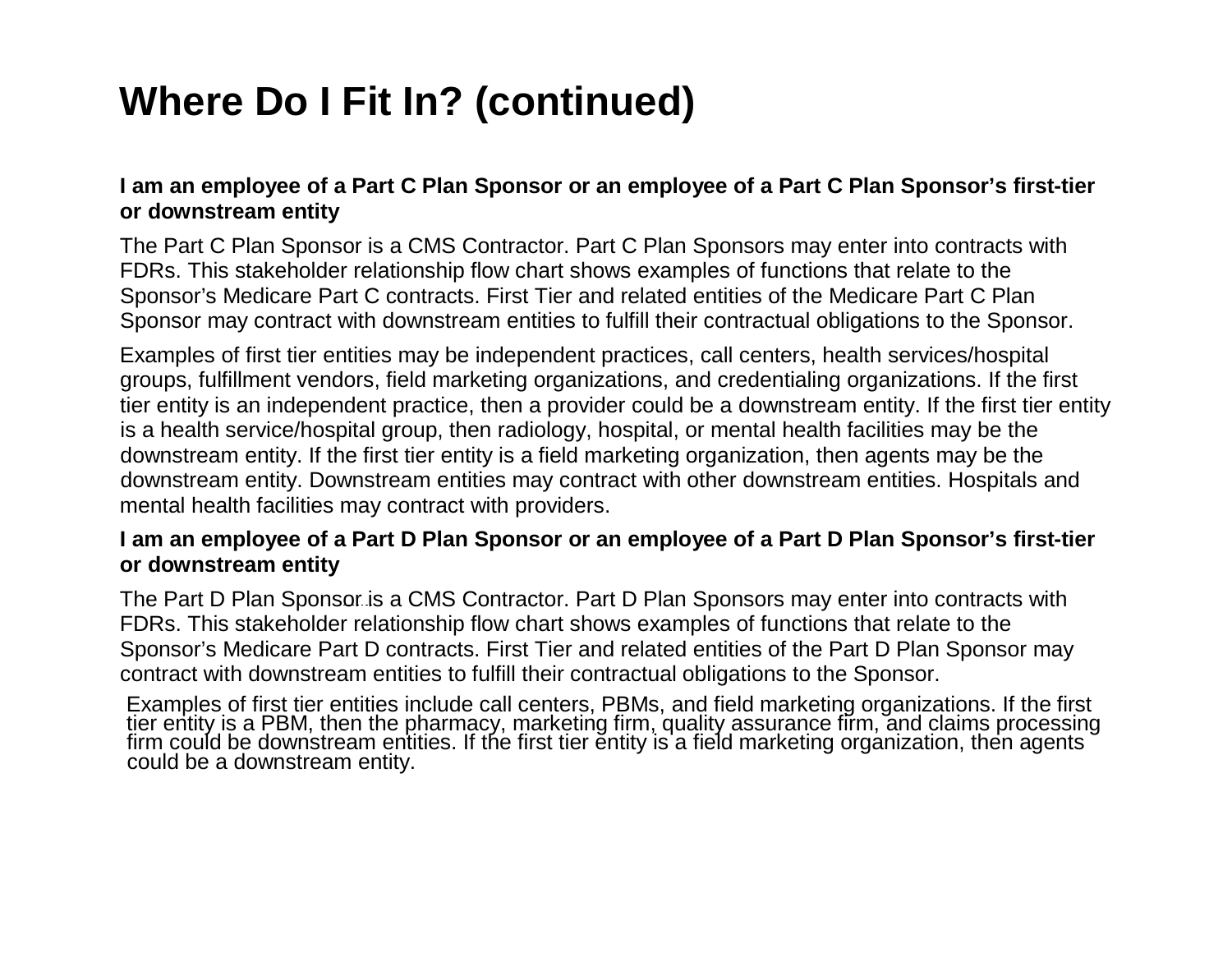# **What Are My Responsibilities?**

You play a vital part in preventing, detecting, and reporting potential FWA, as well as Medicare non-compliance.

**First** you must comply with all applicable statutory, regulatory, and other Medicare Part or Part D requirements, including adopting and using an effective compliance program.

**Second** you have a duty to the Medicare Program to report any compliance concerns, and suspected or actual violations that you may be aware of.

**Third** you have a duty to follow your organization's Code of Conduct that articulates your and your organization's commitment to standards of conduct and ethical rules of behavior.

## **How Do You Prevent FWA?**

- Look for suspicious activity;
- Conduct yourself in an ethical manner;
- Ensure accurate and timely data/billing;
- Ensure you coordinate with other payers;
- Keep up to date with FWA policies and procedures, standards of conduct, laws, regulations, and the CMS guidance; and
- Verify all information provided to you.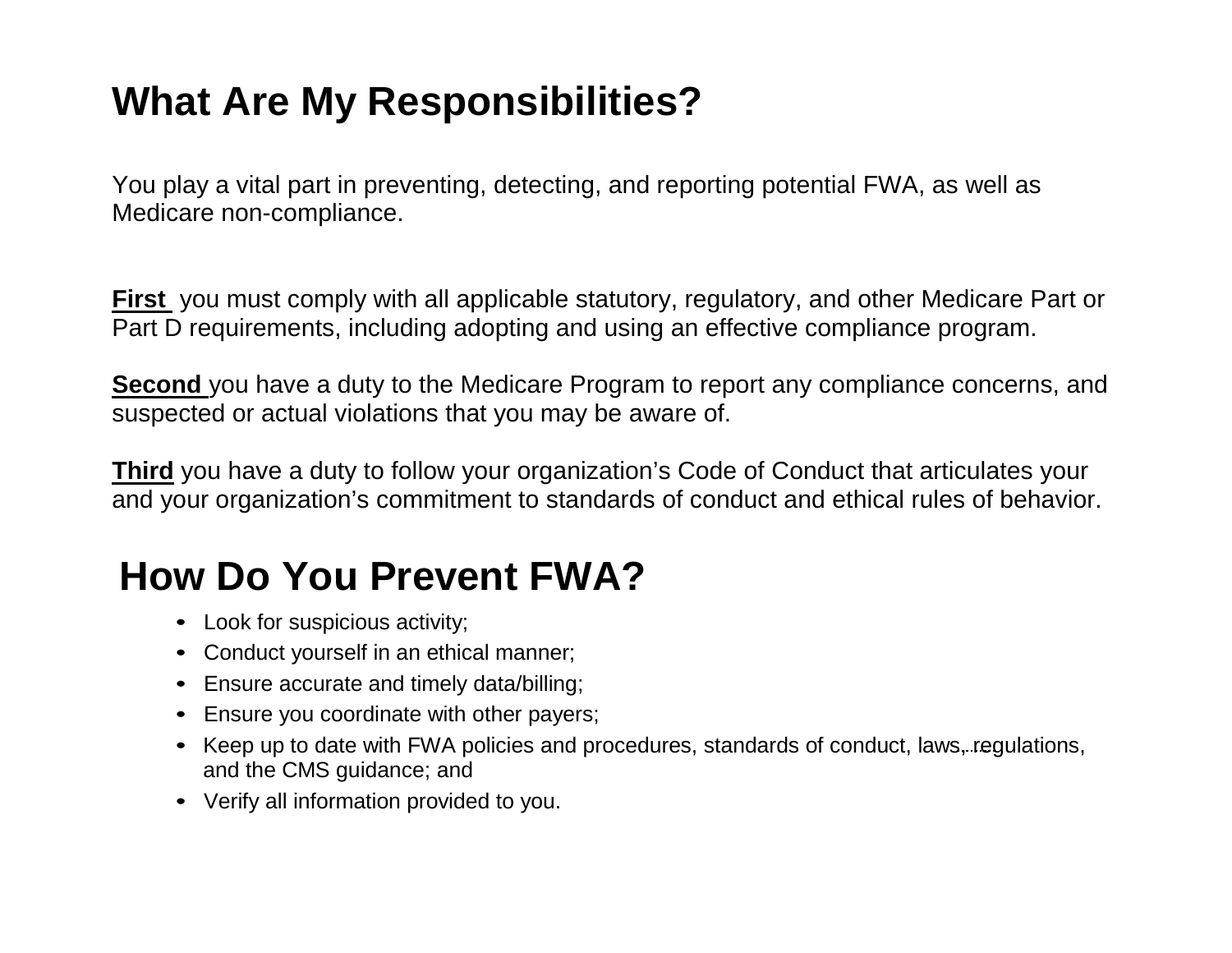## **Stay Informed About Policies and Procedures**

Familiarize yourself with your entity's policies and procedures. Every Sponsor and First-Tier, Downstream, and Related Entity (FDR) must have policies and procedures that address FWA. These procedures should help you detect, prevent, report, and correct FWA.

#### **Standards of Conduct should describe the Sponsor's expectations that:**

- All employees conduct themselves in an ethical manner;
- Appropriate mechanisms are in place for anyone to report non-compliance and potential FWA; and;
- Reported issues will be addressed and corrected.

**Standards of Conduct communicate to employees and FDR's that compliance is everyone's responsibility from the top of the organization to the bottom.**

# **Report FWA**

Everyone must report suspected instances of FWA. Your Sponsor's Code of Conduct should clearly state this obligation. Sponsors may not retaliate against you for making a good faith effort in reporting.

Do not be concerned about whether it is fraud, waste, or abuse. Just report any concerns to your compliance department or your Sponsor's compliance department. Your Sponsor's compliance department area will investigate and make the proper determination. Often, Sponsors have a Special Investigations Unit (SIU) dedicated to investigating FWA. They may also maintain an FWA Hotline.

When in doubt, call your Compliance Department or the FWA Hotline.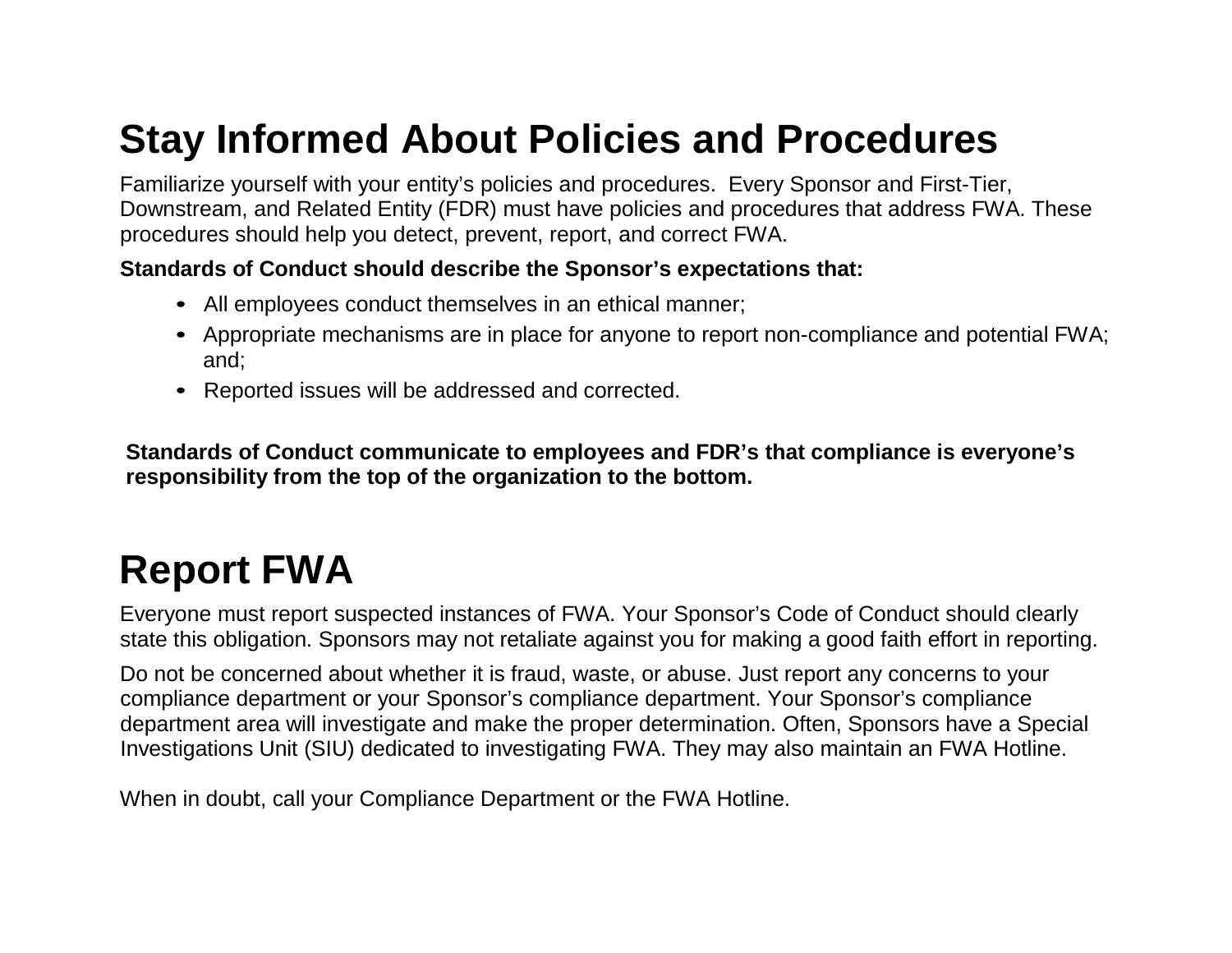# **Reporting FWA Outside of Your Organization:**

If warranted, Sponsors and FDRs must report potentially fraudulent conduct to Government authorities, such as the Office of Inspector General (OIG), the Department of Justice (DOJ), or the Centers for Medicare and Medicaid Services (CMS).

Individuals or entities who wish to voluntarily disclose self-discovered potential fraud to OIG may do so under the Self-Disclosure Protocol (SDP). Self-disclosure gives providers the opportunity to avoid the costs and disruptions associated with a Government- directed investigation and civil or administrative litigation.

## **Details to Include When Reporting FWA:**

When reporting suspected FWA, you should include:

- Contact information for the source of the information, suspects, and witnesses;
- Details of the alleged FWA;
- Identification of the specific Medicare rules allegedly violated; and
- The suspect's history of compliance, education, training, and communication with your organization or other entities.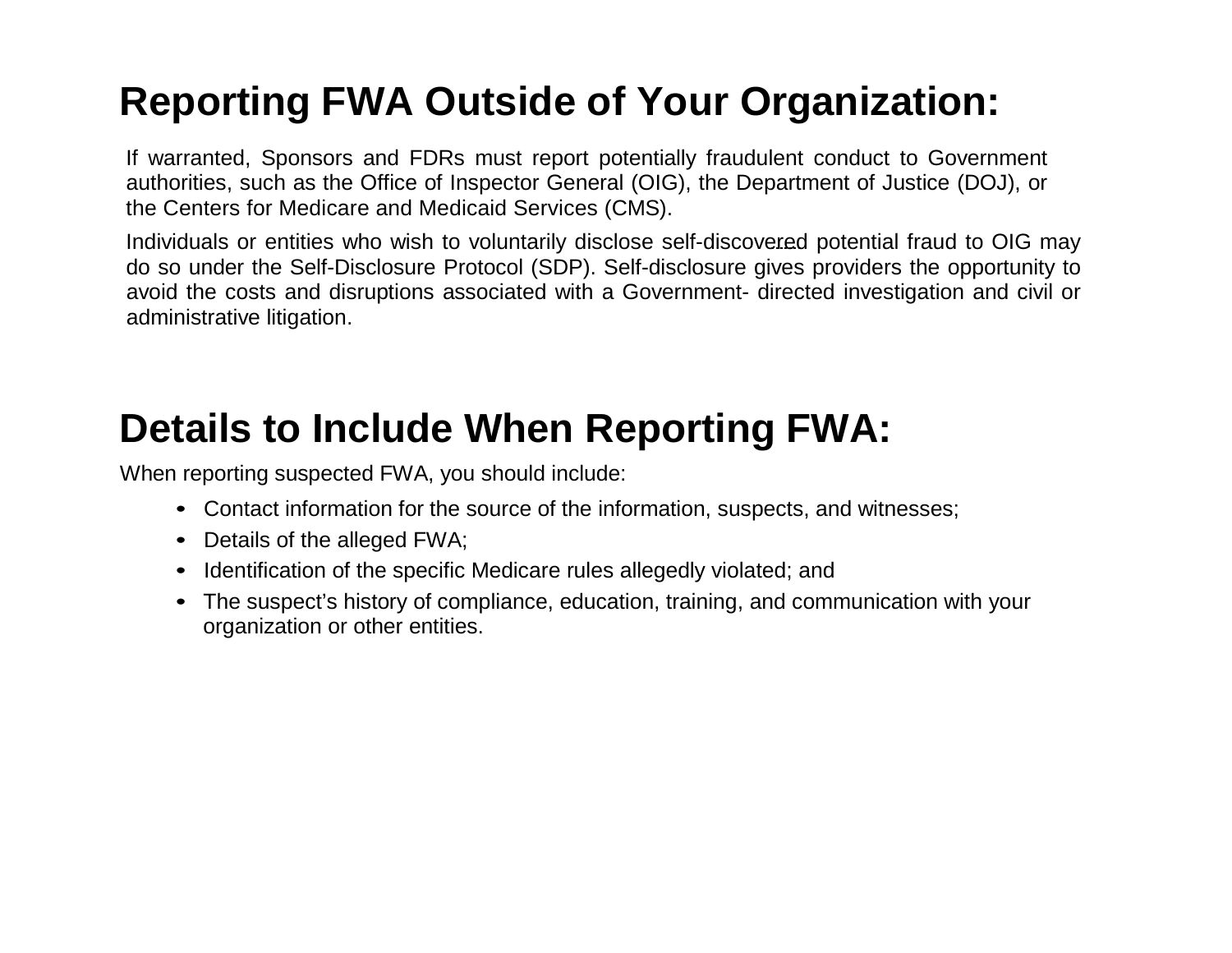# **WHERE TO REPORT FWA**

**To report suspected fraud, waste and abuse call or contact any of the following:**

**FHCP's Ethics & Concerns Help Line** @ (386) 615-4080 or;

**FHCP's Member Services Department** @ 1– 877–615-4022

#### **HHS Office of Inspector General:**

- Phone: 1-800-HHS-TIPS (1-800-447-8477) or TTY 1-800-377-4950
- Fax: 1-800-223-8164
- Email: [HHSTips@oig.hhs.gov](mailto:HHSTips@oig.hhs.gov)
- Online:<https://forms.oig.hhs.gov/hotlineoperations/index.aspx>

#### **For Medicare Parts C and D:**

• National Benefit Integrity Medicare Drug Integrity Contractor (NBI MEDIC) at 1-877-7SafeRx (1-877-772-3379)

#### **For all other Federal health care programs:**

- CMS Hotline at 1-800-MEDICARE (1-800-633-4227) or TTY 1-877-486-2048
- HHS and U.S. Department of Justice (DOJ): [https://www.stopmedicarefraud.gov](https://www.stopmedicarefraud.gov/)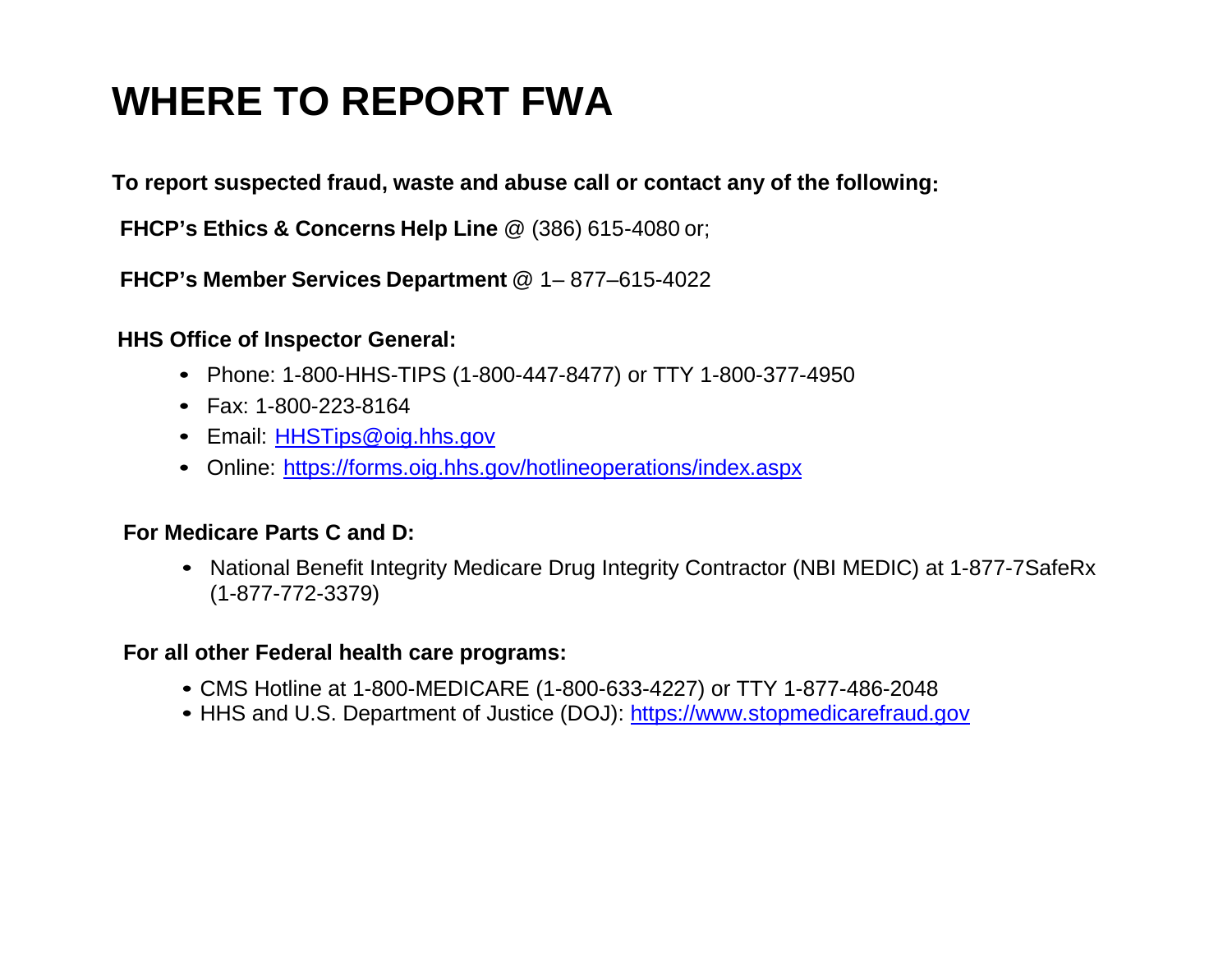# **FWA Correction:**

Once fraud, waste, or abuse has been detected, it must be promptly corrected. Correcting the problem saves the Government money and ensures you are in compliance with CMS requirements.

Develop a plan to correct the issue. Consult your organization's compliance officer to find out the process for the corrective action plan development. The actual plan is going to vary, depending on the specific circumstances. In general:

- Design the corrective action to correct the underlying problem that results in FWA program violations and to prevent future non-compliance;
- Tailor the corrective action to address the particular FWA, problem, or deficiency identified. Include timeframes for specific actions;
- Document corrective actions addressing non-compliance or FWA committed by a Sponsor's employee or FDR's employee and include consequences for failure to satisfactorily complete the corrective action; and
- Once started, continuously monitor corrective actions to ensure they are effective.

#### **Corrective Action Examples**

Corrective actions may include:

- Adopting new prepayment edits or document review requirements;
- Conducting mandated training;
- Providing educational materials;
- Revising policies or procedures;
- Sending warning letters;
- Taking disciplinary action, such as suspension of marketing, enrollment, or payment; or
- Terminating an employee or provider.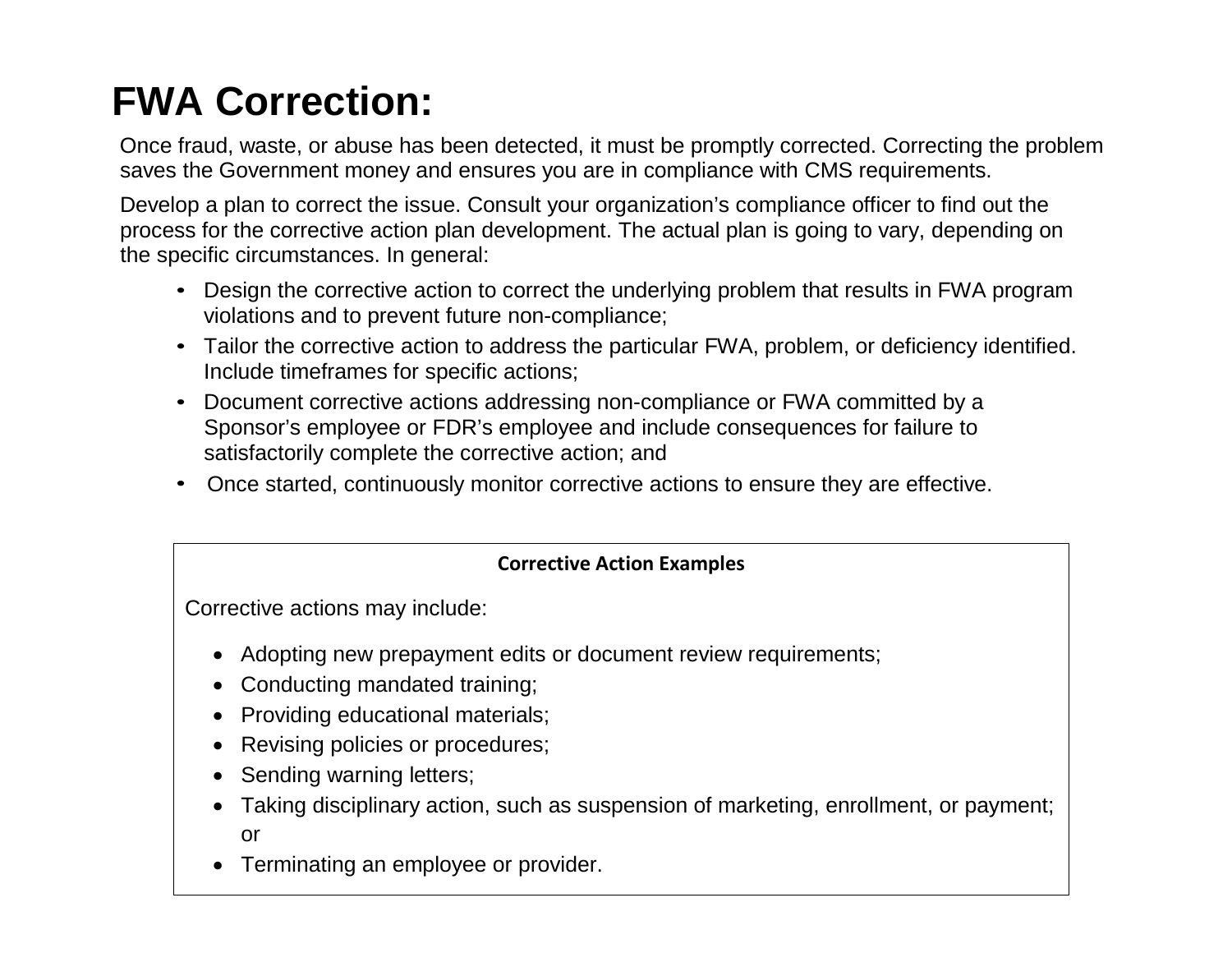# **Indicators of Potential FWA**

Now that you know about your role in preventing, reporting, and correcting FWA, let's review some key indicators to help you recognize the signs of someone committing FWA.

The following pages present issues that may be potential FWA. Each page provides questions to ask yourself about different areas, depending on your role as an employee of a Sponsor, pharmacy, or<br>other entity involved in the delivery of Medicare Parts C and D benefits to enrollees.

### **Key Indicators: Potential Beneficiary Issues**

- Does the prescription, medical record, or laboratory test look altered or possibly forged?
- Does the beneficiary's medical history support the services requested?
- Have you filled numerous identical prescriptions for this beneficiary, possibly from different doctors?
- Is the person receiving the medical service the actual beneficiary (identity theft)?
- Is the prescription appropriate based on the beneficiary's other prescriptions?

### **Key Indicators: Potential Provider Issues**

- Are the provider's prescriptions appropriate for the member's health condition (medically necessary)?
- Does the provider bill the Sponsor for services not provided?
- Does the provider write prescriptions for diverse drugs or primarily for controlled substances?
- Is the provider performing medically unnecessary services for the member?
- Is the provider prescribing a higher quantity than medically necessary for the condition?
- Is the provider's diagnosis for the member supported in the medical record?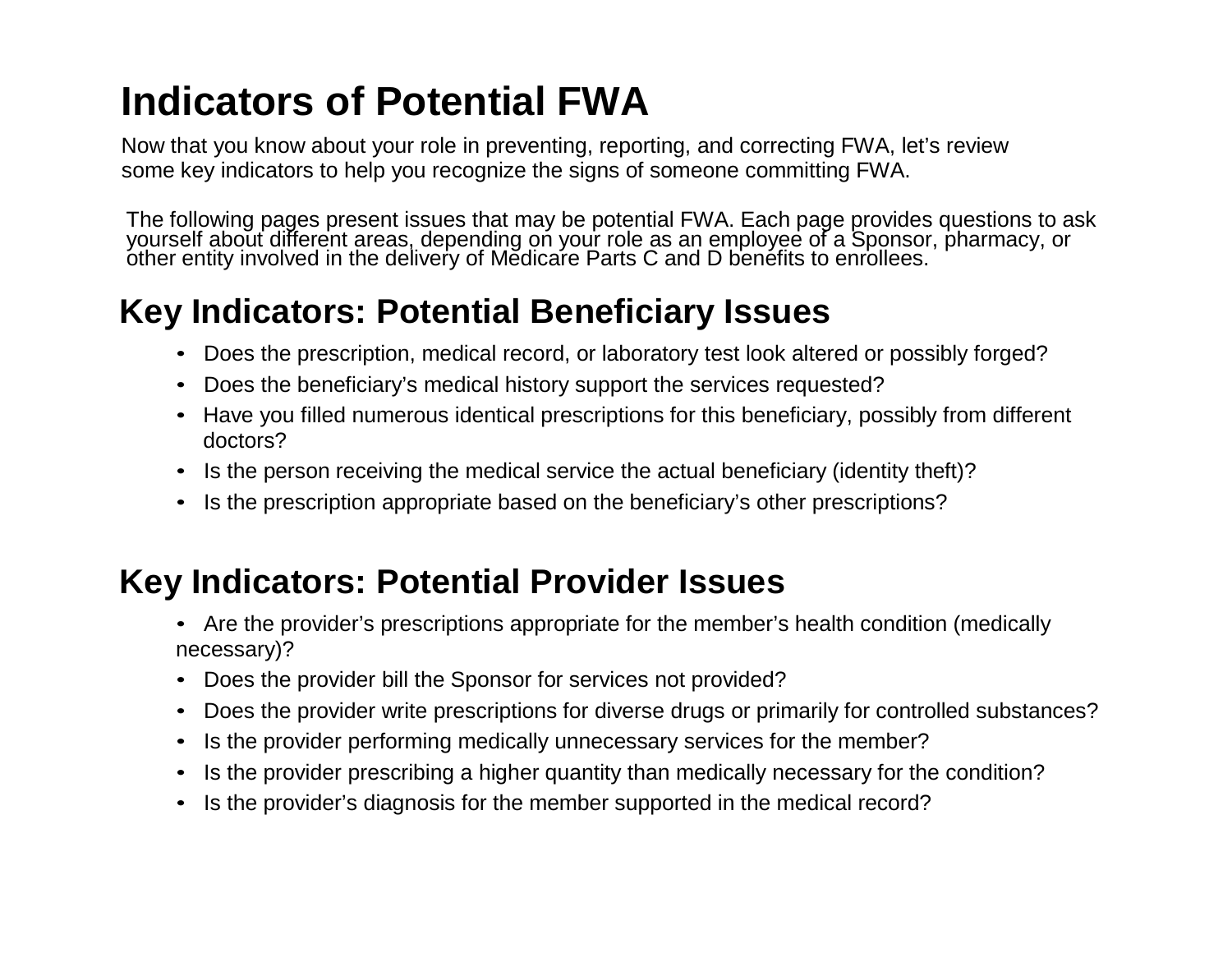### **Key Indicators: Potential Pharmacy Issues**

- Are drugs being diverted (drugs meant for nursing homes, hospice, and other entities being sent elsewhere)?
- Are the dispensed drugs expired, fake, diluted, or illegal?
- Are generic drugs provided when the prescription requires that brand drugs be dispensed?
- Are PBMs being billed for prescriptions that are not filled or picked up?
- Are proper provisions made if the entire prescription cannot be filled (no additional dispensing fees for split prescriptions)?
- Do you see prescriptions being altered (changing quantities or Dispense as Written)?

### **Key Indicators: Potential Wholesaler Issues**

- Is the wholesaler distributing fake, diluted, expired, or illegally imported drugs?
- Is the wholesaler diverting drugs meant for nursing homes, hospices, and Acquired Immune Deficiency Syndrome (AIDS) clinics and then marking up the prices and sending to other smaller wholesalers or pharmacies?

### **Key Indicators: Potential Manufacturer Issues**

- Does the manufacturer promote off-label drug usage?
- Does the manufacturer provide samples, knowing that the samples will be billed to a Federal health care program?

### **Key Indicators: Potential Sponsor Issues**

- Does the Sponsor encourage/support inappropriate risk adjustment submissions?
- Does the Sponsor lead the beneficiary to believe that the cost of benefits is one price, only for the beneficiary to find out that the actual cost is higher?
- Does the Sponsor use unlicensed agents?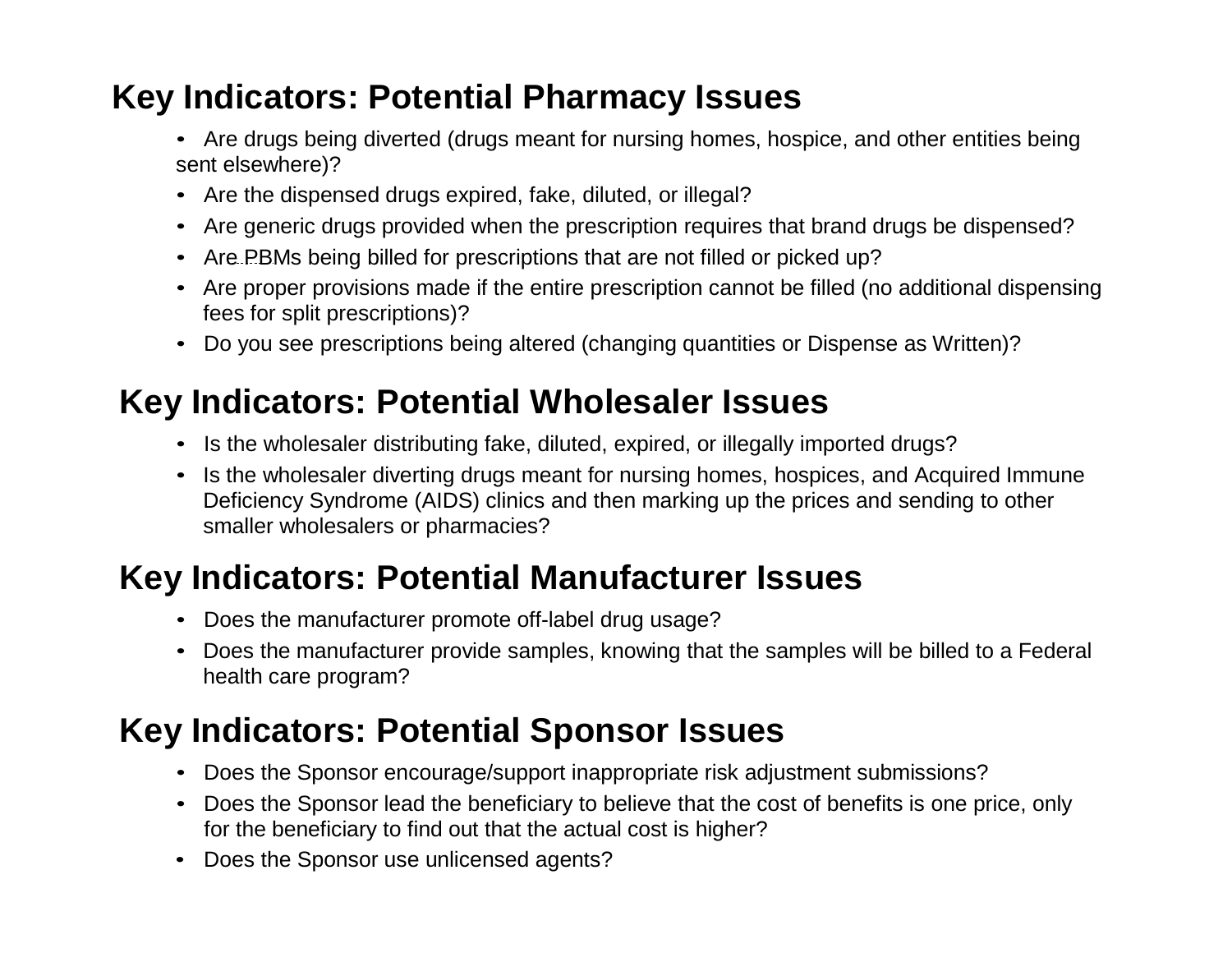## **Lesson Summary:**

- As a person who provides health or administrative services to a Medicare Parts C or D enrollee, you play a vital role in preventing FWA. Conduct yourself ethically, stay informed of your organization's policies and procedures, and keep an eye out for key indicators of potential FWA.
- Report potential FWA. Every Sponsor must have a mechanism for reporting potential FWA.<br>Each Sponsor must be able to accept anonymous reports and cannot retaliate against you for reporting.
- Promptly correct identified FWA with an effective corrective action plan.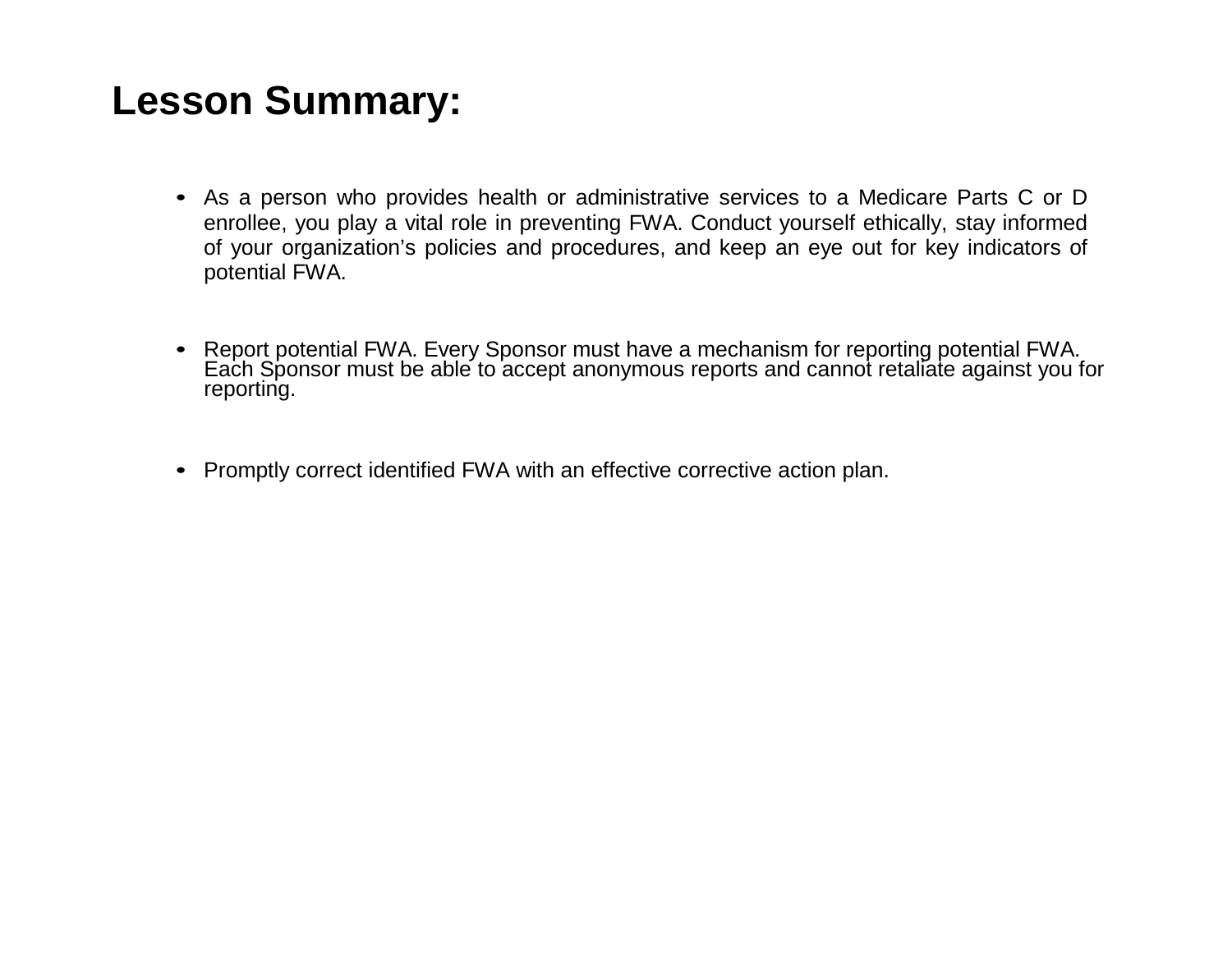## **Lesson Review:**

You have completed the Fraud, Waste, and Abuse training review, let's do a quick knowledge check.

#### **Knowledge Check #1:**

A person comes to your pharmacy to drop off a prescription for a beneficiary who is a "regular" customer. The prescription is for a controlled substance with a quantity of 160. This beneficiary normally receives a quantity of 60, not 160. You review the prescription and have concerns about possible forgery. What is your next step?

#### **Select the correct answer.**

- A. Fill the prescription for 160
- B. Fill the prescription for 60
- $\circ$  C. Call the prescriber to verify the quantity
- D. Call the Sponsor's compliance department
- E. Call law enforcement

Answer: C

#### **Knowledge Check #2:**

Your job is to submit a risk diagnosis to the Centers for Medicare & Medicaid Services (CMS) for the purpose of payment. As part of this job you verify, through a certain process, that the data is accurate. Your immediate supervisor tells you to ignore the Sponsor's process and to adjust/add risk diagnosis codes for certain individuals. What should you do?

#### **Select the correct answer.**

- $\circ$  A. Do what your immediate supervisor asked you to do and adjust/add risk diagnosis codes
- B. Report the incident to the compliance department (via compliance hotline or other mechanism)
- C. Discuss your concerns with your immediate supervisor
- D. Call law enforcement

Answer: B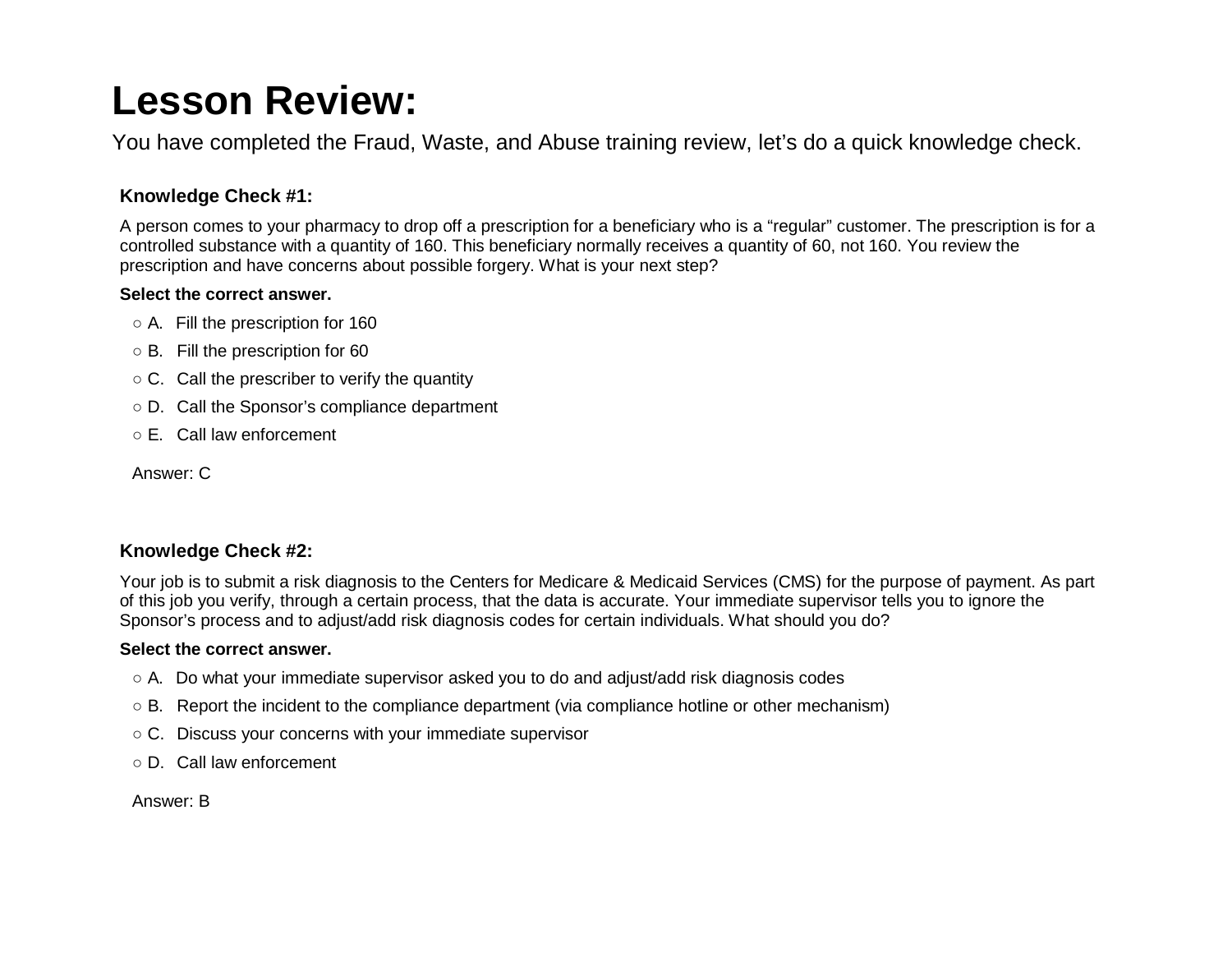#### **Knowledge Check #3:**

You are in charge of payment of claims submitted by providers. You notice a certain diagnostic provider ("Doe Diagnostics") requested a substantial payment for a large number of members. Many of these claims are for a certain procedure. You review the same type of procedure for other diagnostic providers and realize that Doe Diagnostics' claims far exceed any other provider that you reviewed. What should you do?

#### **Select the correct answer.**

- A. Call Doe Diagnostics and request additional information for the claims
- B. Consult with your immediate supervisor for next steps or contact the compliance department (via compliance hotline, Special Investigations Unit (SIU), or other mechanism)
- C. Reject the claims
- D. Pay the claims

Answer B

#### **Knowledge Check #4:**

You are performing a regular inventory of the controlled substances in the pharmacy. You discover a minor inventory discrepancy. What should you do?

#### **Select the correct answer.**

- A. Call local law enforcement
- B. Perform another review
- $\circ$  C. Contact your compliance department (via compliance hotline or other mechanism)
- D. Discuss your concerns with your supervisor
- E. Follow your pharmacy's procedures

Answer: E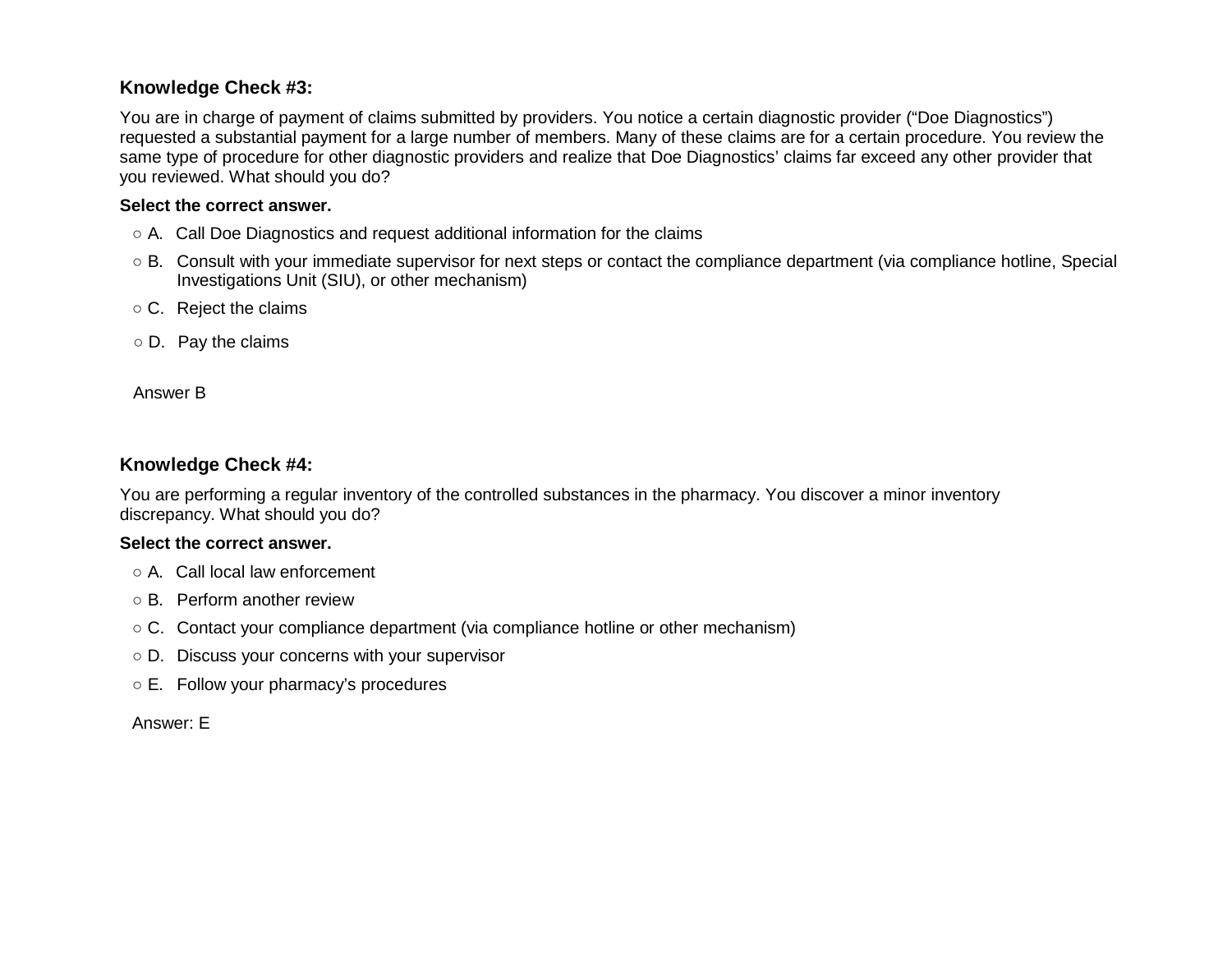### **Resources:**

The MLN is home for education, information, and resources for the health care professional community. The MLN provides access to the Centers for Medicare & Medicaid Services (CMS) Program information you need, when you need it, so you can focus more on providing care to your patients.

Serving as the umbrella for a variety of CMS education and communication activities, the MLN offers:

- 1. [MLN Educational Products,](https://www.cms.gov/Outreach-and-Education/Medicare-Learning-Network-MLN/MLNProducts) including [MLN Matters® Articles;](https://www.cms.gov/Outreach-and-Education/Medicare-Learning-Network-MLN/MLNMattersArticles)
- 2. [Web-Based Training \(WBT\) Courses](https://learner.mlnlms.com/) (many offer Continuing Education credits);
- 3. [MLN Connects® National Provider Calls;](https://www.cms.gov/Outreach-and-Education/Outreach/NPC)
- 4. [MLN Connects® Provider Association Partnerships;](https://www.cms.gov/Outreach-and-Education/Medicare-Learning-Network-MLN/MLN-Partnership)
- 5. [MLN Connects® Provider eNews;](https://www.cms.gov/Outreach-and-Education/Outreach/FFSProvPartProg) and
- 6. [Provider electronic mailing lists.](https://www.cms.gov/Outreach-and-Education/Medicare-Learning-Network-MLN/MLNProducts/Downloads/MailingLists_FactSheet.pdf)

The Medicare Learning Network®, MLN Connects®, and MLN Matters® are registered trademarks of the U.S. Department of Health & Human Services (HHS).

| <b>ACRONYM</b> | <b>E TEXT</b><br>TITT                                 |
|----------------|-------------------------------------------------------|
| <b>CMS</b>     | Services<br>Medicaid S<br>enters for<br>Medicare      |
| <b>MLN</b>     | . Learning<br>Medicare<br><i>Network</i> <sup>®</sup> |

| <b>HYPERLINK URL</b>                                                          | <b>LINKED TEXT/IMAGE</b>                               |
|-------------------------------------------------------------------------------|--------------------------------------------------------|
| https://www.cms.gov/Outreach-and-Education/Medicare-Learning-Network-         | <b>MLN</b> Educational Products                        |
| <b>MLN/MLNProducts</b>                                                        |                                                        |
| https://www.cms.gov/Outreach-and-Education/Medicare-Learning-Network-         | <b>MLN Matters® Articles</b>                           |
| <b>MLN/MLNMattersArticles</b>                                                 |                                                        |
| https://learner.mlnlms.com                                                    | <b>WBT Courses</b>                                     |
| https://www.cms.gov/Outreach-and-Education/Outreach/NPC                       | <b>MLN Connects® National Provider Calls</b>           |
| https://www.cms.gov/Outreach-and-Education/Medicare-Learning-Network-MLN/MLN- | <b>MLN Connects® Provider Association Partnerships</b> |
| Partnership                                                                   |                                                        |